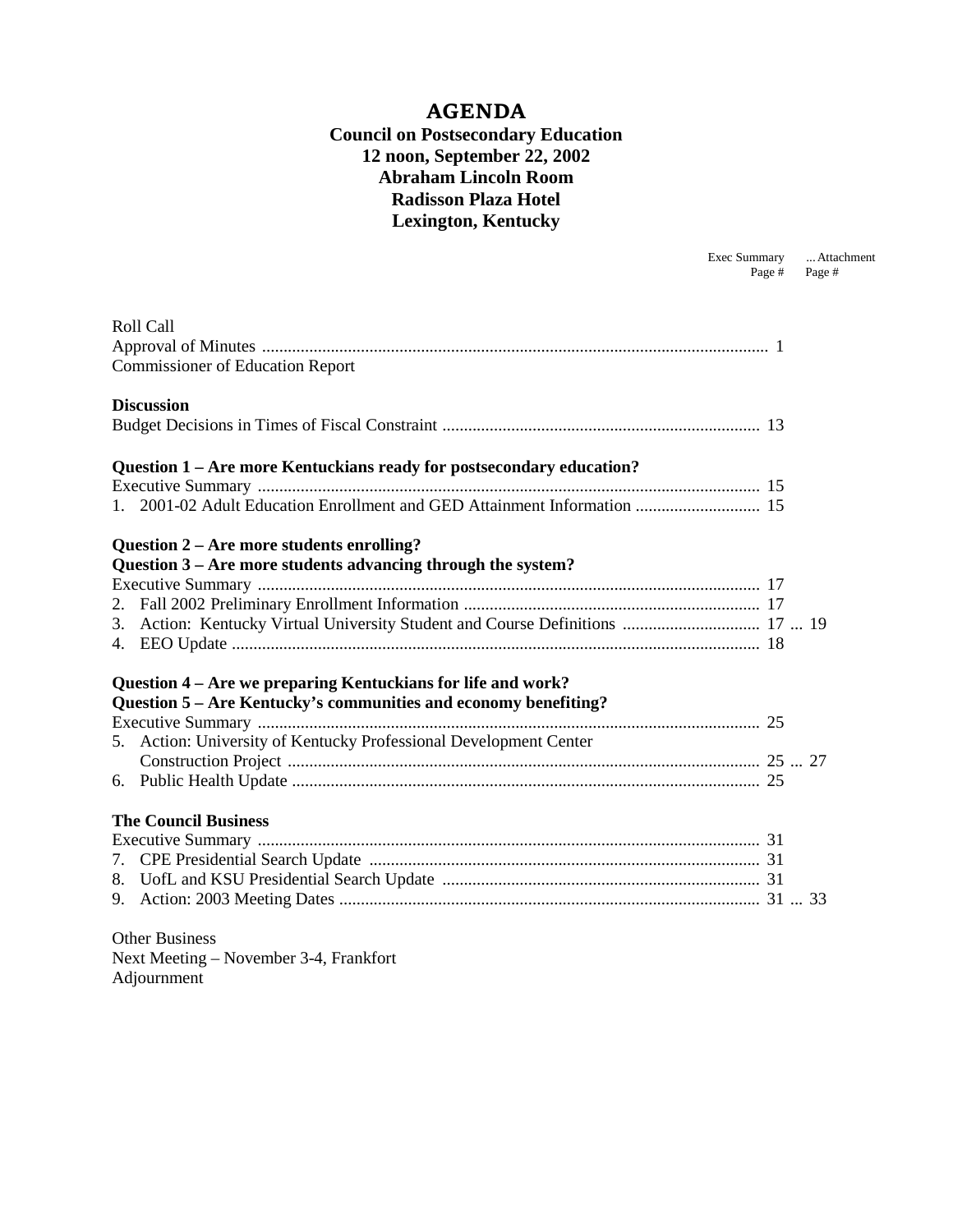#### **MINUTES Council on Postsecondary Education July 22, 2002**

|                                                       | The Council on Postsecondary Education met July 22, 2002, at 8:30 a.m. at<br>Centre College in Danville, Kentucky. Chair Adams presided.                                                                                                                                                                                                                                                                                                                                                                                                                                                                                                                                                                                                                                                                                                                 |
|-------------------------------------------------------|----------------------------------------------------------------------------------------------------------------------------------------------------------------------------------------------------------------------------------------------------------------------------------------------------------------------------------------------------------------------------------------------------------------------------------------------------------------------------------------------------------------------------------------------------------------------------------------------------------------------------------------------------------------------------------------------------------------------------------------------------------------------------------------------------------------------------------------------------------|
| <b>ROLL CALL</b>                                      | The following members were present: Norma Adams, Walter Baker, Peggy<br>Bertelsman, Bart Darrell, Richard Freed, John Hall, Esther Jansing, Chris Pace,<br>Joan Taylor, Lois Combs Weinberg, Charles Whitehead, and Gene Wilhoit.<br>Steve Barger, Ron Greenberg, Susan Guess, and Charlie Owen did not attend.                                                                                                                                                                                                                                                                                                                                                                                                                                                                                                                                          |
| <b>REMARKS BY</b><br><b>GOVERNOR</b><br><b>PATTON</b> | Governor Paul E. Patton opened the meeting by speaking to the council about<br>the current status and future direction of postsecondary education reform. The<br>Governor praised the council, the council staff, and the colleges and<br>universities for their hard work since 1997 in implementing reform. For<br>example, the Governor noted that 23,000 more students are enrolled in<br>postsecondary education in Kentucky than there were in 1998; KCTCS<br>enrollment is up about 40 percent since 1998; and the Kentucky Virtual<br>University enrolled 7,700 students in spring 2002. Governor Patton stressed<br>that his commitment to reform is stronger than ever.                                                                                                                                                                        |
| <b>REMARKS BY JOHN</b><br><b>ROUSH</b>                | President John Roush thanked Governor Patton and the council members for<br>their continued support of education in the Commonwealth. He spoke about the<br>"center of the mark" for Kentucky: to love opportunity and to love excellence,<br>the foundation pieces of a system of higher education in Kentucky that will<br>provide the Commonwealth the essential resource it needs to become a leader<br>in the region and the nation. The state must have both to be successful; one<br>without the other is false promise. 2020 is almost 15 years off, time enough for<br>a generation to be born, come of age, and begin postsecondary education. He<br>said this generation must be inspired and we must keep our goal high. Those<br>that follow deserve nothing less than our best effort at securing the brightest<br>future we can envision. |
|                                                       | Ms. Adams said that the council members met last evening with the students of<br>the Centre Governor's Scholars Program. She thanked President John Roush<br>and the Centre College staff for hosting the council.                                                                                                                                                                                                                                                                                                                                                                                                                                                                                                                                                                                                                                       |
|                                                       | Aris Cedeno, academic chair of the Kentucky Governor's Scholars Program,<br>thanked the council for its support over the years in providing office space and<br>economic support and thanked the council for visiting the campus.                                                                                                                                                                                                                                                                                                                                                                                                                                                                                                                                                                                                                        |
| <b>GOVERNOR'S</b>                                     | Boyle District Judge Bruce Petrie administered the oath of<br>office to Esther Jansing. Ms. Jansing is the program manager<br>for the Owensboro Chamber of Commerce and Industry Inc. and executive<br>director of Leadership Owensboro. She is a graduate of Cornell University and                                                                                                                                                                                                                                                                                                                                                                                                                                                                                                                                                                     |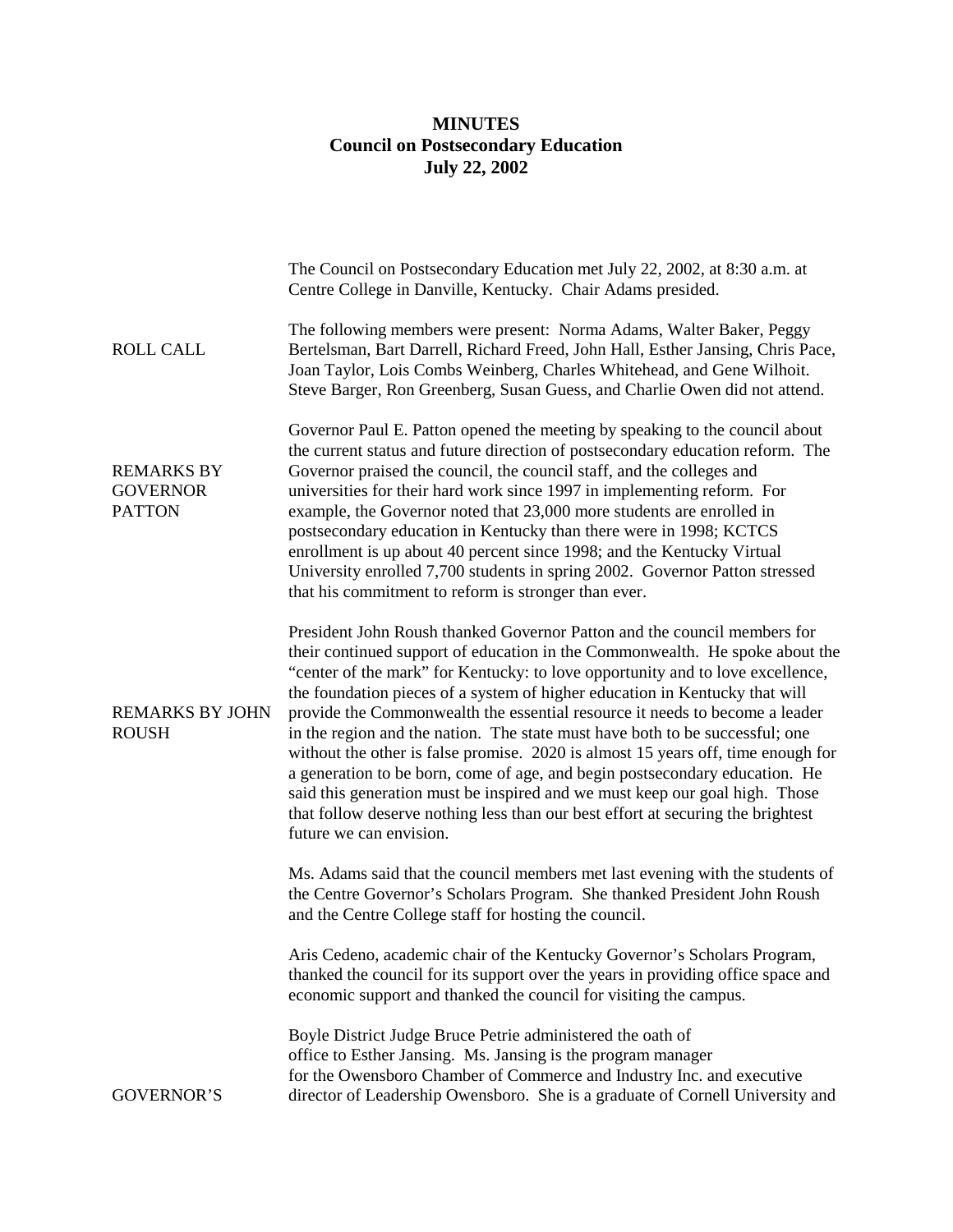| <b>SCHOLARS</b><br><b>PROGRAM</b>                           | received a master's degree in nursing education from Columbia University<br>Teachers College.                                                                                                                                                                                                                                                                                                                                                                                                                                                                                                                                                                                                                                                                                                                                                                                                                                                                                                                                                                                      |
|-------------------------------------------------------------|------------------------------------------------------------------------------------------------------------------------------------------------------------------------------------------------------------------------------------------------------------------------------------------------------------------------------------------------------------------------------------------------------------------------------------------------------------------------------------------------------------------------------------------------------------------------------------------------------------------------------------------------------------------------------------------------------------------------------------------------------------------------------------------------------------------------------------------------------------------------------------------------------------------------------------------------------------------------------------------------------------------------------------------------------------------------------------|
|                                                             | The minutes of the May council meeting were approved as distributed.                                                                                                                                                                                                                                                                                                                                                                                                                                                                                                                                                                                                                                                                                                                                                                                                                                                                                                                                                                                                               |
| <b>OATH OF</b><br><b>OFFICE</b>                             | Mr. Wilhoit gave a report on the activities of the Kentucky Department of<br>Education. He mentioned changes due to the passage in 2001 of the "No Child"<br>Left Behind" federal legislation. There is a new emphasis on teacher quality and<br>all teachers will be fully certified. Additional testing and assessments, including<br>long-range assessments, will be put in place. Aides working in Title I programs                                                                                                                                                                                                                                                                                                                                                                                                                                                                                                                                                                                                                                                            |
| <b>APPROVAL</b><br>OF MINUTES                               | must meet specified criteria. The state will receive funding to help develop<br>high-quality literacy programs. There has been a slight reduction in the high<br>school dropout rate but the decrease is sporadic depending on the school system<br>and the area of the state. Recent legislation requires that every high school offer                                                                                                                                                                                                                                                                                                                                                                                                                                                                                                                                                                                                                                                                                                                                            |
| <b>COMMISSIONER OF</b><br><b>EDUCATION</b><br><b>REPORT</b> | advanced placement courses and these may be offered through the Kentucky<br>Virtual High School and the Kentucky Virtual University.                                                                                                                                                                                                                                                                                                                                                                                                                                                                                                                                                                                                                                                                                                                                                                                                                                                                                                                                               |
|                                                             | In June Angie Martin left the council staff to become the associate vice president<br>for planning, budget, and policy analysis at the University of Kentucky. Sherron<br>Jackson has been named the council's interim vice president for finance.                                                                                                                                                                                                                                                                                                                                                                                                                                                                                                                                                                                                                                                                                                                                                                                                                                 |
| <b>COUNCIL STAFF</b>                                        | Ron Carson of the council staff provided an update on the state budget. Because<br>the Kentucky General Assembly failed to adopt a budget in both the 2002<br>Regular Session and the First Extraordinary Session, the Governor has issued an<br>executive order with an attached spending plan for fiscal year 2002-03. The<br>spending plan closely mirrors the various appropriations and related provisions<br>included in House Bill 1 as introduced by the Governor in the First<br>Extraordinary Session. There are no base increases built into the spending plan<br>for postsecondary education. The House and Senate included in their respective<br>versions of the appropriations bill a third round of Bucks for Brains to be funded<br>through the issuance of bonds. The executive spending plan does not include<br>any issuance of debt. But the delay in enacting a budget will not affect this<br>program at the moment. Debt service was only provided in the fiscal year 2002-<br>04 budget and bonds could not have been sold any earlier than January 2003. |
| 2002-03 SPENDING<br>PLAN REPORT                             | Mr. Carson said about 45 states are experiencing major budget problems. Also,<br>the federal government has recently projected a nominal dollar decline in federal<br>fiscal year 2002 revenues as compared to federal 2001. If the projection<br>materializes, that would be the first time since 1955 that the federal government<br>collected less in revenue in a fiscal year as compared to the preceding fiscal<br>year. Mr. Carson said that in order to balance the previous biennium's budget,<br>the state's rainy day account (the budget reserve trust fund) was exhausted. He<br>said the revenue environment and the general fiscal situation that Kentucky is<br>now confronting suggests the need for more careful fiscal planning than we have<br>been accustomed to in the last several budgets. The council staff has recently<br>surveyed the institutions on several issues and has found variation among the<br>institutions regarding the matter of a budget cutback reserve.<br>MOTION: Mr. Baker moved that the council request that the House, Senate,   |
|                                                             | and Governor renew their efforts to effect a resolution of the impasse so                                                                                                                                                                                                                                                                                                                                                                                                                                                                                                                                                                                                                                                                                                                                                                                                                                                                                                                                                                                                          |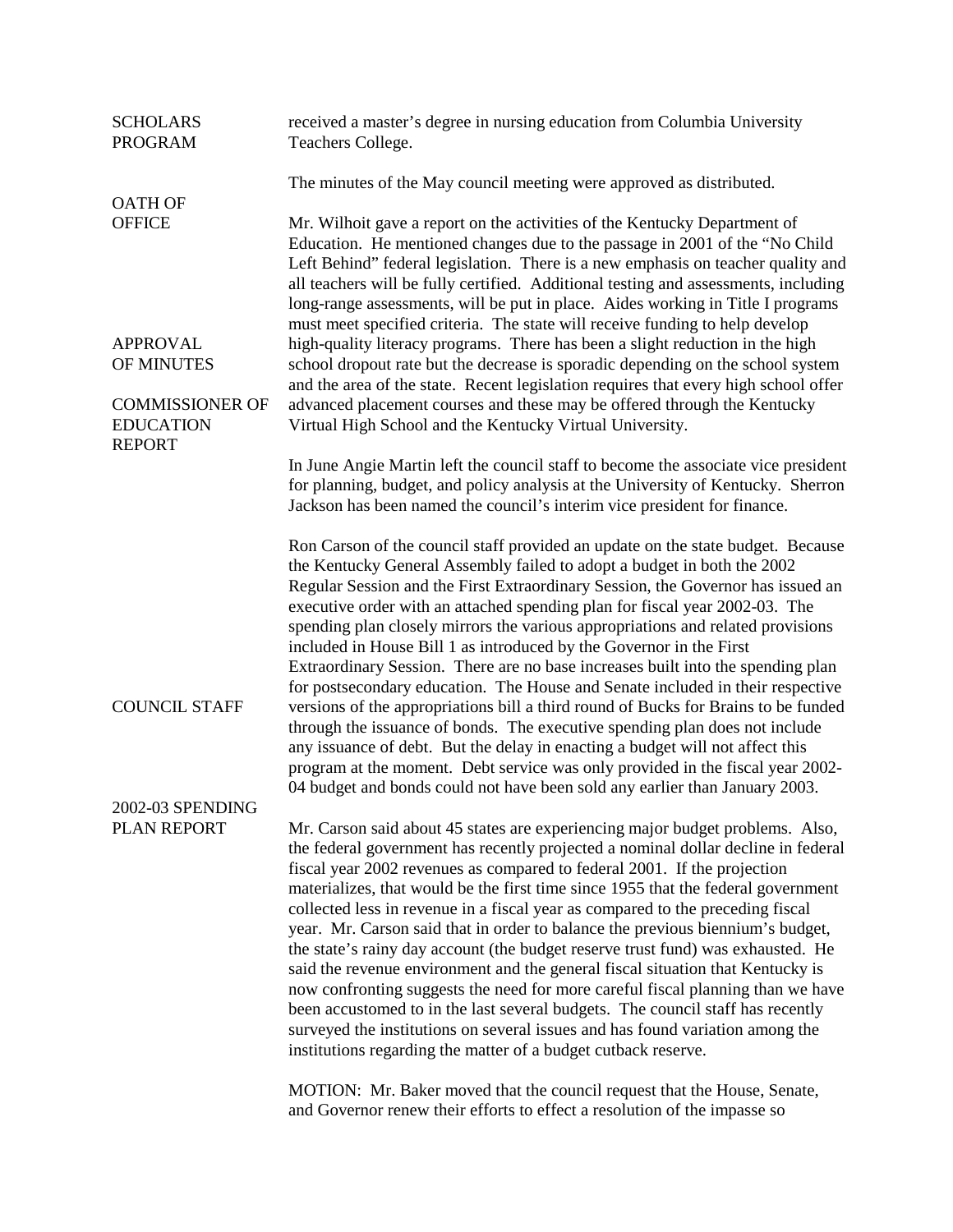Kentucky will have a budget for the next two years. Mr. Freed seconded the motion.

VOTE: The motion passed.

RECOMMENDATION: The staff recommends that the council approve the 2002-03 Agency Spending Plan in the amount of \$119,018,907.

MOTION: Ms. Weinberg moved that the recommendation be approved. Mr. Hall seconded the motion.

Dennis Taulbee of the council staff said that Governor Patton directed state agencies to follow the provisions contained in House Bill 1 (2002 First Extraordinary Session) and proceed with allotments based on those figures. During the week of June 23, the Governor issued Executive Order 2002-727 implementing a spending plan. The 2002-03 agency spending plan is displayed in six program areas: agency operations, Kentucky Virtual University and Kentucky Virtual Library, strategic investment and incentive trust funds, passthrough programs, incentive funding, and federal programs. Mr. Taulbee said that the spending plan is basically a continuation budget. A 3 percent reserve has been set aside on both the KYVU and on the agency operations but not on the trust funds and the pass-through programs since these programs involve outside entities. He said the fiscal situation in the Commonwealth is very difficult and he anticipates a budget cut of 3 to 5 percent. If the cut is necessary, this amount can be managed in agency operations and KYVU without a disruption in services.

2002-03 AGENCY SPENDING PLAN

VOTE: The motion passed.

Dr. Moore recognized Paul Bibbins, interim president of Kentucky State University; Rick Feldhoff, UofL board member; and Maureen Henson, EKU board member.

RECOMMENDATION: The staff recommends that the council approve the guidelines for distribution of any bond authority provided by the 2002-04 Postsecondary Education Agency Bond Pool and the guidelines for allowing institutions to access any unmatched funds in the 2000-02 Postsecondary Education Capital Renewal and Maintenance Pool.

MOTION: Mr. Whitehead moved that the recommendation be approved. Ms. Weinberg seconded the motion.

Sherron Jackson said that this item was discussed in detail at the May council meeting. If a budget for 2002-04 is enacted, the council staff will present a list of recommended projects to be funded for council approval at a future meeting. The guidelines contain the following provisions:

The bond funds shall be used to complete projects from the list of eligible projects approved by the council August 31, 2000.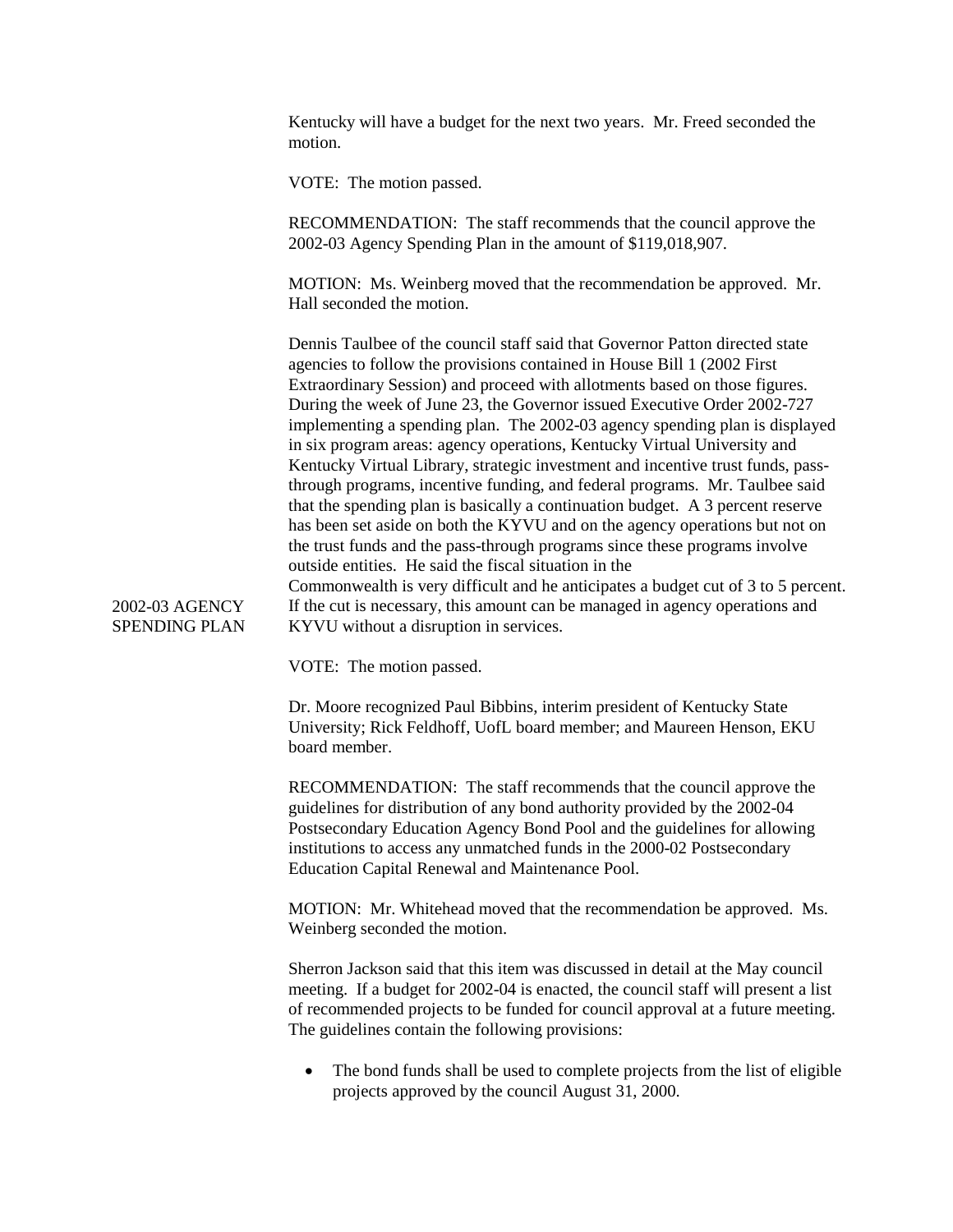- To access the bond funds, the institution must commit to spending an equal amount (1:1 match) on specific projects from the eligible list by June 30, 2004.
- The matching projects must be completed with institutional funds. The match excludes projects completed through energy performance contracts or capital cost avoidance.

VOTE: The motion passed.

RECOMMENDATION: The staff recommends that the council approve amendments to two existing administrative regulations, entitled 13 KAR 2:100. Campus security, public institutions and 13 KAR 1:030 Campus security, private institutions, and direct that the staff file the administrative regulations with the Legislative Research Commission and make such changes in the administrative regulations as shall be necessary as a result of the statutory review process. These changes will assist public and private institutions in complying with the requirements of the Michael Minger Act and House Bill 829 (2002 Kentucky General Assembly) and assure that timely information is provided to consumers who are interested in safety and security issues on college and university campuses.

MOTION: Mr. Baker moved that the recommendation be approved. Mr. Whitehead seconded the motion.

VOTE: The motion passed.

Dr. Moore gave an update on the establishment of the Institute for Effective Governance, which will provide education and development to the governing boards of Kentucky's universities, KCTCS, the council, and independent institution boards should they choose to participate. Governor Patton announced the establishment of the institute at the September 2001 trusteeship conference. The council and the Prichard Committee will manage the institute. An oversight committee will advise the executive director of the Prichard Committee and the council president. The oversight committee consists of one public institution president, one independent institution president, one current council member, one current Prichard committee member, one past council member, one past board member from a public institution, and one past board member from an independent institution. Plans are underway to introduce the institute at the 2002 Governor's trusteeship conference to be held September 22-23. Drawing from the telephone interviews with a sample of current board and council members and given the current fiscal environment, the conference will focus on board members' understanding of institutional finance and budgeting issues.

Mr. Whitehead, a member of the oversight committee, said that he is pleased with the work that has been done thus far on the institute. The conference planned for September will be quite different from the past, and he urged council members to attend the conference from start to finish.

RECOMMENDATION: The staff recommends that the council extend the

#### 2002-04 CAPITAL PROJECTS PRIORITIES AND GUIDELINES

CAMPUS SECURITY ADMINISTRATIVE REGULATIONS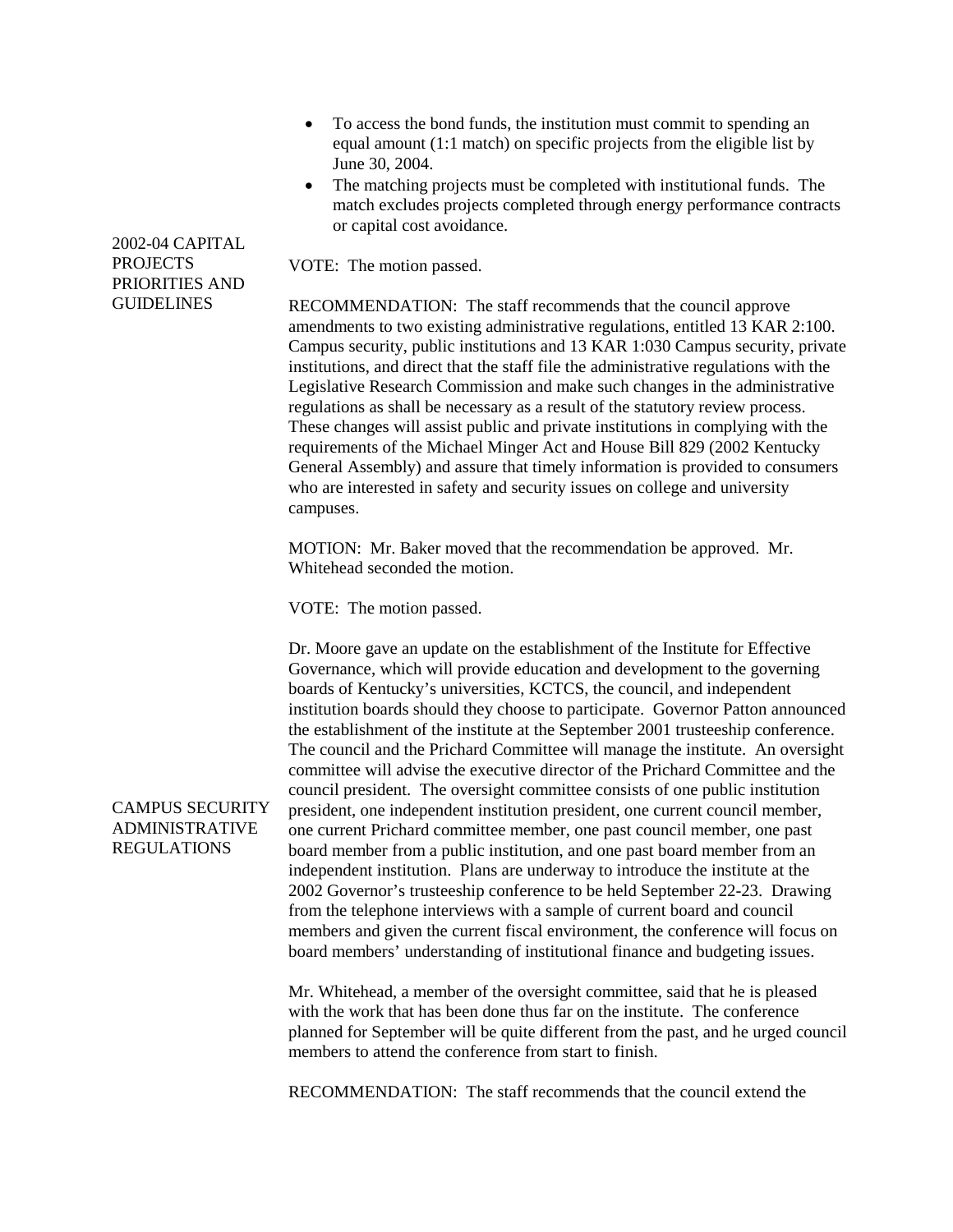|                                                                                                        | deadline for the GED fee waiver program to June 30, 2003.                                                                                                                                                                                                                                                                                                                                                                                                                                                                                                                                                                                           |
|--------------------------------------------------------------------------------------------------------|-----------------------------------------------------------------------------------------------------------------------------------------------------------------------------------------------------------------------------------------------------------------------------------------------------------------------------------------------------------------------------------------------------------------------------------------------------------------------------------------------------------------------------------------------------------------------------------------------------------------------------------------------------|
| <b>INSTITUTE FOR</b><br><b>EFFECTIVE</b><br><b>GOVERNANCE</b>                                          | Earlier this year, the council allocated \$350,000 to cover the cost of the GED so<br>that students could take the tests for free. This fee waiver expired June 30,<br>2002. \$200,000 is still available.                                                                                                                                                                                                                                                                                                                                                                                                                                          |
|                                                                                                        | MOTION: Ms. Weinberg moved that the recommendation be approved. Mr.<br>Whitehead seconded the motion.<br>VOTE: The motion passed.                                                                                                                                                                                                                                                                                                                                                                                                                                                                                                                   |
|                                                                                                        | RECOMMENDATION: The staff recommends that the council approve a new<br>administrative regulation entitled 13 KAR 2:025 College Preparatory Education<br>and Advanced Placement Credit to comply with the passage of Senate Bill 74<br>(2002 Kentucky General Assembly) and direct the staff to file the administrative<br>regulation with the Legislative Research Commission to make such changes in<br>the administrative regulation as shall be necessary as a result of the statutory<br>review process.                                                                                                                                        |
|                                                                                                        | This regulation is required to comply with Senate Bill 74 (2002 Kentucky<br>General Assembly), which mandates the council to develop an administrative<br>regulation requiring public postsecondary education institutions to grant<br>academic credit toward graduation to a student who scores three or above on a<br>College Board Advanced Placement examination.                                                                                                                                                                                                                                                                               |
|                                                                                                        | MOTION: Mr. Baker moved that the recommendation be approved. Ms.<br>Bertelsman seconded the motion.                                                                                                                                                                                                                                                                                                                                                                                                                                                                                                                                                 |
|                                                                                                        | VOTE: The motion passed.                                                                                                                                                                                                                                                                                                                                                                                                                                                                                                                                                                                                                            |
| <b>GED FEE WAIVER</b><br><b>EXTENSION</b>                                                              | Information was included in the agenda book on the Kentucky Early<br>Mathematics Testing Program, the KYVU, and the GEAR UP Kentucky<br>program.                                                                                                                                                                                                                                                                                                                                                                                                                                                                                                    |
|                                                                                                        | Ms. Bertelsman, chair of the P-16 Council, said that at its June meeting the P-16<br>Council endorsed the recommendation of the council and the Kentucky Board of<br>Education chairs to facilitate Kentucky's implementation of the American<br>Diploma Project. ADP brings P-12 and postsecondary educators and business,<br>labor, and political leaders together to align high school graduation requirements<br>with college admission standards and employer requirements. Colleges and<br>employers are committed to then using the high school diploma in more<br>meaningful ways in making admission, placement, and employment decisions. |
| <b>COLLEGE</b><br><b>PREPARATORY</b><br><b>EDUCATION</b><br><b>ADMINISTRATIVE</b><br><b>REGULATION</b> | Kentucky is one of five states participating in the project.<br>Ms. Adams raised the question of legislating the P-16 Council to give the group<br>authority to effect change. She said a joint motion from the council and the<br>Kentucky Board of Education may be in order at a future meeting.                                                                                                                                                                                                                                                                                                                                                 |
|                                                                                                        | Information was provided on the key indicators of college participation, college-<br>going, and educational attainment. During fall 2001, 6.6 percent of Kentuckians<br>aged 18 and over were enrolled in postsecondary education (indicator 2.5). This                                                                                                                                                                                                                                                                                                                                                                                             |

compares to a statewide college participation rate of 6.35 percent for 2000, and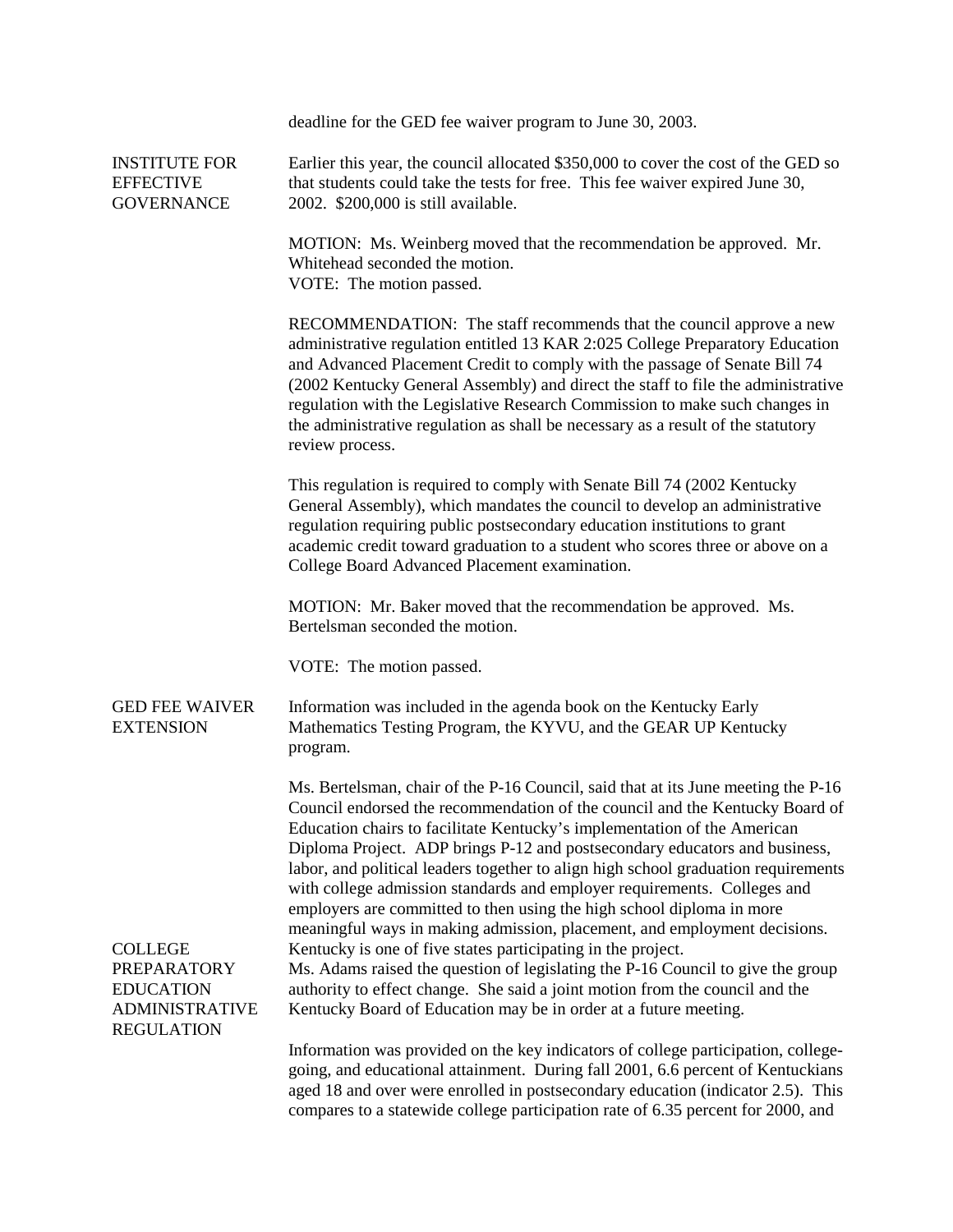|                                               | meets the goal established for 2002. The percentage of adult population from<br>target counties enrolled in college (indicator 2.6 compares those counties with<br>low educational attainment, college-going rates, and per capita income and high<br>employment with the rest of the state) rose from 4.7 percent in 2000 to 4.9<br>percent in 2001, showing a greater percentage increase than that of the state as a<br>whole. At this rate of increase, the 2002 goal will be met. Updated county-level<br>data indicates that the college-going rate of recent high school graduates from<br>target counties (indicator 2.8) has improved from 50 percent in 2000 to 51.2<br>percent in 2001. Data from the 2000 census confirm that educational attainment<br>rates in Kentucky are improving. |
|-----------------------------------------------|------------------------------------------------------------------------------------------------------------------------------------------------------------------------------------------------------------------------------------------------------------------------------------------------------------------------------------------------------------------------------------------------------------------------------------------------------------------------------------------------------------------------------------------------------------------------------------------------------------------------------------------------------------------------------------------------------------------------------------------------------------------------------------------------------|
| P-16 COUNCIL<br><b>GEAR UP</b><br><b>KYVU</b> | RECOMMENDATION: The staff recommends that the council approve an<br>amendment to an existing administrative regulation entitled 13 KAR 2:045<br>Determination of residency status for admission and tuition purposes and directs<br>that the staff file the administrative regulation with the Legislative Research<br>Commission and make such changes in the administrative regulation as shall be<br>necessary as a result of the statutory review process.                                                                                                                                                                                                                                                                                                                                       |
|                                               | The regulation needs to be revised to clarify issues related to: distinguishing<br>between residents and nonresidents in areas that have arisen since the regulation<br>was last amended; the effect of the marriage of a nonresident to a Kentucky<br>resident; and changes in the immigration law and its effect on the status of<br>students.                                                                                                                                                                                                                                                                                                                                                                                                                                                     |
|                                               | MOTION: Ms. Weinberg moved that the recommendation be approved. Mr.<br>Baker seconded the motion.                                                                                                                                                                                                                                                                                                                                                                                                                                                                                                                                                                                                                                                                                                    |
|                                               | VOTE: The motion passed.                                                                                                                                                                                                                                                                                                                                                                                                                                                                                                                                                                                                                                                                                                                                                                             |
| <b>KEY INDICATORS</b><br>OF PROGRESS          | A report was given on the activities of the Committee on Equal Opportunities.<br>Kentucky's public institutions continue to make progress toward achieving the<br>commitments outlined in the partnership agreement with the U.S. Office for<br>Civil Rights. The agreement, with the exception of the requirement of Kentucky<br>State University to implement strategies to increase student performance on the<br>PRAXIS II teacher certification test, is on track to be completed by December<br>31, 2002.                                                                                                                                                                                                                                                                                      |
|                                               | Ms. Weinberg suggested that the needs of Hispanics and other nationalities be<br>incorporated in the new Kentucky Plan for Equal Opportunities.                                                                                                                                                                                                                                                                                                                                                                                                                                                                                                                                                                                                                                                      |
|                                               | Jim Applegate, council vice president for academic affairs, gave a report on the<br>2001-02 campus consultation visits. The council staff visited each university<br>and the KCTCS to review academic program approval practices. The purpose of<br>the review was to determine the extent to which campus policies and procedures<br>were consistent with the streamlined academic program policies put in place by<br>the council in 1999. The review revealed that the practices across the campuses<br>varied in the amount of attention given to the council's criteria. Some<br>institutions conformed closely to the criteria; others incorporated some, but not<br>all, of the council's concerns. The staff's general findings and recommendations                                          |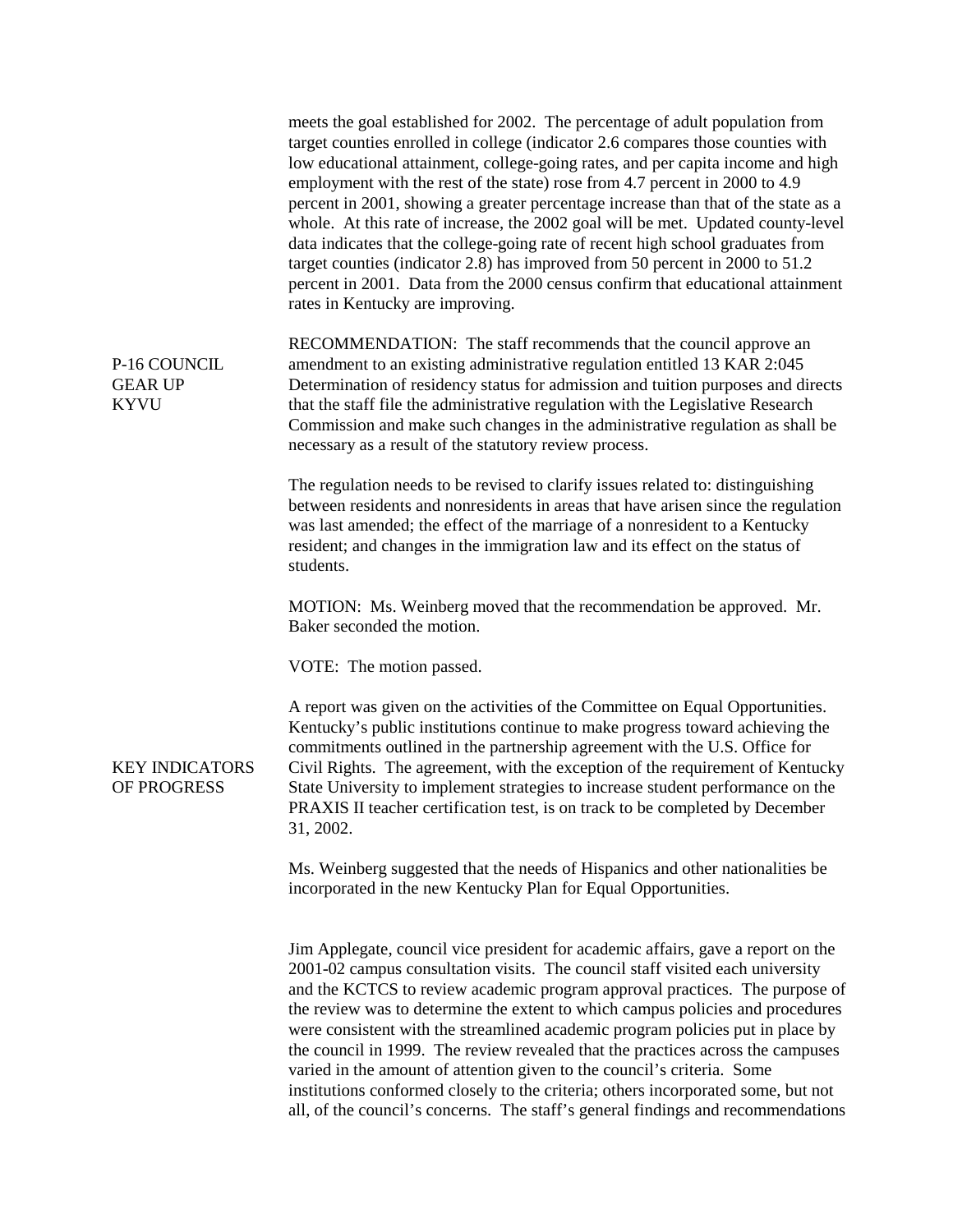| <b>RESIDENCY</b><br><b>ADMINISTRATIVE</b><br><b>REGULATION</b> | were included in the agenda book. The council staff is working with the<br>institutions to change both campus and council procedures based on the results<br>of the review. Dr. Applegate said that the institutions were extremely<br>cooperative throughout the review process and indicated a willingness to modify<br>their processes to address concerns.                                                                                                                                                                                                                                                  |  |  |  |  |  |  |  |  |
|----------------------------------------------------------------|-----------------------------------------------------------------------------------------------------------------------------------------------------------------------------------------------------------------------------------------------------------------------------------------------------------------------------------------------------------------------------------------------------------------------------------------------------------------------------------------------------------------------------------------------------------------------------------------------------------------|--|--|--|--|--|--|--|--|
|                                                                | Ms. Bertelsman asked that collaboration among institutions be added as a<br>requirement for new program proposals.                                                                                                                                                                                                                                                                                                                                                                                                                                                                                              |  |  |  |  |  |  |  |  |
|                                                                | RECOMMENDATION: The staff recommends that the council accept the<br>second program productivity review report, commend the universities for their<br>continued perseverance in reviewing their academic programs, and authorize the<br>council staff to work with the institutions as they pursue additional changes to<br>some programs and report back to the council in early 2003.                                                                                                                                                                                                                          |  |  |  |  |  |  |  |  |
|                                                                | This is the second review of university degree program productivity. The review<br>identified programs that do not appear to be sufficiently or efficiently<br>contributing to the needs of the state. The institutions have outlined plans to<br>either close or alter programs and, for some with sufficient justification,<br>continue programs in their current form.                                                                                                                                                                                                                                       |  |  |  |  |  |  |  |  |
| <b>CEO REPORT</b>                                              | In addition to degree productivity, the second review gave attention to how the<br>programs helped to meet workforce needs. These included programs falling<br>under categories identified as important to economic development by the Office<br>of the New Economy and those addressing shortages in health professions and<br>education. The Cabinet for Workforce Development is in the process of<br>assessing current and future workforce needs. Nancy Laprade from the cabinet<br>spoke about the relationship of that work to the council's process for<br>development and review of academic programs. |  |  |  |  |  |  |  |  |
|                                                                | MOTION: Ms. Bertelsman moved that the recommendation be approved. Mr.<br>Freed seconded the motion.<br>VOTE: The motion passed.                                                                                                                                                                                                                                                                                                                                                                                                                                                                                 |  |  |  |  |  |  |  |  |
| 2001-02 CAMPUS<br><b>CONSULTATION</b><br><b>VISITS</b>         | RECOMMENDATION: The staff recommends that the council approve the<br>bachelor of science in sport and fitness administration/management (CIP<br>31.0504) proposed by Northern Kentucky University.                                                                                                                                                                                                                                                                                                                                                                                                              |  |  |  |  |  |  |  |  |
|                                                                | MOTION: Ms. Bertelsman moved that the recommendation be approved. Mr.<br>Freed seconded the motion.                                                                                                                                                                                                                                                                                                                                                                                                                                                                                                             |  |  |  |  |  |  |  |  |
|                                                                | This program will contribute to the educational and economic development in<br>NKU's region. Representatives from more than a dozen area businesses serve<br>on an advisory board to assist in the development of the program. NKU has<br>signed agreements with two universities offering similar programs – the<br>University of Louisville and Morehead State University.                                                                                                                                                                                                                                    |  |  |  |  |  |  |  |  |
|                                                                | Ms. Bertelsman commended NKU for working with the other institutions in<br>developing the program.                                                                                                                                                                                                                                                                                                                                                                                                                                                                                                              |  |  |  |  |  |  |  |  |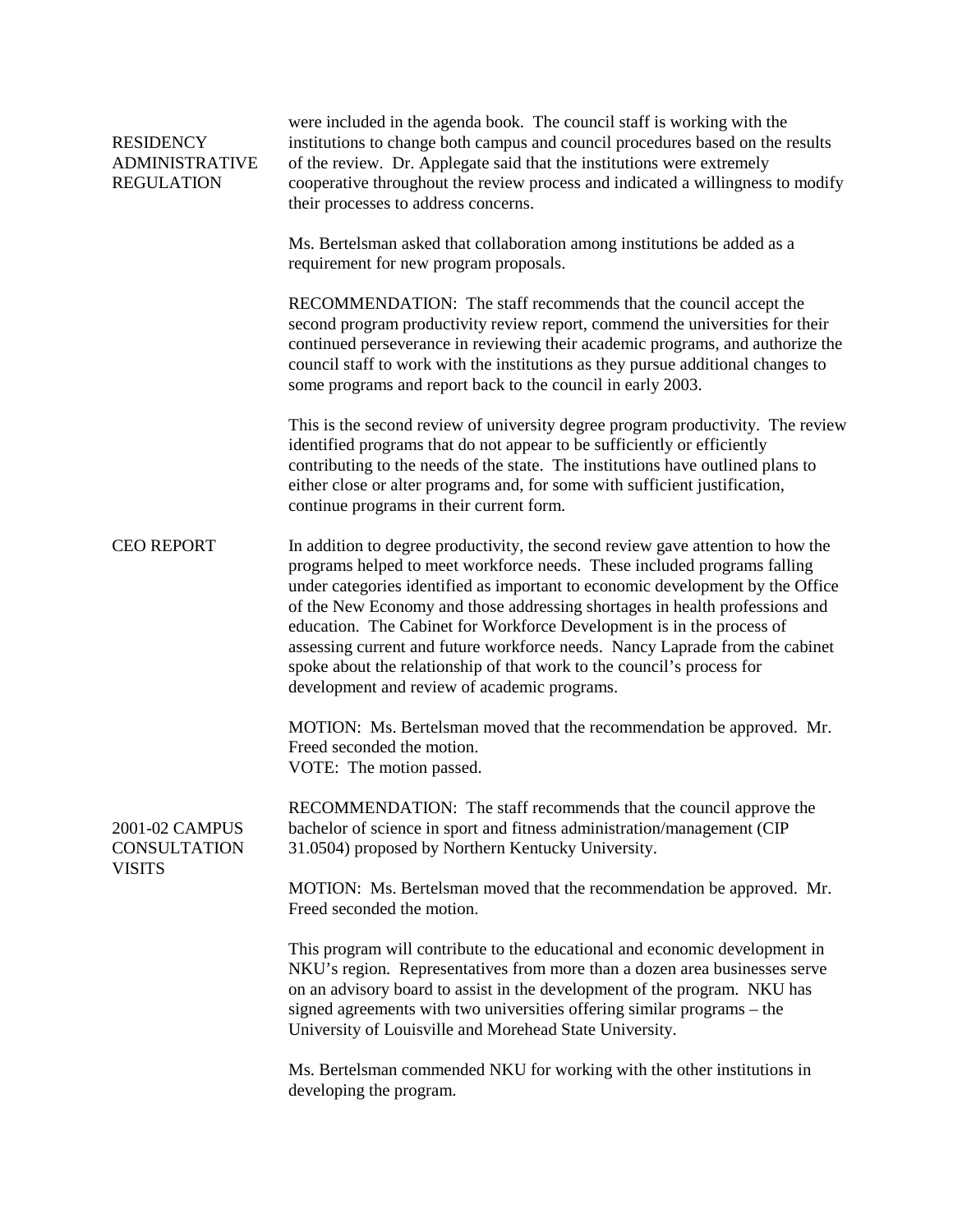|                         | VOTE: The motion passed.                                                                                                                                                                                                                                                                                                                                                                                                                                                                                                                                                                                                                                                                                                                                                                                                                                                                                                                                                                                                                                                                                                                                                                                                                                                                                                            |  |  |  |  |  |  |  |
|-------------------------|-------------------------------------------------------------------------------------------------------------------------------------------------------------------------------------------------------------------------------------------------------------------------------------------------------------------------------------------------------------------------------------------------------------------------------------------------------------------------------------------------------------------------------------------------------------------------------------------------------------------------------------------------------------------------------------------------------------------------------------------------------------------------------------------------------------------------------------------------------------------------------------------------------------------------------------------------------------------------------------------------------------------------------------------------------------------------------------------------------------------------------------------------------------------------------------------------------------------------------------------------------------------------------------------------------------------------------------|--|--|--|--|--|--|--|
|                         | A report was included in the agenda book on the fourth annual conference for<br>faculty development, which took place in May 2002.                                                                                                                                                                                                                                                                                                                                                                                                                                                                                                                                                                                                                                                                                                                                                                                                                                                                                                                                                                                                                                                                                                                                                                                                  |  |  |  |  |  |  |  |
| PROGRAM<br>PRODUCTIVITY | RECOMMENDATION: The staff recommends that the council ratify the<br>approval of a six-month extension to the Endowment Match Program's existing<br>June 30, 2002, request submission deadline.                                                                                                                                                                                                                                                                                                                                                                                                                                                                                                                                                                                                                                                                                                                                                                                                                                                                                                                                                                                                                                                                                                                                      |  |  |  |  |  |  |  |
| <b>REVIEW</b>           | Dr. Moore said that some of the comprehensive university presidents asked for<br>an extension because of presidential transitions as well as the events of<br>September 11. There were unused balances and they asked for an extension of<br>six months. None of the presidents were opposed to the extension.                                                                                                                                                                                                                                                                                                                                                                                                                                                                                                                                                                                                                                                                                                                                                                                                                                                                                                                                                                                                                      |  |  |  |  |  |  |  |
|                         | MOTION: Mr. Freed moved that the recommendation be approved. Mr. Baker<br>seconded the motion.                                                                                                                                                                                                                                                                                                                                                                                                                                                                                                                                                                                                                                                                                                                                                                                                                                                                                                                                                                                                                                                                                                                                                                                                                                      |  |  |  |  |  |  |  |
|                         | VOTE: The motion passed.                                                                                                                                                                                                                                                                                                                                                                                                                                                                                                                                                                                                                                                                                                                                                                                                                                                                                                                                                                                                                                                                                                                                                                                                                                                                                                            |  |  |  |  |  |  |  |
|                         | Ms. Adams complimented the presidents for reaching this agreement.                                                                                                                                                                                                                                                                                                                                                                                                                                                                                                                                                                                                                                                                                                                                                                                                                                                                                                                                                                                                                                                                                                                                                                                                                                                                  |  |  |  |  |  |  |  |
| NEW PROGRAM<br>PROPOSAL | Reports on the Kentucky Science and Technology Corporation contracts and the<br>BIO 2002 convention were included in the agenda book.<br>Dr. Applegate said that the threat to fully implementing the statewide<br>engineering strategy is lack of recurring funding. The council and the<br>institutions funded the first year of the joint programs from internal reallocation<br>and non-recurring sources, and the council agreed in July 2000 and again in<br>October 2001 to secure recurring state General Funds. The council's 2002-04<br>budget recommendations included \$3 million in recurring funds. The<br>Governor's executive spending plan includes \$1 million in non-recurring funds.<br>The institutions and the council will continue to seek recurring funds and will<br>continue implementation of the engineering strategy for the next two years with<br>non-recurring funds. However, the institutions have said they cannot continue to<br>offer joint programs if they must depend on non-recurring funds. They are wary<br>of committing additional resources to program development until recurring<br>funding is assured. If the joint degrees cannot be supported with recurring funds<br>by 2004, the institutions have indicated the joint programs cannot be continued<br>in their current form. |  |  |  |  |  |  |  |
|                         | MOTION: Mr. Baker moved that the council reaffirm its support of the joint<br>degrees in the statewide engineering strategy as the best means to provide<br>engineers for Kentucky's knowledge-based economy and that the council<br>commit to make recurring funding for the joint degrees and the statewide<br>strategy a priority in the next biennial budget recommendation. Mr. Freed<br>seconded the motion.                                                                                                                                                                                                                                                                                                                                                                                                                                                                                                                                                                                                                                                                                                                                                                                                                                                                                                                  |  |  |  |  |  |  |  |
|                         | VOTE: The motion passed.                                                                                                                                                                                                                                                                                                                                                                                                                                                                                                                                                                                                                                                                                                                                                                                                                                                                                                                                                                                                                                                                                                                                                                                                                                                                                                            |  |  |  |  |  |  |  |

Chair Adams has made the following committee appointments: Mr. Barger to replace Ms. Weinberg on the Strategic Committee on Postsecondary Education;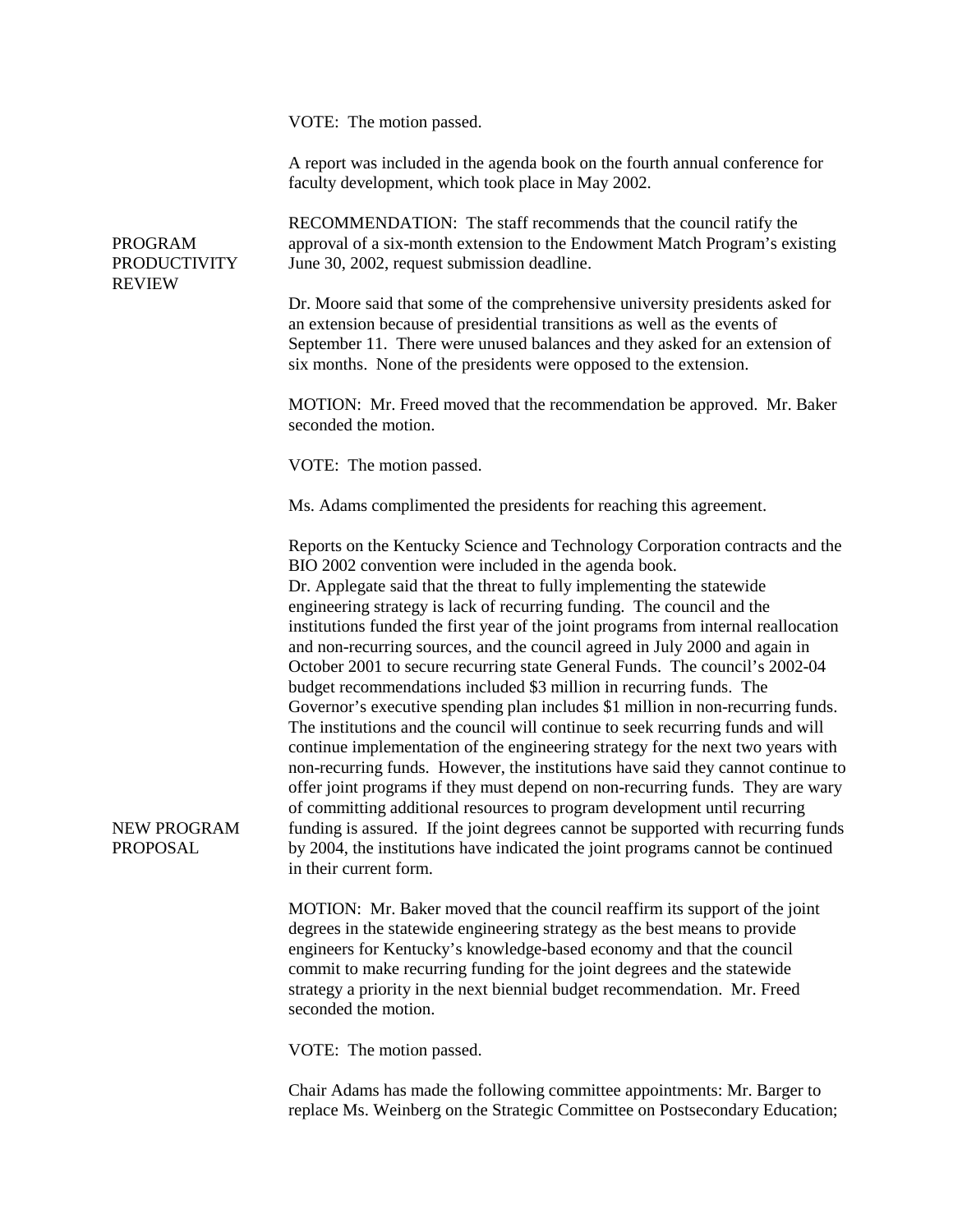|                                                           | Ms. Taylor to replace Ms. Weinberg on the Committee on Equal Opportunities;<br>and Ms. Guess to replace Ms. Adams on the Distance Learning Advisory<br>Committee.                                                                                                         |  |  |  |  |  |  |  |
|-----------------------------------------------------------|---------------------------------------------------------------------------------------------------------------------------------------------------------------------------------------------------------------------------------------------------------------------------|--|--|--|--|--|--|--|
| <b>FACULTY</b><br><b>DEVELOPMENT</b><br><b>CONFERENCE</b> | MOTION: On behalf of the Presidential Search Screening Committee, Mr.<br>Baker moved that the council hire A. T. Kearney and specifically Jan<br>Greenwood of that firm to help conduct the search for the next council president.<br>Ms. Bertelsman seconded the motion. |  |  |  |  |  |  |  |
| 2000-02<br><b>ENDOWMENT</b>                               | VOTE: The motion passed.                                                                                                                                                                                                                                                  |  |  |  |  |  |  |  |
| <b>MATCH PROGRAM</b><br><b>GUIDELINES</b>                 | MOTION: Mr. Baker moved that the council authorize its chair to execute a<br>contract with the search firm. Ms. Weinberg seconded the motion.                                                                                                                             |  |  |  |  |  |  |  |
|                                                           | VOTE: The motion passed.<br>A resolution was read honoring and commending Mr. Whitehead for his service<br>as council chair for the past three years.                                                                                                                     |  |  |  |  |  |  |  |
|                                                           | MOTION: Mr. Baker moved adoption of the resolution. Ms. Weinberg<br>seconded the motion.                                                                                                                                                                                  |  |  |  |  |  |  |  |
|                                                           | VOTE: The motion passed.                                                                                                                                                                                                                                                  |  |  |  |  |  |  |  |
|                                                           | Mr. Whitehead said at a very early age he became a Jaycee and adopted the<br>organization's motto of "service to humanity is the best work of life." He<br>thanked the council for its support.                                                                           |  |  |  |  |  |  |  |
| <b>KSTC</b><br><b>CONTRACTS</b><br><b>ENGINEERING</b>     | Ms. Bertelsman asked the presidents to report at the September council meeting<br>their plans to address the budget crisis. Ms. Adams asked the staff to send a<br>written request to the presidents.                                                                     |  |  |  |  |  |  |  |
|                                                           | The next meeting is September 22-23 in Lexington. The meeting will be held in<br>conjunction with the Governor's Annual Conference on Trusteeship.                                                                                                                        |  |  |  |  |  |  |  |
|                                                           | The meeting adjourned at 12:05 p.m.                                                                                                                                                                                                                                       |  |  |  |  |  |  |  |

Sue Hodges Moore Interim President

\_\_\_\_\_\_\_\_\_\_\_\_\_\_\_\_\_\_\_\_\_\_\_\_\_\_\_\_\_\_\_\_

\_\_\_\_\_\_\_\_\_\_\_\_\_\_\_\_\_\_\_\_\_\_\_\_\_\_\_\_\_\_\_\_

Phyllis L. Bailey **Secretary**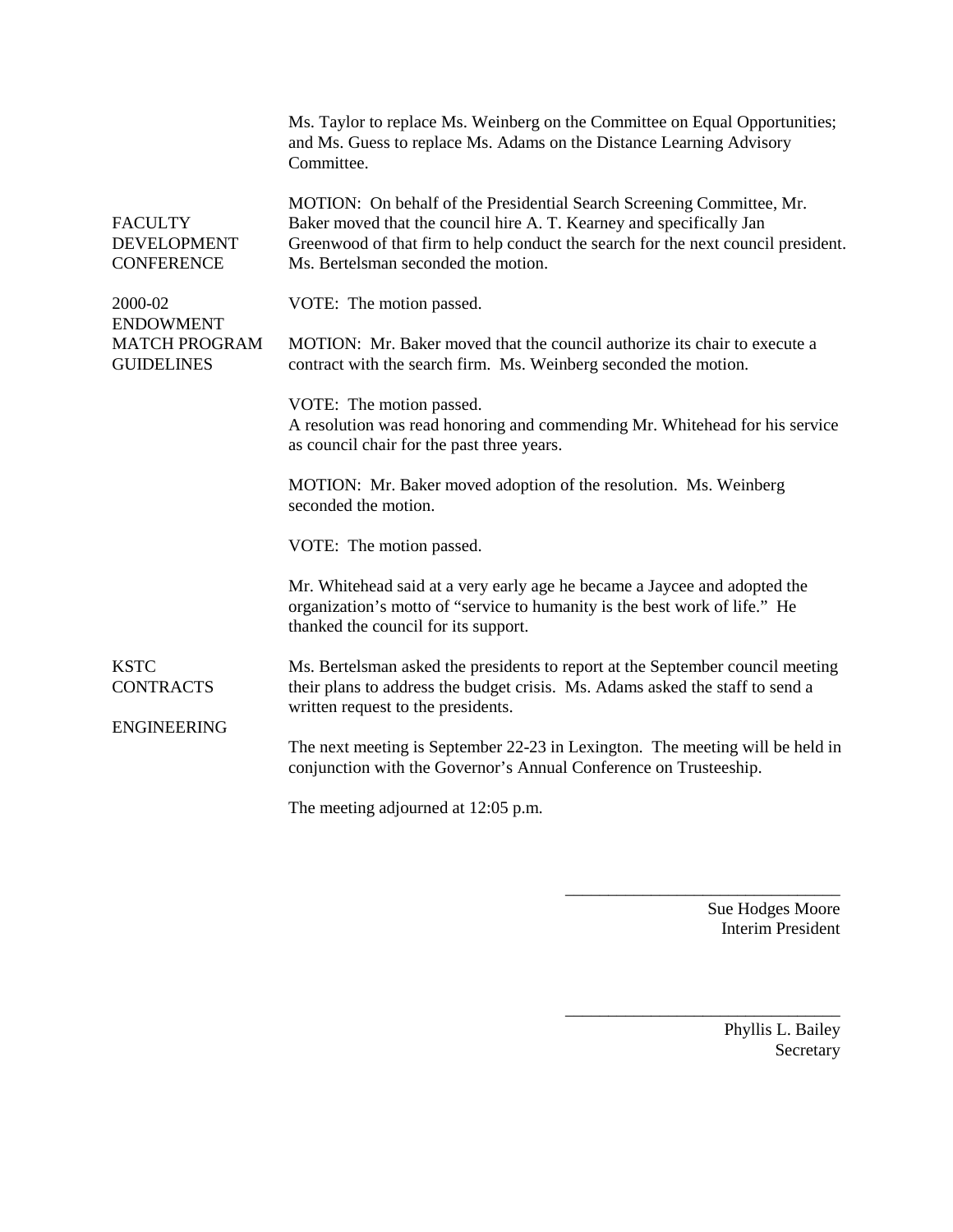**COMMITTEE** APPOINTMENTS

PRESIDENTIAL SEARCH

WHITEHEAD RESOLUTION

INSTITUTIONAL **BUDGETS** 

NEXT MEETING

ADJOURNMENT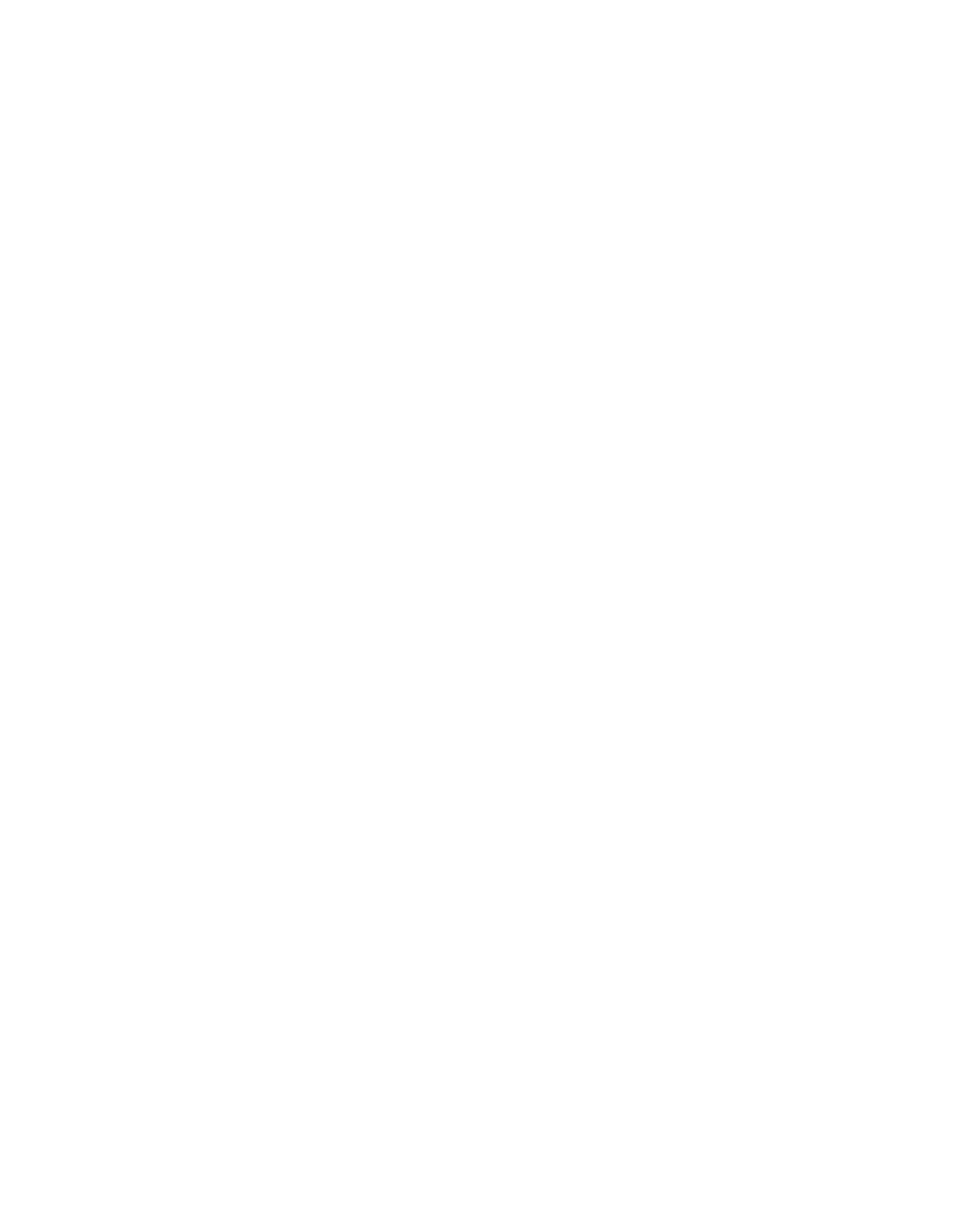#### **Council on Postsecondary Education September 22, 2002**

#### Executive Summary

### Discussion – Budget Decisions in Times of Fiscal Constraint

Dennis Jones, President of the National Center for Higher Education Management Systems (NCHEMS), will lead a discussion on ways in which state governments, postsecondary systems, and institutions can continue to move a statewide public agenda forward in tight fiscal times.

Mr. Jones' presentation will focus on the need to link strategic planning and budgeting. Key subject areas of the presentation will include strategic management, the creation and maintenance of institutional capacity, identification of budget trade-offs, sources of institutional revenue, and budget evaluation strategies.

Following Mr. Jones' presentation, UK President Lee Todd will address concerns raised by the council members at its July meeting about how the universities are preparing to absorb a budget cut if one is announced. President Todd, as convener of presidents, will present a system response. His presentation will discuss, in general terms, some of the things institutions may consider when addressing a budget cut while maintaining access and without placing an undue burden on students. Also, he will discuss ways in which institutions can continue to move the statewide public agenda forward.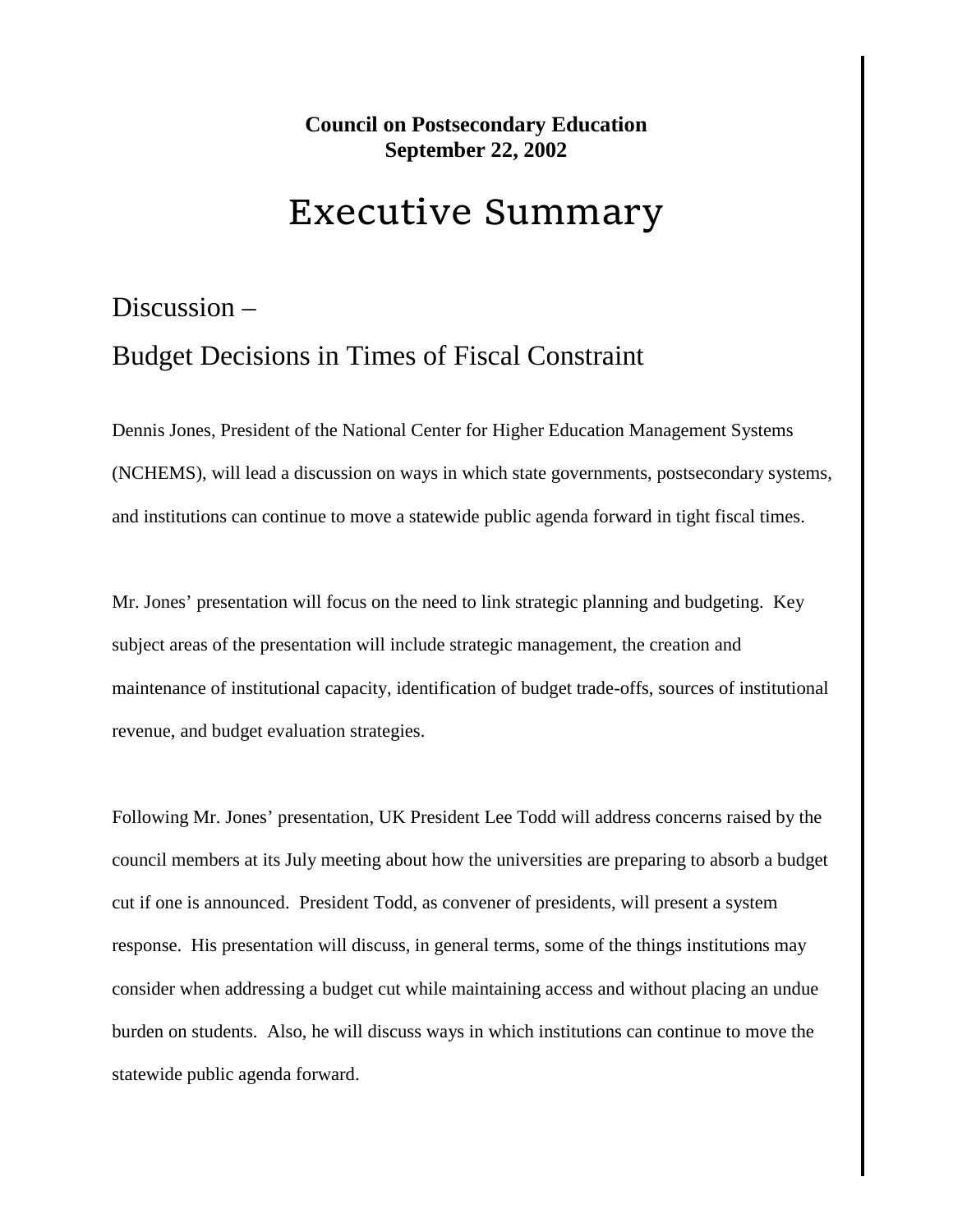At the August 12 SCOPE meeting, Budget Director Jim Ramsey said that after the first quarter of this FY 2002-03, which ends September 30, the Governor may convene the Consensus Forecast Group to review the economic outlook for the current fiscal year.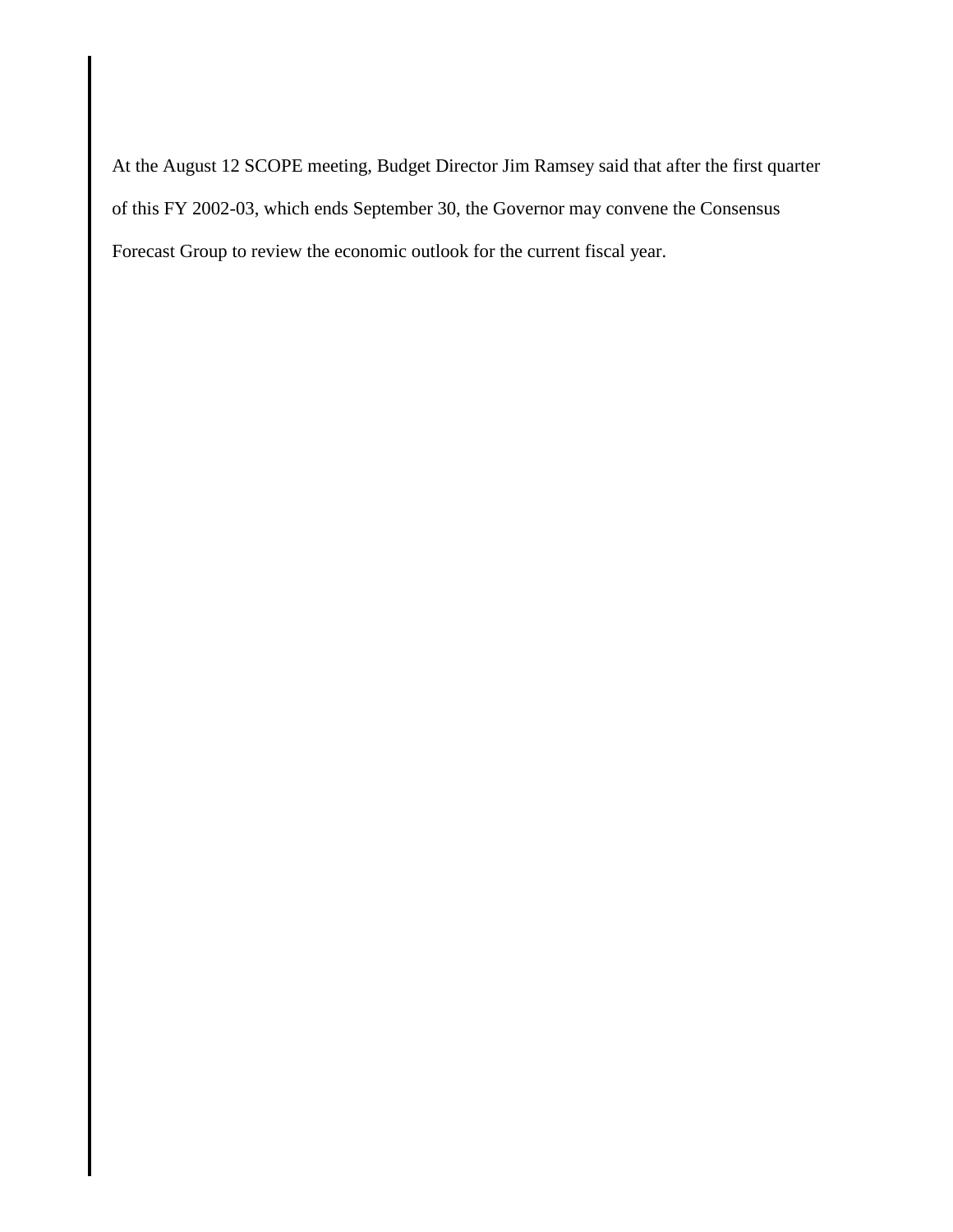*Budget Decisions in Times of Fiscal Constraint*

### Kentucky Council on Postsecondary Education

September 22, 2002

National Center for Higher Education Management Systems P.O. Box 9752 Boulder, Colorado 80301-9752 (303) 497-0301

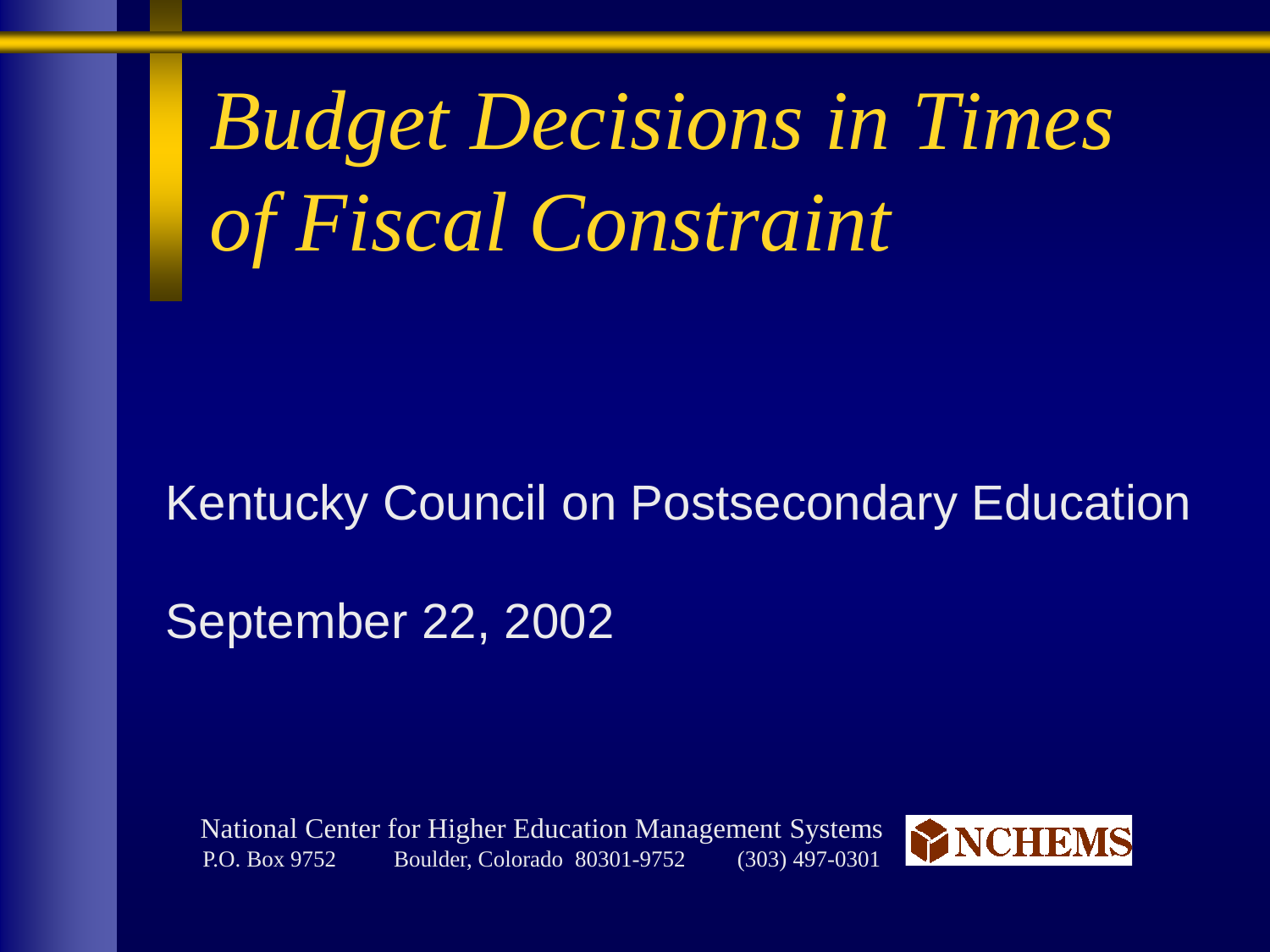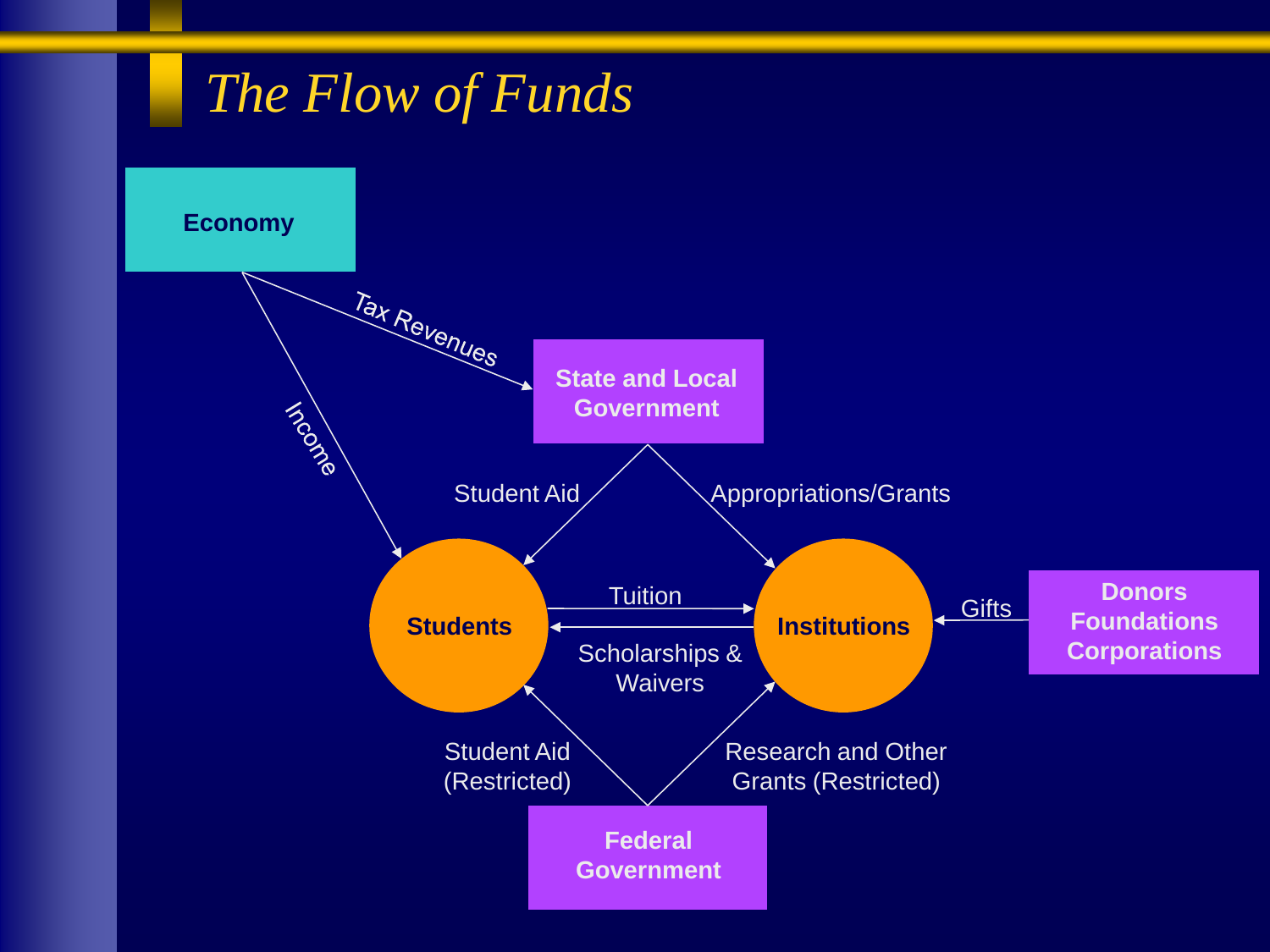![](_page_16_Figure_0.jpeg)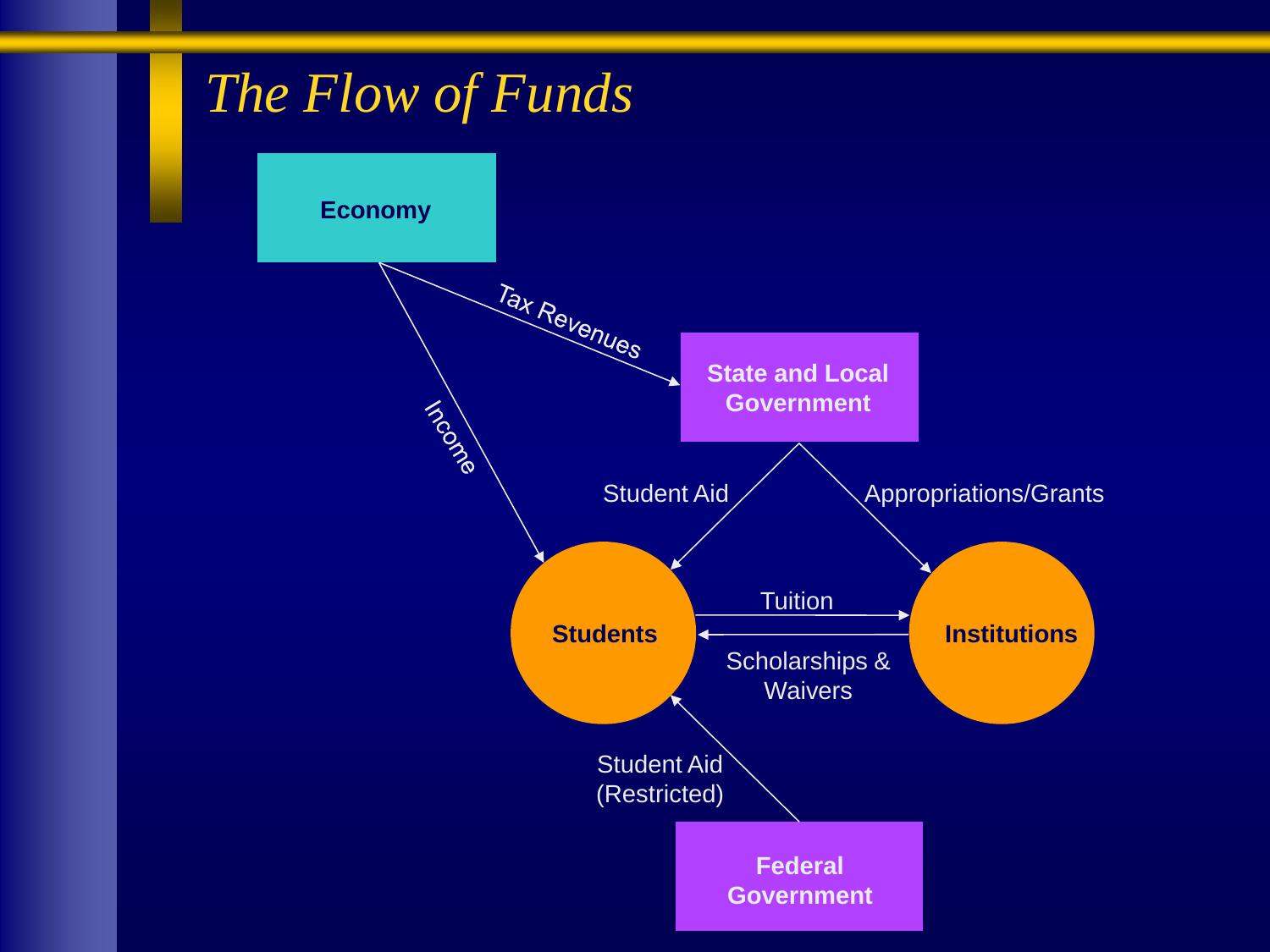*The Fiscal Environment for States*

### **Times Are Tough**

## **The Tough Times Are Not Over**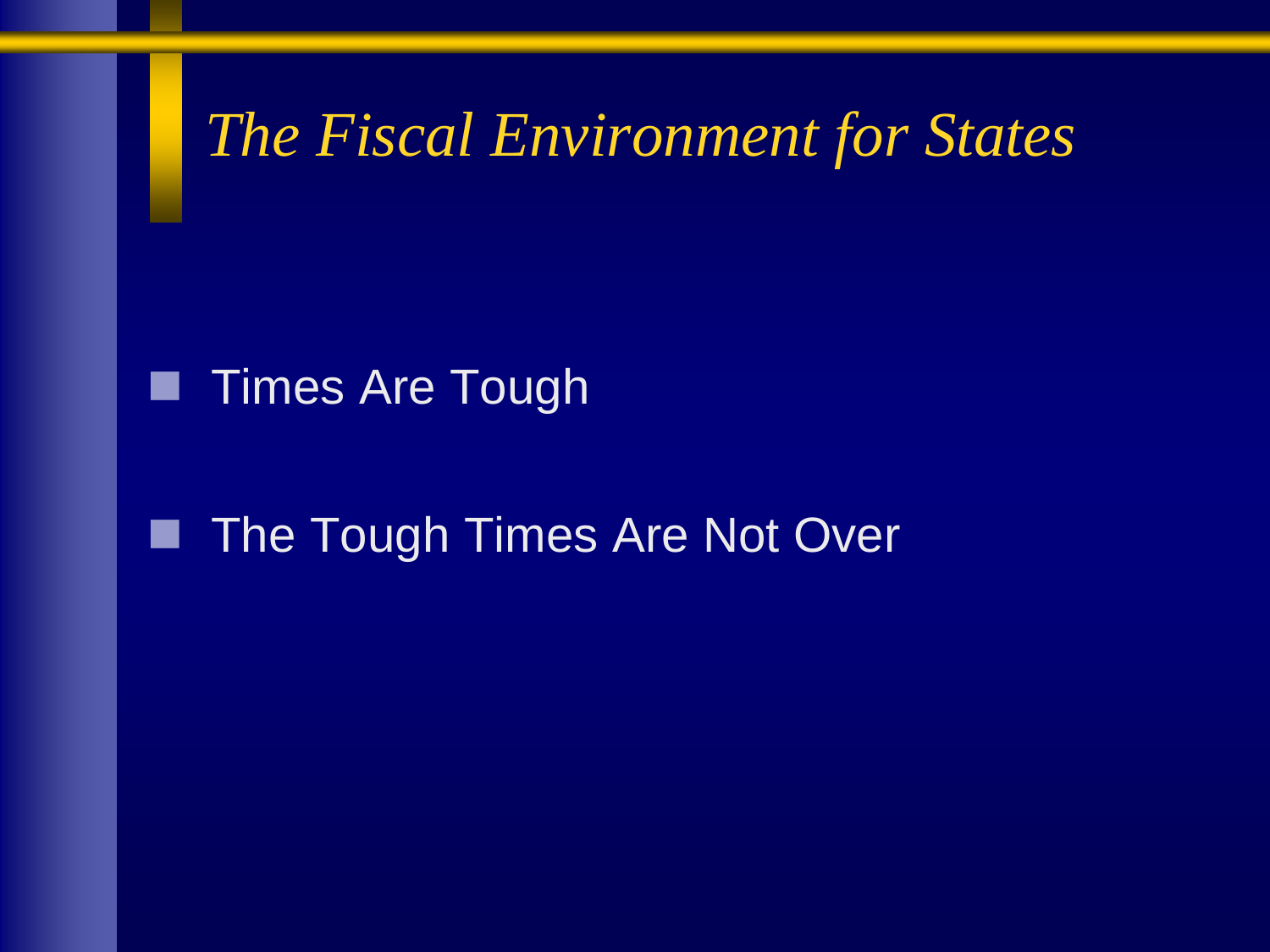## *Now…Significant Revenue Downturn*

### General Fund Expenditure Growth (%)

![](_page_18_Figure_2.jpeg)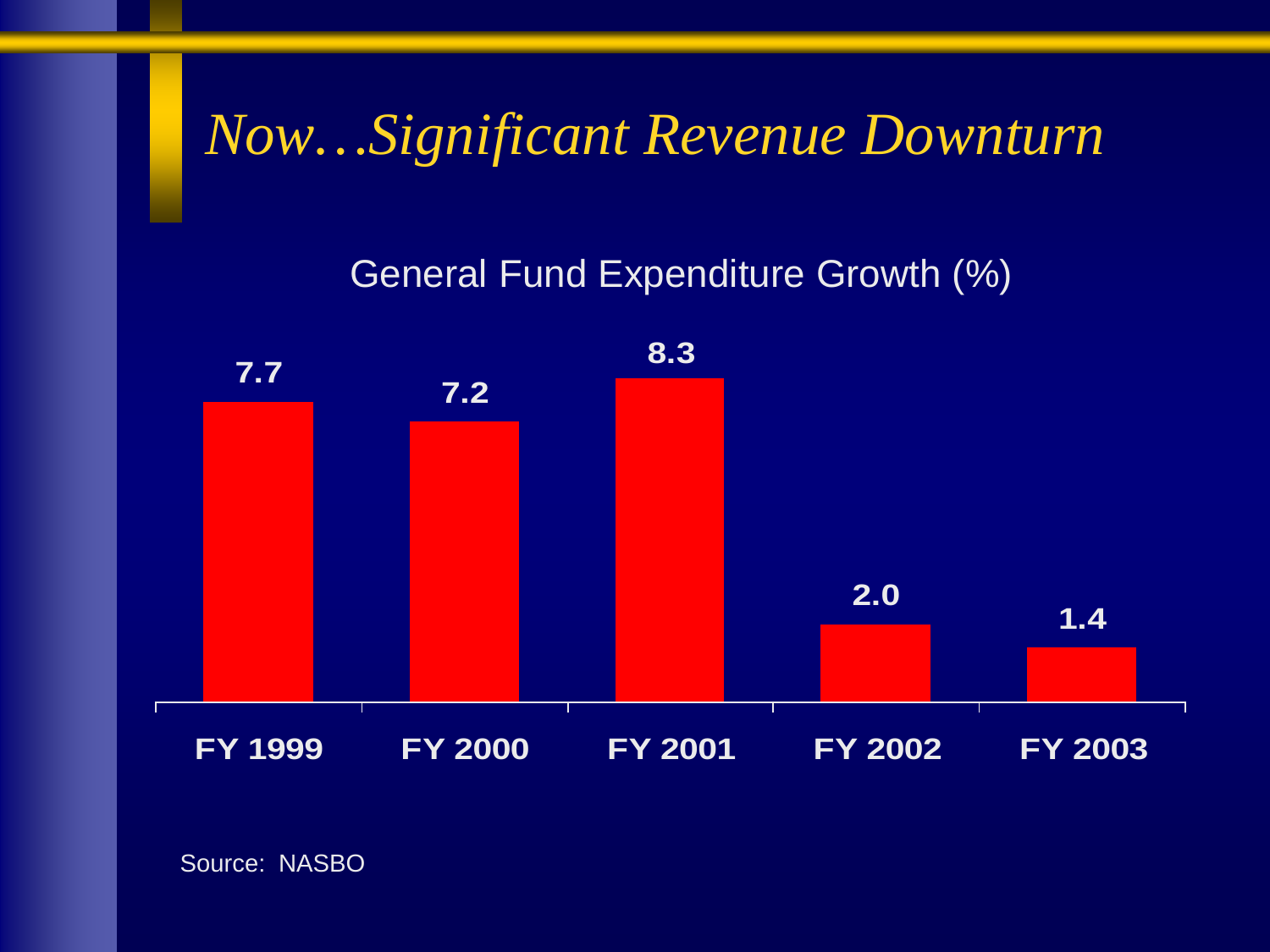## *Budget Shortfalls Have Been Significant*

### Amount Revenues Below Projections (\$ in Billions)

![](_page_19_Figure_2.jpeg)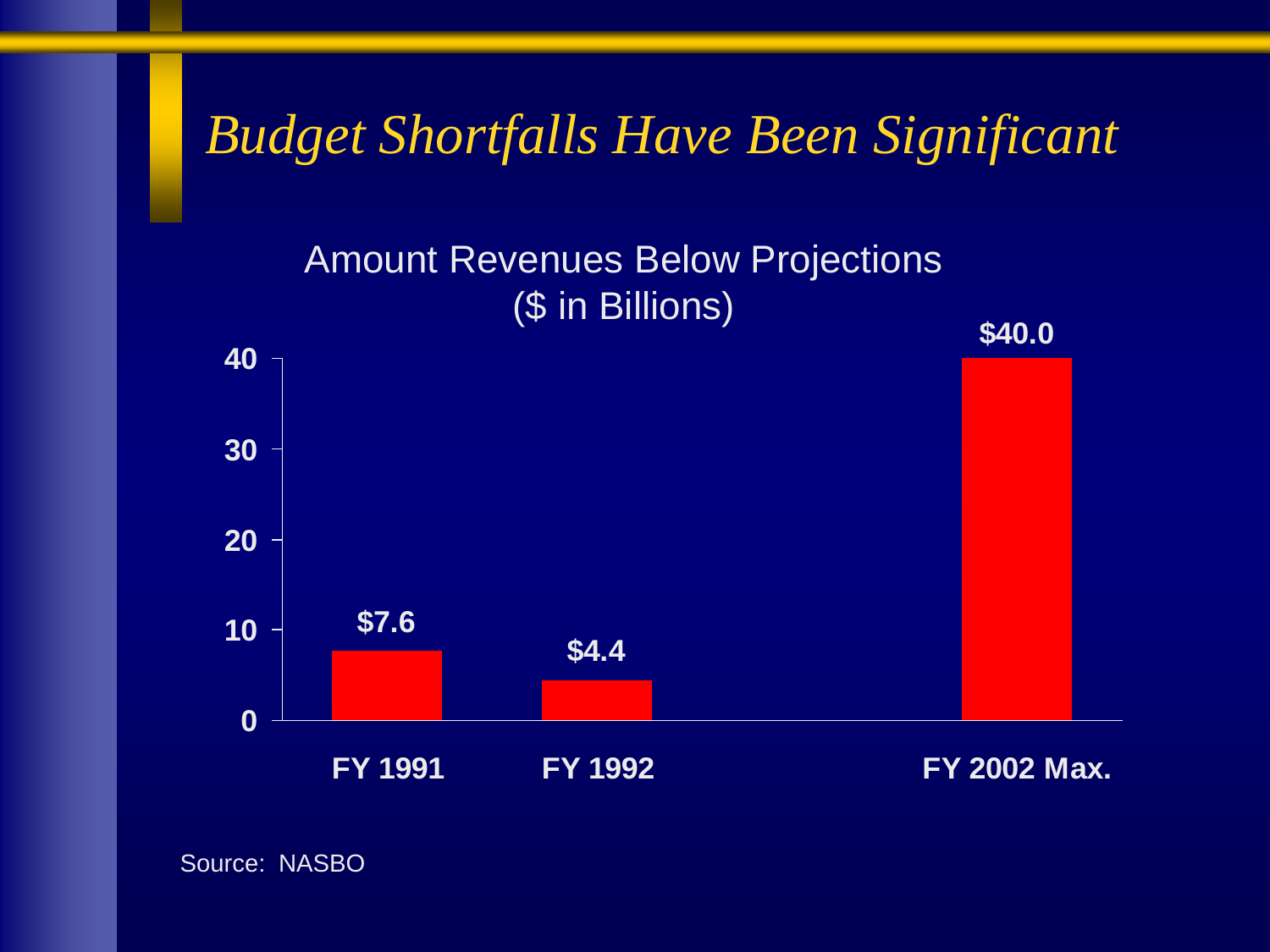## *In Some Ways, Worse than Early '90s*

■ At Their Peak, Shortfalls Equaled Nearly 8 Percent of Revenues This Year—Fiscal Year 2002

In 1992, Only 6.5 Percent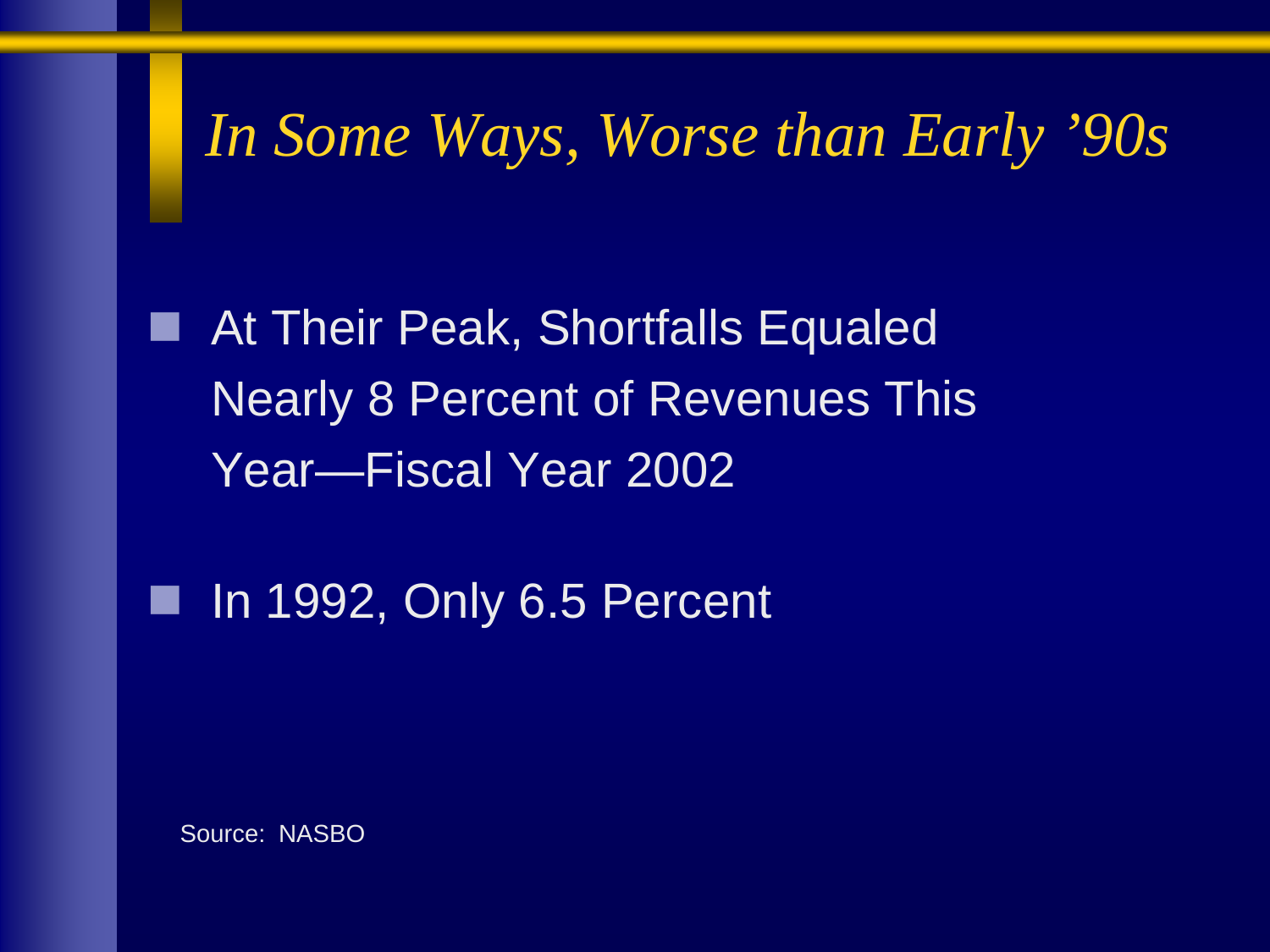## *Actions States Are Taking to Balance Budgets*

- Rainy-Day Funds Tapped
- Higher Education Cuts, Tuition Increases
- Tobacco Settlements Used
- Aid to Localities Cut
- Some Employer Retirement Contributions Suspended
- Funds Transferred
- Construction Delayed
- Across-the-Board Budget Cuts
- Revenue Increases, Tax Cut Delays
- Layoffs, Furloughs, Hiring Freezes, Early Retirement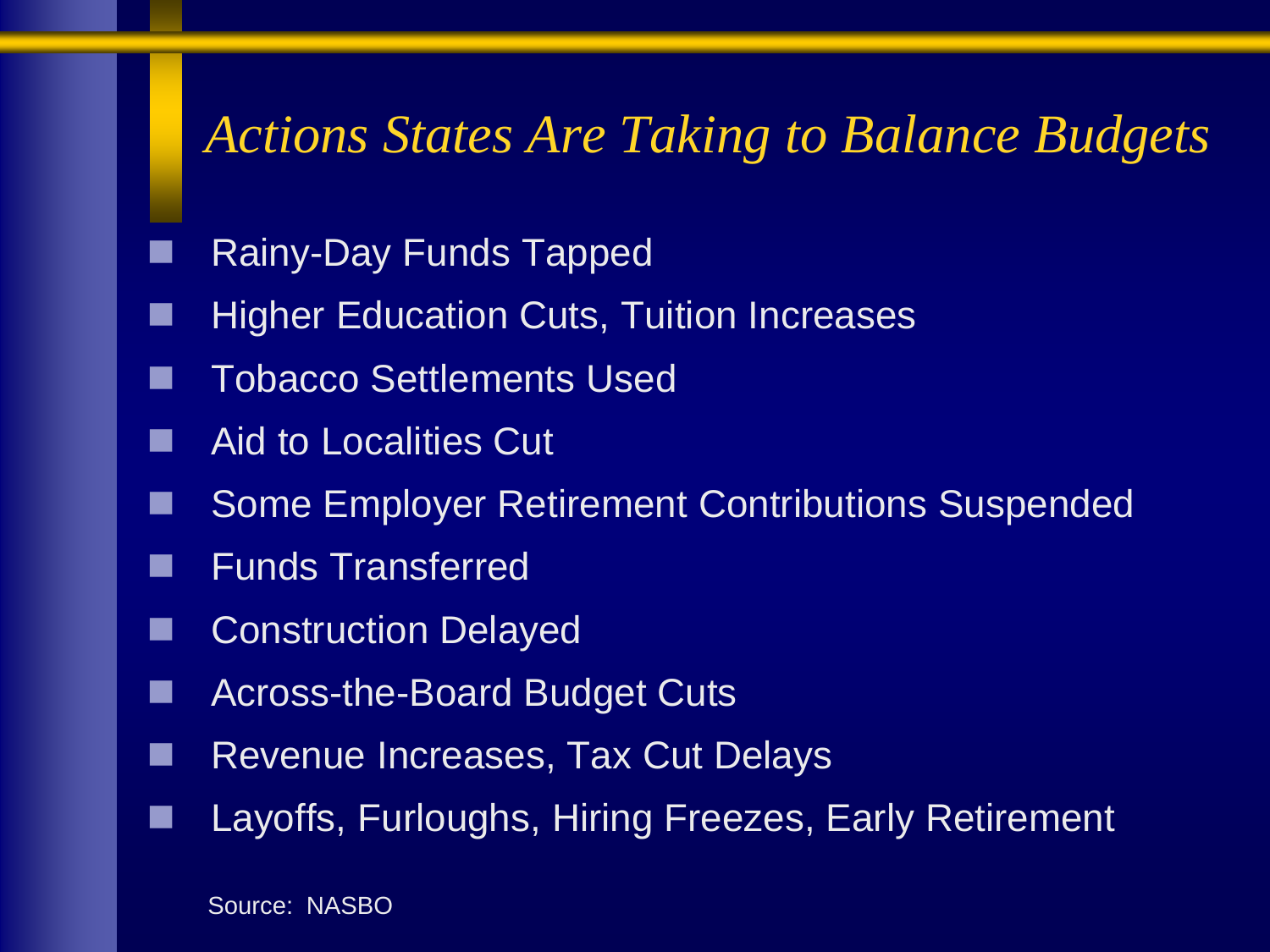# *State Strategies Used to Reduce Budget Gaps, Fiscal Year 2002*

![](_page_22_Figure_1.jpeg)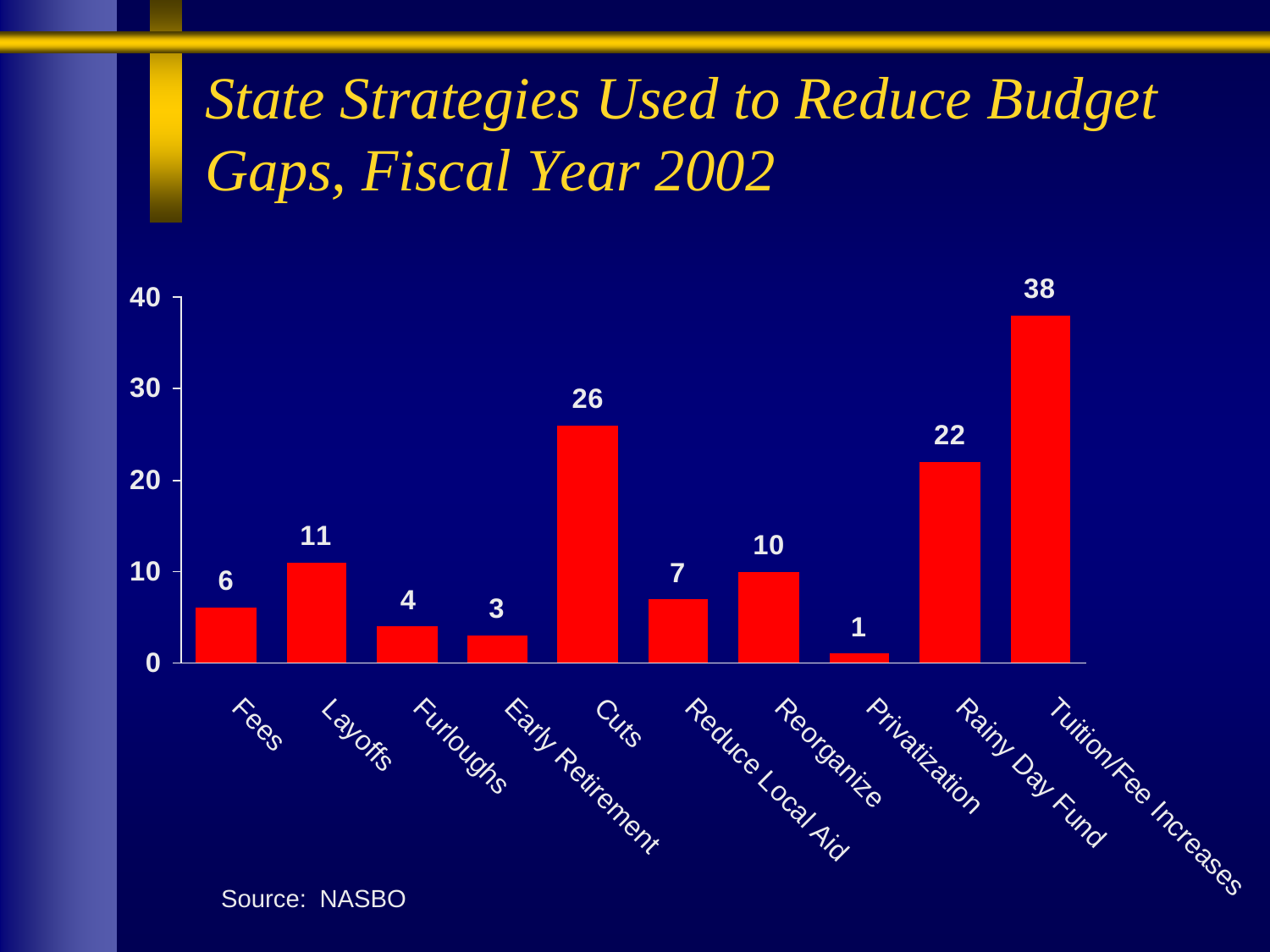# *The "Lag" Issue: This Will Not End Soon*

#### Budget Shortfalls as Percent of Revenues

While the early 1990s recession ended in 1991, one year later budget shortfalls had **grown** in relative terms.

![](_page_23_Figure_3.jpeg)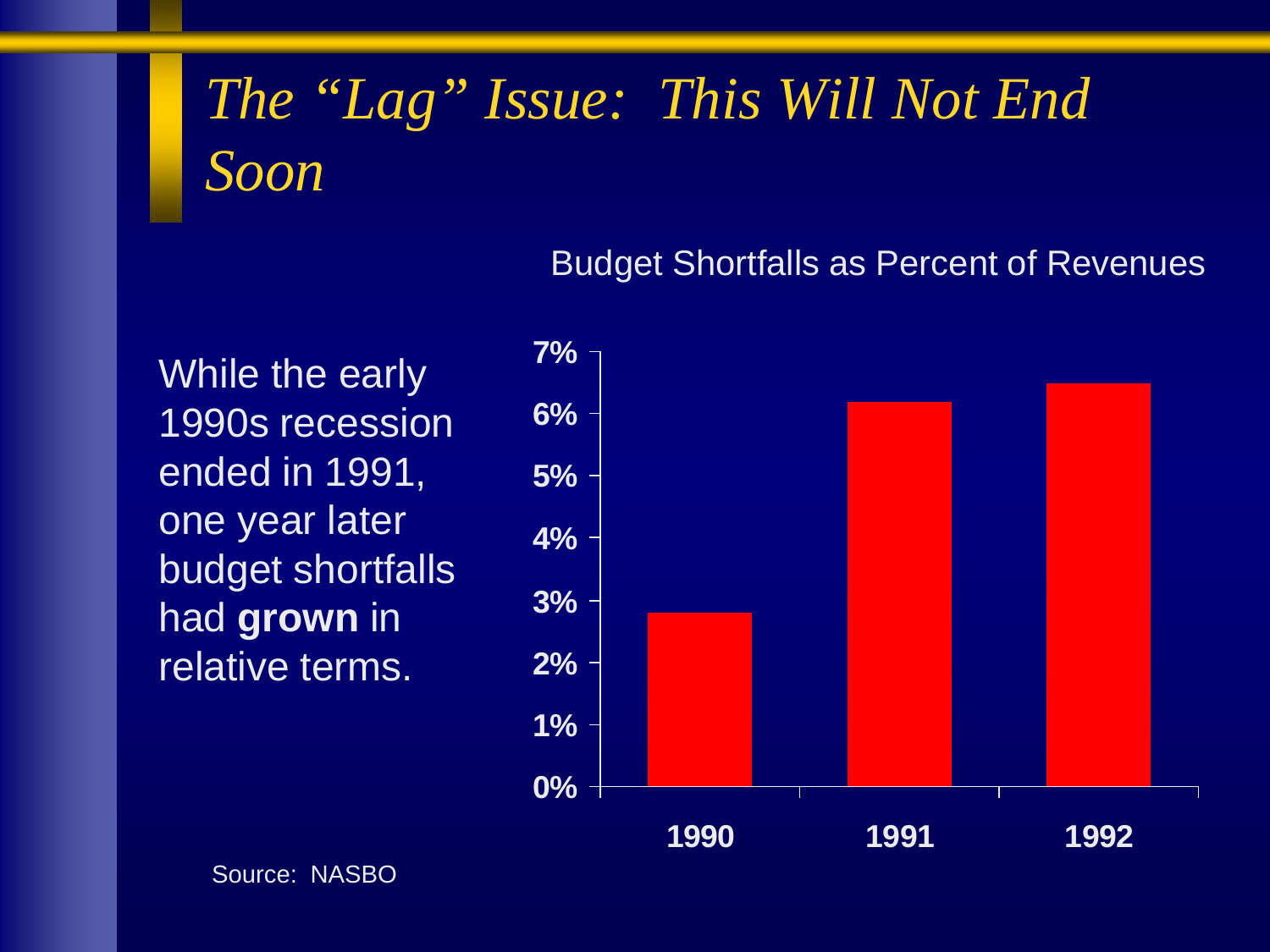### *State and Local Surplus or Shortfall as a Percent of Baseline Revenues in Year 8 of Fiscal Projections*

| <b>Rank</b>      | <b>State</b>         | <b>Percent</b> | <b>Rank</b> | <b>State</b>          | <b>Percent</b> | <b>Rank</b> | <b>State</b>      | <b>Percent</b> |
|------------------|----------------------|----------------|-------------|-----------------------|----------------|-------------|-------------------|----------------|
|                  | lowa                 | 2.7            | 18          | <b>Kansas</b>         | $-1.9$         | 34          | <b>Montana</b>    | $-5.7$         |
| 2 <sup>1</sup>   | <b>Nebraska</b>      | 1.5            | 19          | <b>Mississippi</b>    | $-2.0$         | 35          | Georgia           | $-6.5$         |
| 3 <sup>1</sup>   | North Dakota         | 0.9            | 20          | <b>Oklahoma</b>       | $-2.1$         | 36          | Washington        | $-6.7$         |
| $\overline{4}$   | <b>Ohio</b>          | 0.9            | 21          | <b>Arkansas</b>       | $-2.3$         | 37          | Virginia          | $-6.8$         |
| 5 <sup>1</sup>   | <b>Kentucky</b>      | 0.5            | 22          | Louisiana             | $-2.5$         | 38          | Colorado          | $-7.0$         |
| $\boldsymbol{6}$ | Connecticut          | 0.4            | 23          | California            | $-2.8$         | 39          | <b>Maryland</b>   | $-7.1$         |
| $7^{\circ}$      | Michigan             | 0.4            | 24          | Rhode Island          | $-2.9$         | 40          | <b>Texas</b>      | $-7.8$         |
| 8 <sup>°</sup>   | New York             | 0.3            | 25          | <b>Delaware</b>       | $-3.0$         | 41          | New Hampshire     | $-8.2$         |
| 9                | <b>Maine</b>         | 0.1            | 26          | New Jersey            | $-3.3$         | 42          | Florida           | $-8.8$         |
| 10 <sup>°</sup>  | <b>Minnesota</b>     | 0.1            | 27          | <b>North Carolina</b> | $-3.7$         | 43          | Tennessee         | $-9.1$         |
| 11               | <b>Massachusetts</b> | 0.0            |             | <b>United States</b>  | $-3.8$         | 44          | Arizona           | $-10.5$        |
| 12 <sub>2</sub>  | Oregon               | $-0.1$         | 28          | <b>Utah</b>           | $-4.3$         | 45          | <b>Wyoming</b>    | $-10.6$        |
| 13               | Illinois             | $-0.4$         | 29          | <b>South Carolina</b> | $-4.6$         | 46          | <b>New Mexico</b> | $-12.0$        |
| 14               | Pennsylvania         | $-1.3$         | 30          | <b>Vermont</b>        | $-4.6$         | 47          | Idaho             | $-13.2$        |
| 15               | West Virginia        | $-1.4$         | 31          | Alabama               | $-4.8$         | 48          | Hawai'i           | $-15.1$        |
| 16 <sub>1</sub>  | <b>Wisconsin</b>     | $-1.5$         | 32          | South Dakota          | $-5.0$         | 49          | Alaska            | $-16.4$        |
| 17               | <b>Missouri</b>      | $-1.8$         | 33          | Indiana               | $-5.7$         | 50          | <b>Nevada</b>     | $-18.3$        |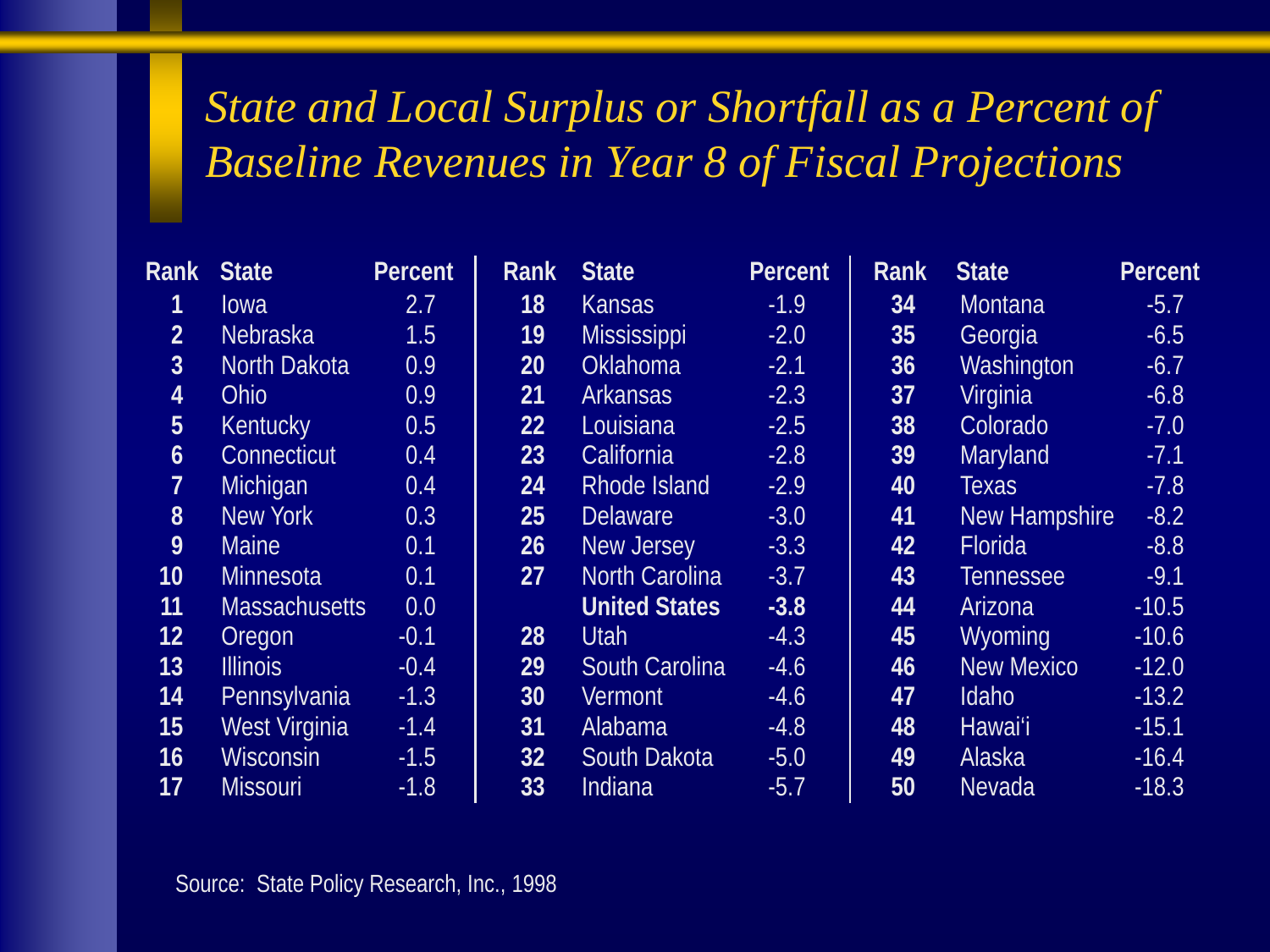# *Tax Capacity and Effort*

![](_page_25_Figure_1.jpeg)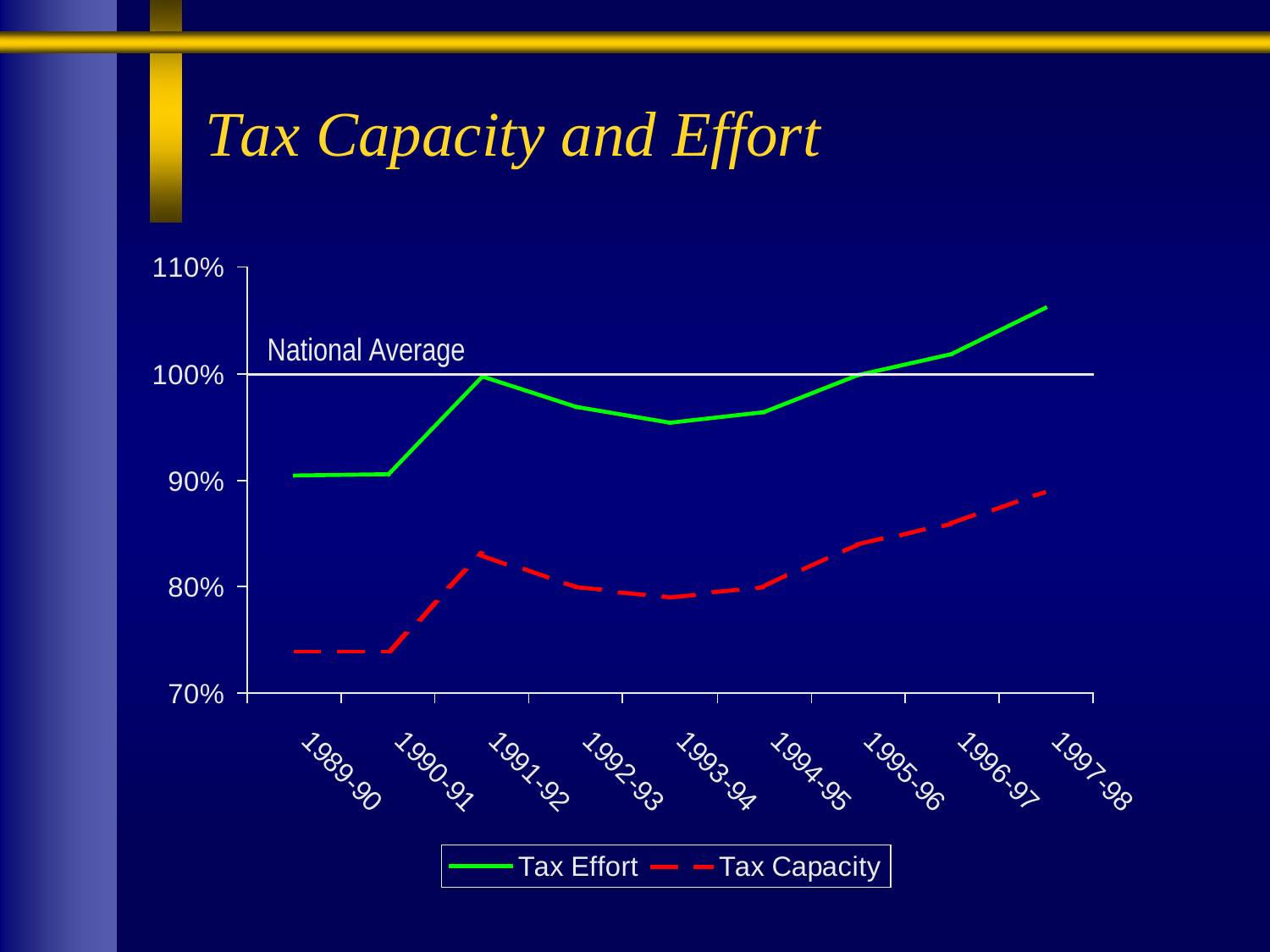### *Percentage Change in Spending to Maintain Current Services*

|                  |                      | <b>Annual Avg.</b><br><b>Advantage for</b> | 8-Year Spending<br><b>Growth Rate</b> |       |      |                      |            |                     | <b>Annual Avg.</b><br><b>Advantage for</b> | 8-Year Spending<br><b>Growth Rate</b> |  |  |  |
|------------------|----------------------|--------------------------------------------|---------------------------------------|-------|------|----------------------|------------|---------------------|--------------------------------------------|---------------------------------------|--|--|--|
| Rank             | <b>State</b>         | Higher Ed.                                 | <b>All Programs</b>                   | H.E.  | Rank | <b>State</b>         | Higher Ed. | <b>All Programs</b> | H.E.                                       |                                       |  |  |  |
| 1                | <b>Vermont</b>       | 5.3                                        | 41.0                                  | 83.3  | 26   | <b>Missouri</b>      | 1.3        | 36.9                | 47.5                                       |                                       |  |  |  |
| $\overline{2}$   | <b>Nevada</b>        | 4.9                                        | 75.4                                  | 114.8 | 27   | <b>Delaware</b>      | 1.3        | 43.8                | 54.3                                       |                                       |  |  |  |
| $\overline{3}$   | Hawai'i              | 4.3                                        | 45.3                                  | 79.5  | 28   | Louisiana            | 1.3        | 33.3                | 43.7                                       |                                       |  |  |  |
| $\overline{4}$   | <b>New Mexico</b>    | 3.3                                        | 52.2                                  | 78.9  |      | <b>United States</b> | 1.0        | 39.5                | 47.7                                       |                                       |  |  |  |
| 5                | <b>Arizona</b>       | 3.3                                        | 60.6                                  | 86.9  | 29   | New York             | 1.0        | 32.5                | 40.5                                       |                                       |  |  |  |
| $\boldsymbol{6}$ | <b>South Dakota</b>  | 3.2                                        | 40.2                                  | 65.7  | 30   | Georgia              | 0.8        | 50.0                | 56.4                                       |                                       |  |  |  |
| $\overline{1}$   | <b>Wisconsin</b>     | 3.0                                        | 36.9                                  | 60.8  | 31   | <b>Massachusetts</b> | 0.8        | 36.1                | 42.3                                       |                                       |  |  |  |
| 8                | <b>Florida</b>       | 2.9                                        | 46.3                                  | 69.6  | 32   | Texas                | 0.7        | 45.5                | 51.5                                       |                                       |  |  |  |
| 9                | <b>Minnesota</b>     | 2.8                                        | 38.0                                  | 60.3  | 33   | Idaho                | 0.6        | 57.8                | 62.3                                       |                                       |  |  |  |
| 10               | <b>Kansas</b>        | 2.8                                        | 37.2                                  | 59.2  | 34   | Virginia             | 0.5        | 41.6                | 45.7                                       |                                       |  |  |  |
| 11               | Washington           | 2.7                                        | 44.9                                  | 66.4  | 35   | <b>Wyoming</b>       | 0.3        | 42.4                | 44.5                                       |                                       |  |  |  |
| 12               | <b>Connecticut</b>   | 2.4                                        | 31.8                                  | 51.1  | 36   | <b>Utah</b>          | 0.1        | 51.0                | 52.1                                       |                                       |  |  |  |
| 13               | Maryland             | 2.4                                        | 40.5                                  | 59.6  | 37   | Michigan             | 0.1        | 31.7                | 32.6                                       |                                       |  |  |  |
| 14               | <b>New Hampshire</b> | 2.2                                        | 44.5                                  | 62.0  | 38   | <b>Illinois</b>      | 0.0        | 33.4                | 33.8                                       |                                       |  |  |  |
| 15               | lowa                 | 2.1                                        | 32.0                                  | 48.7  | 39   | <b>Tennessee</b>     | 0.0        | 45.4                | 45.4                                       |                                       |  |  |  |
| 16               | <b>Oklahoma</b>      | 2.1                                        | 33.7                                  | 50.4  | 40   | Maine                | $-0.1$     | 31.3                | 30.4                                       |                                       |  |  |  |
| 17               | Alaska               | 2.1                                        | 43.6                                  | 60.3  | 41   | Ohio                 | $-0.2$     | 32.1                | 30.5                                       |                                       |  |  |  |
| 18               | Pennsylvania         | 1.9                                        | 32.5                                  | 47.4  | 42   | Indiana              | $-0.2$     | 38.7                | 36.7                                       |                                       |  |  |  |
| 19               | Montana              | 1.7                                        | 43.1                                  | 56.7  | 43   | New Jersey           | $-0.5$     | 37.1                | 33.3                                       |                                       |  |  |  |
| 20               | Colorado             | 1.7                                        | 50.8                                  | 64.2  | 44   | <b>Arkansas</b>      | $-0.5$     | 40.2                | 36.2                                       |                                       |  |  |  |
| 21               | California           | 1.7                                        | 38.9                                  | 52.3  | 45   | South Carolina       | $-0.5$     | 40.0                | 36.0                                       |                                       |  |  |  |
| 22               | <b>Rhode Island</b>  | 1.6                                        | 33.7                                  | 46.8  | 46   | Alabama              | $-0.6$     | 38.9                | 34.3                                       |                                       |  |  |  |
| 23               | North Dakota         | 1.5                                        | 33.2                                  | 45.0  | 47   | Kentucky             | $-0.8$     | 35.4                | 28.6                                       |                                       |  |  |  |
| 24               | Oregon               | 1.4                                        | 43.2                                  | 54.8  | 48   | <b>Mississippi</b>   | $-0.9$     | 37.4                | 30.5                                       |                                       |  |  |  |
| 25               | <b>Nebraska</b>      | 1.4                                        | 35.9                                  | 47.4  | 49   | West Virginia        | $-0.9$     | 29.4                | 22.0                                       |                                       |  |  |  |
|                  |                      |                                            |                                       |       | 50   | North Carolina       | $-1.3$     | 45.9                | 35.3                                       |                                       |  |  |  |

Source: Calculated from *The Outlook for State and Local Finances* (Washington, D.C.: National Education Association, 1998), Technical Appendix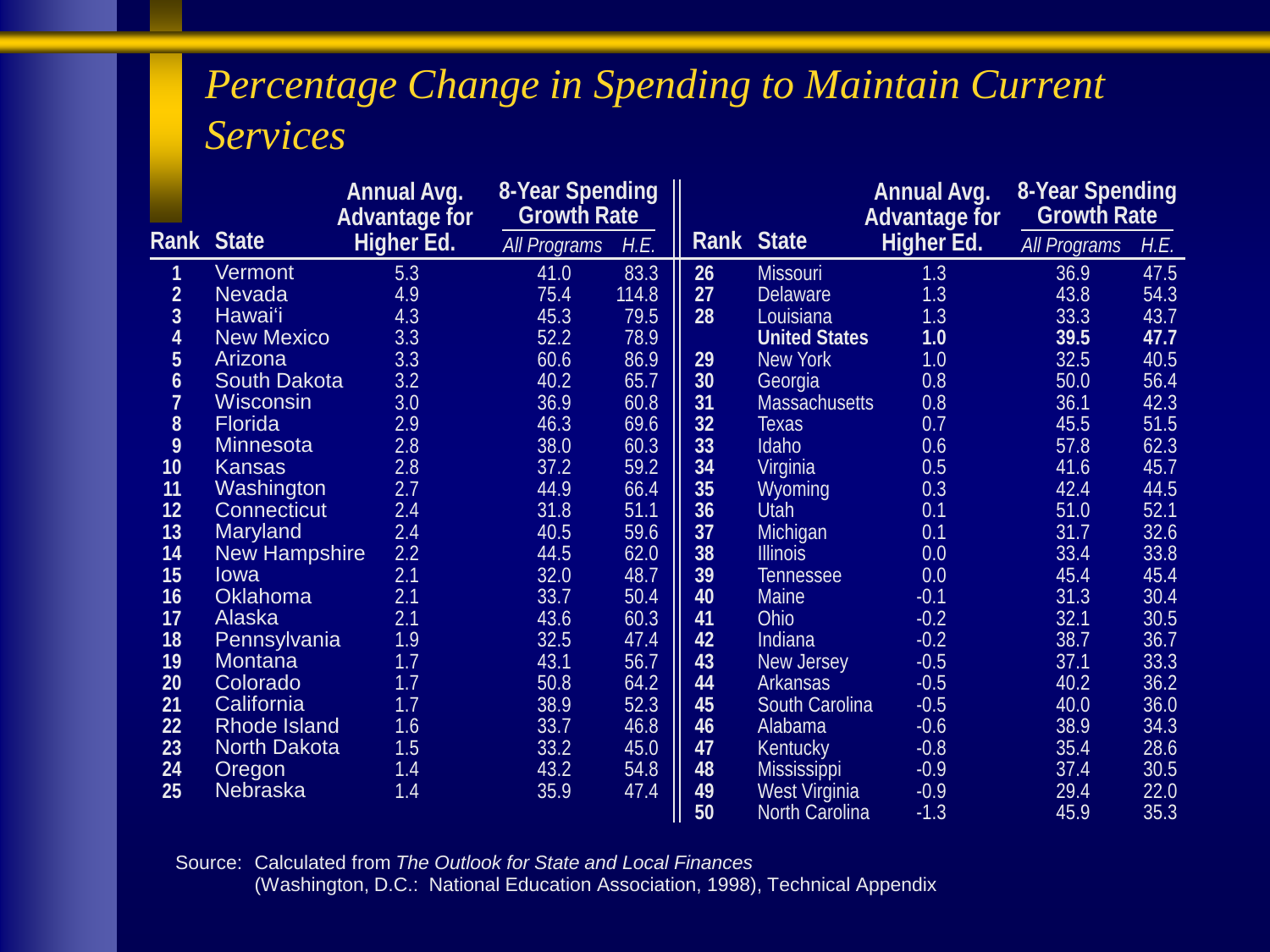*The Fiscal Environment for Students*

## Times Are Tough for

Students, too!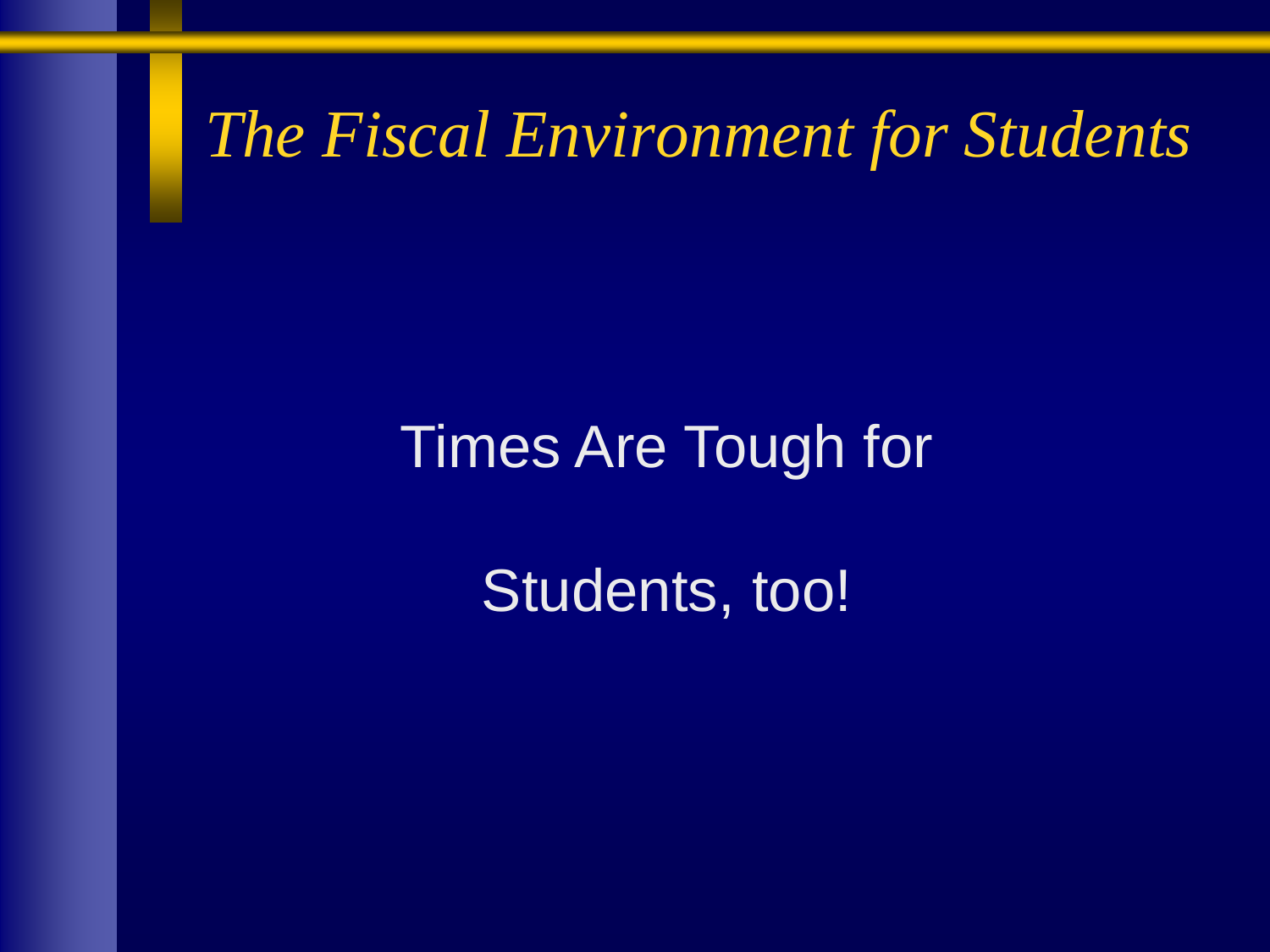#### Measuring Up 2000: State Profiles

# **KENTUCKY**

#### AFFORDABILITY:

| FAMILY ABILITY TO PAY (50%)                                                                                                | Kentucky          | Top States        |
|----------------------------------------------------------------------------------------------------------------------------|-------------------|-------------------|
| Percent of income needed to pay<br>for college expenses minus financial aid:                                               |                   |                   |
| at community colleges<br>at public 4-year colleges/universities<br>at private 4-year colleges/universities                 | 17%<br>21%<br>44% | 17%<br>19%<br>30% |
| STRATEGIES FOR AFFORDABILITY (40%)                                                                                         |                   |                   |
| State grant aid targeted to<br>low-income families as a percent of<br><u>federal Pell Grant aid to low-income families</u> | 33%               | 106%              |
| Share of income that poorest families<br>need to pay for tuition at lowest priced<br><u>colleges</u>                       | 14%               | 9%                |
| RELIANCE ON LOANS (10%)                                                                                                    |                   |                   |
| Average loan amount that students<br><u>borrow each year</u>                                                               | \$3,327           | \$3,094           |

Note: In the Affordability category, the lower the figures, the better the performance for all indicators except for "State grant aid targeted to low-income families as a percent of federal Pell Grant aid."

 $B$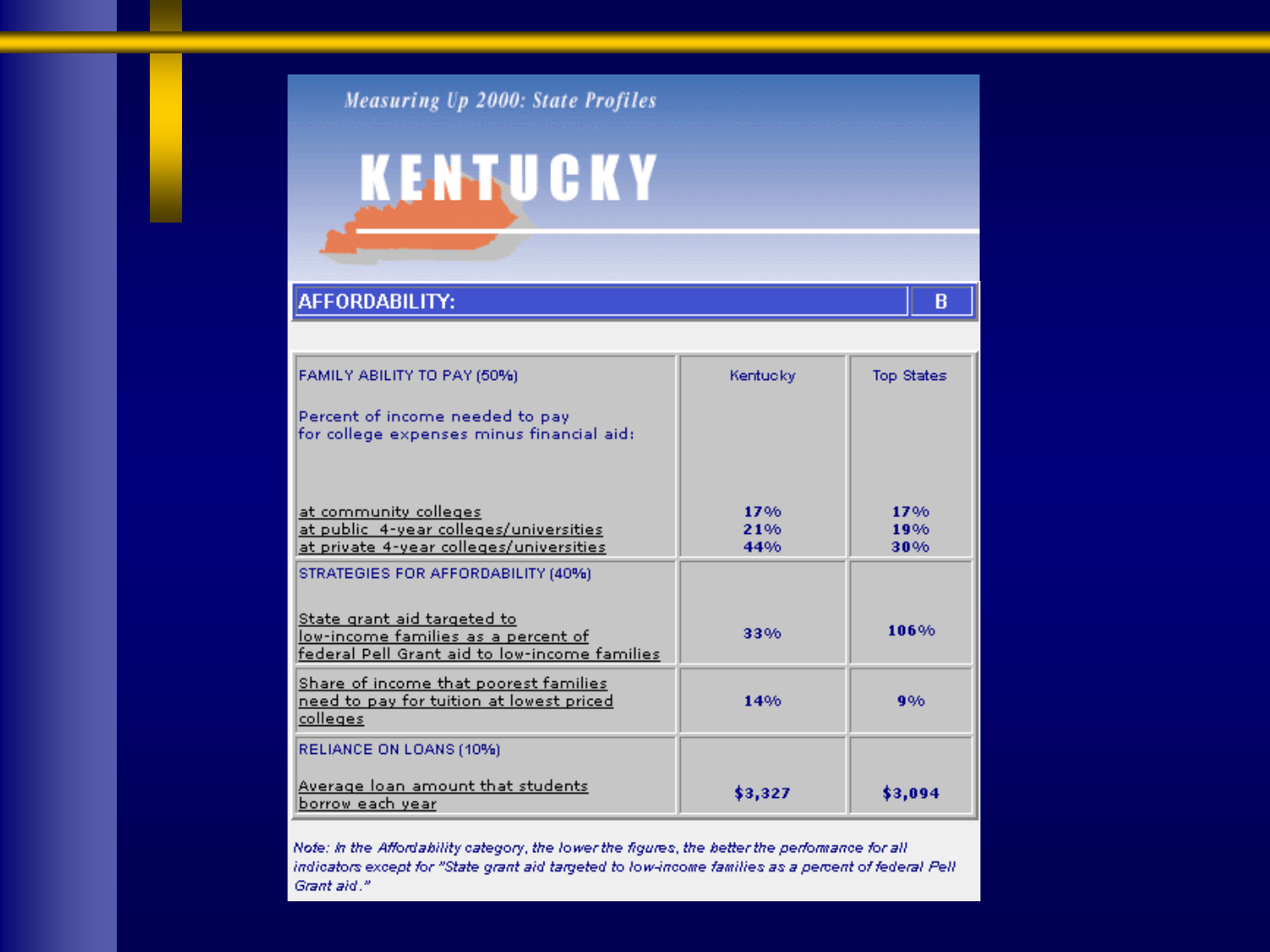State Comparisons: Index Scores-Affordability **State Comparisons: Index Scores—Affordability**

|                      |               |     |                        |                     |                                | <b>Family Ability to</b>                  | Need Seed Figures 110 2020 |                            |                       |                |    |                        |                     |                                | <b>Family Ability to</b>                  | Need Street Film Call 1976 |                            |                       |
|----------------------|---------------|-----|------------------------|---------------------|--------------------------------|-------------------------------------------|----------------------------|----------------------------|-----------------------|----------------|----|------------------------|---------------------|--------------------------------|-------------------------------------------|----------------------------|----------------------------|-----------------------|
|                      |               |     |                        |                     |                                | Pay (50%)<br>At Private 4.17 Construction |                            | Low-Prized Conteges (2006) |                       |                |    |                        |                     |                                | Pay (50%)<br>At Private 4.17 Construction |                            | Low-Prized Contages (2021) |                       |
|                      |               |     | Category Index Society | Artommunity Courses | <b>Al Public 4.17 Colleges</b> |                                           |                            | Low Stragging Stripe       |                       |                |    | Category Index Society | Artommunity Courses | <b>Al Public 4.17 Colleges</b> |                                           |                            |                            | Low Stragnt Day (102) |
|                      |               |     |                        |                     |                                |                                           |                            |                            |                       |                |    |                        |                     |                                |                                           |                            |                            |                       |
|                      |               |     |                        |                     |                                |                                           |                            |                            |                       |                |    |                        |                     |                                |                                           |                            |                            |                       |
|                      |               |     |                        |                     |                                |                                           |                            |                            |                       |                |    |                        |                     |                                |                                           |                            |                            |                       |
|                      |               |     |                        |                     |                                |                                           |                            |                            |                       |                |    |                        |                     |                                |                                           |                            |                            |                       |
| <b>STATE</b>         | Calegor Grade |     |                        |                     |                                |                                           |                            |                            | <b>STATE</b>          | Category Grade |    |                        |                     |                                |                                           |                            |                            |                       |
| Alabama              | ${\sf D}$     | 65  | 77                     | 77                  | 65                             | $\mathbf{1}$                              | 47                         | 88                         | Montana               | D-             | 61 | 73                     | 70                  | 62                             | $\mathbf{1}$                              | 42                         | 97                         |                       |
| Alaska               | $\mathsf C$   | 75  | 82                     | 88                  | 100                            | n/a                                       | 61                         | 90                         | Nebraska              | $C +$          | 77 | 86                     | 91                  | 65                             | 10                                        | 69                         | 88                         |                       |
| Arizona              | $C -$         | 71  | 72                     | 72                  | 62                             | $\overline{2}$                            | 93                         | 77                         | Nevada                | B              | 83 | 73                     | 84                  | 71                             | 31                                        | 89                         | 89                         |                       |
| <b>Arkansas</b>      | $C +$         | 77  | 85                     | 80                  | 67                             | 20                                        | 73                         | 92                         | New Hampshire         | F              | 50 | 64                     | 64                  | 50                             | 8                                         | 29                         | 76                         |                       |
| California           | A             | 100 | 66                     | 62                  | 42                             | 35                                        | 215                        | 71                         | New Jersey            | $\sf B$        | 83 | 75                     | 67                  | 54                             | 100                                       | 50                         | 86                         |                       |
| Colorado             | <b>B-</b>     | 81  | 81                     | 87                  | 53                             | 45                                        | 65                         | 81                         | <b>New Mexico</b>     | B              | 84 | 91                     | 72                  | 46                             | 26                                        | 100                        | 91                         |                       |
| Connecticut          | $\mathsf C$   | 73  | 78                     | 70                  | 44                             | 76                                        | 56                         | 72                         | <b>New York</b>       | D-             | 60 | 48                     | 54                  | 36                             | 87                                        | 26                         | 71                         |                       |
| Delaware             | $C -$         | 70  | 84                     | 69                  | 74                             | 14                                        | 71                         | 76                         | <b>North Carolina</b> | A              | 96 | 80                     | 94                  | 54                             | 25                                        | 149                        | 85                         |                       |
| Florida              | D             | 64  | 72                     | 73                  | 46                             | 9                                         | 63                         | 81                         | <b>North Dakota</b>   | $\mathsf C$    | 74 | 79                     | 85                  | 102                            | 8                                         | 49                         | 106                        |                       |
| Georgia              | D+            | 68  | 75                     | 81                  | 54                             | n/a                                       | 73                         | 80                         | Ohio                  | D-             | 62 | 65                     | 65                  | 52                             | 36                                        | 37                         | 86                         |                       |
| <b>Hawaii</b>        | $C -$         | 71  | 77                     | 70                  | 60                             | $\overline{2}$                            | 87                         | 86                         | Oklahoma              | $B -$          | 81 | 95                     | 94                  | 65                             | 17                                        | 65                         | 92                         |                       |
| Idaho                | <b>B-</b>     | 80  | 89                     | 89                  | 57                             | $\overline{2}$                            | 78                         | 100                        | Oregon                | D-             | 61 | 64                     | 64                  | 43                             | 22                                        | 53                         | 81                         |                       |
| <b>Illinois</b>      | A             | 95  | 83                     | 80                  | 58                             | 116                                       | 72                         | 74                         | Pennsylvania          | $\mathsf C$    | 74 | 72                     | 65                  | 47                             | 93                                        | 46                         | 79                         |                       |
| Indiana              | $C+$          | 79  | 73                     | 75                  | 57                             | 73                                        | 47                         | 92                         | Rhode Island          | F.             | 49 | 64                     | 52                  | 35                             | 18                                        | 44                         | 76                         |                       |
| lowa                 | $\sf B$       | 85  | 87                     | 100                 | 62                             | 57                                        | 54                         | 91                         | South Carolina        | $\mathsf C$    | 73 | 77                     | 72                  | 63                             | 22                                        | 73                         | 87                         |                       |
| <b>Kansas</b>        | $\sf B$       | 86  | 102                    | 99                  | 71                             | 16                                        | 71                         | 91                         | South Dakota          | $D+$           | 67 | n/a                    | 88                  | 60                             | n/a                                       | 34                         | 99                         |                       |
| Kentucky             | $\mathsf B$   | 83  | 100                    | 91                  | 70                             | 31                                        | 63                         | 93                         | Tennessee             | $\mathsf C$    | 73 | 88                     | 84                  | 53                             | 15                                        | 66                         | 86                         |                       |
| Louisiana            | $C -$         | 70  | 95                     | 82                  | 39                             | $\vert$ 1                                 | 68                         | 85                         | Texas                 | $\mathsf C$    | 76 | 83                     | 77                  | 54                             | 12                                        | 86                         | 85                         |                       |
| <b>Maine</b>         | F             | 54  | 51                     | 65                  | 35                             | 27                                        | 33                         | 86                         | <b>Utah</b>           | A              | 98 | 85                     | 114                 | 151                            | 3                                         | 82                         | 91                         |                       |
| Maryland             | $\mathsf{D}%$ | 66  | 65                     | 69                  | 50                             | 37                                        | 50                         | 75                         | Vermont               | D-             | 61 | 66                     | 49                  | 41                             | 78                                        | 35                         | 74                         |                       |
| <b>Massachusetts</b> | $\mathsf{D}$  | 63  | 80                     | 71                  | 38                             | 68                                        | 44                         | 66                         | Virginia              | $\mathsf C$    | 76 | 85                     | 73                  | 62                             | 39                                        | 68                         | 80                         |                       |
| Michigan             | $\mathsf C$   | 75  | 73                     | 68                  | 73                             | 47                                        | 59                         | 93                         | Washington            | <b>B-</b>      | 81 | 83                     | 85                  | 50                             | 56                                        | 59                         | 84                         |                       |
| Minnesota            | A             | 94  | 91                     | 97                  | 59                             | 103                                       | 44                         | 98                         | West Virginia         | D              | 63 | 72                     | 67                  | 48                             | 21                                        | 44                         | 94                         |                       |
| Mississippi          | $C+$          | 79  | 112                    | 78                  | 64                             | $\overline{1}$                            | 69                         | 96                         | Wisconsin             | $B+$           | 87 | 75                     | 107                 | 61                             | 54                                        | 52                         | 95                         |                       |
| <b>Missouri</b>      | D+            | 69  | 75                     | 81                  | 60                             | 14                                        | 68                         | 79                         | Wyoming               | $C+$           | 79 | 89                     | 86                  | n/a                            | $\mathbf{1}$                              | 72                         | 104                        |                       |

Weights within the Family Ability to Pay indicators are based on enrollment by type of institution. The zero scores for South Dakota on Family Ability to Pay at Community Colleges and for Wyoming on Family Ability to Pay at Private 4-Year Colleges are weighted at zero, and as a result do not affect the state's overall grade for affordability.

Notes: Numbers in bold refer to best-performing states.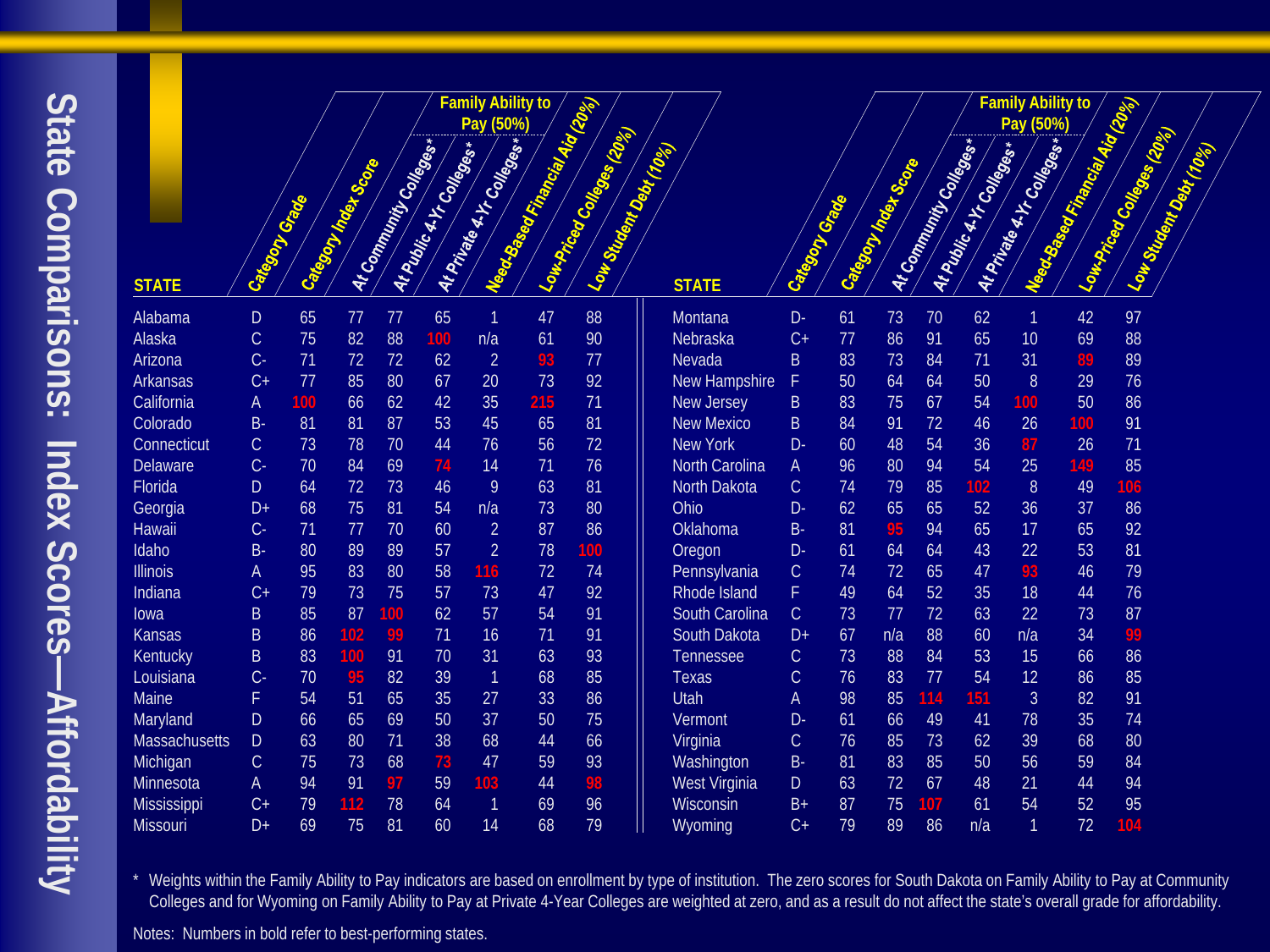## *Decisions Required at Two Levels*

 System—Methods and Levels of Allocation to Individual Institutions

 Institution—Methods and Levels of Allocation to Functions and Units within **Institutions**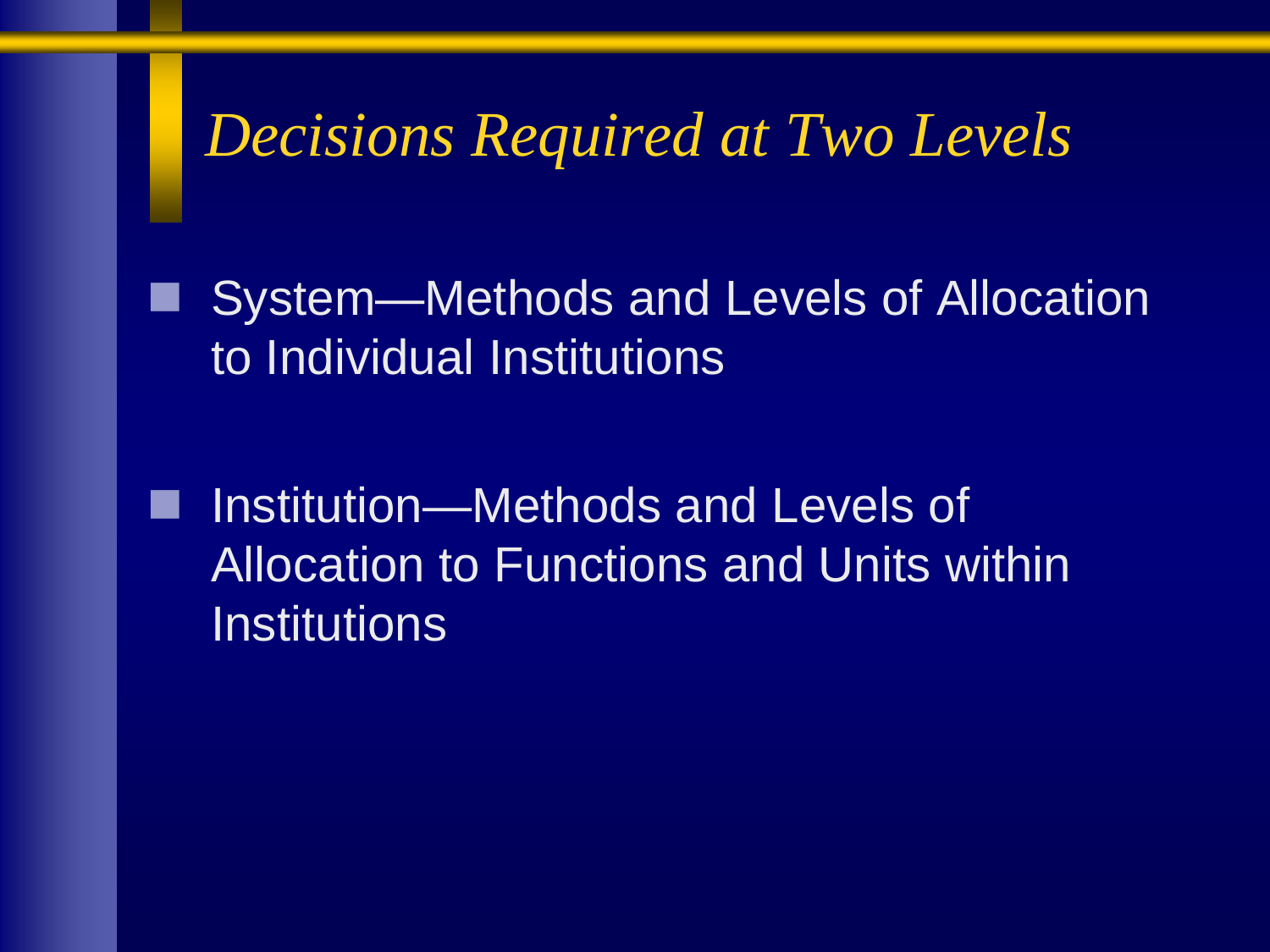## *Objectives at Both Levels*

 Maintain Educational Capacity—the Basic Assets of:

 $\triangleright$  Institutions

 $\triangleright$  Units within Institutions

This is the purpose of base funding.

Utilize Capacity to Achieve Stated Priorities

This is the purpose of incentive/performance funding.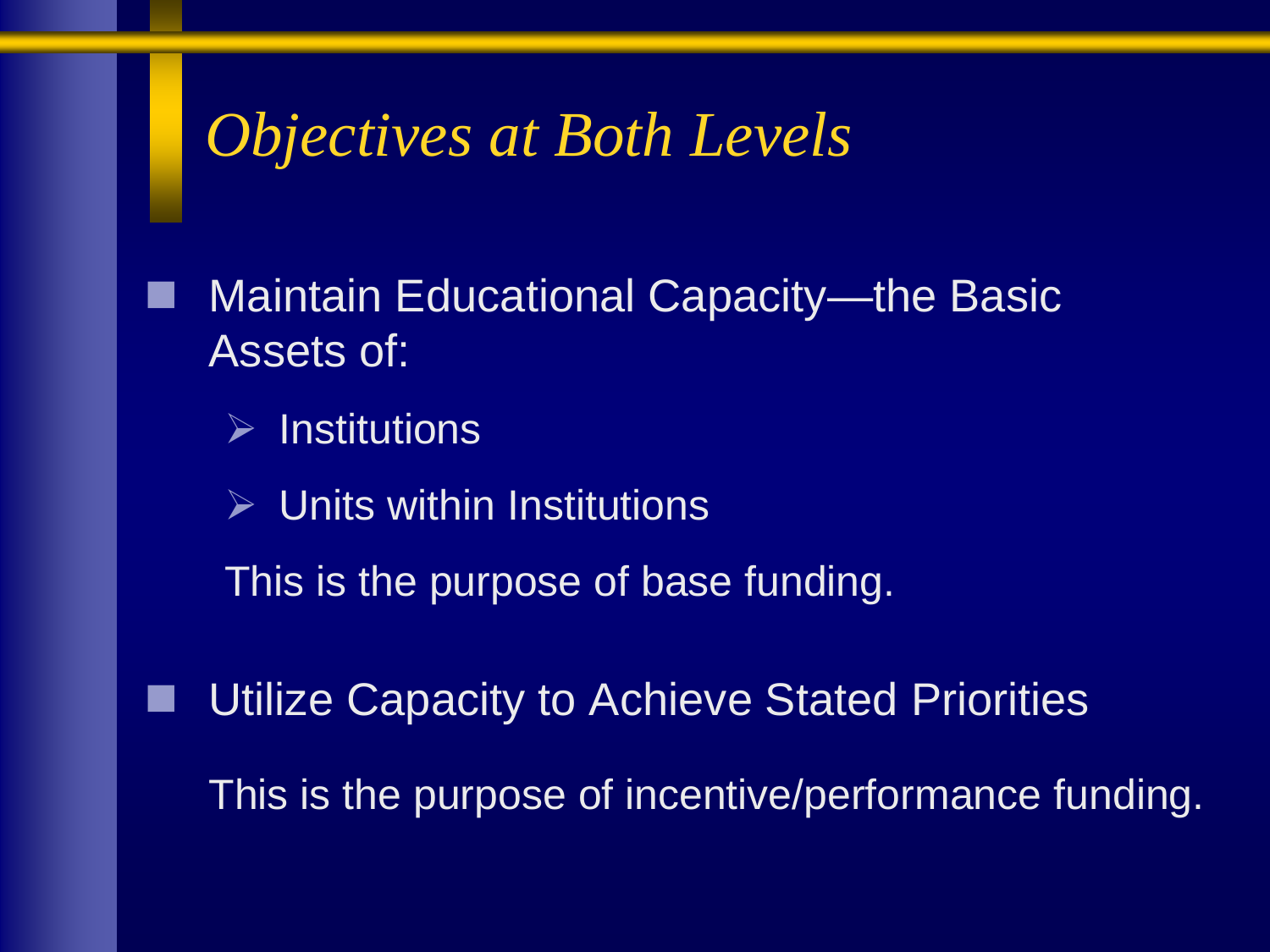*Pressure is always to fund the base at the expense of funding for priorities.*

**Recommendations:**

1. Create a Budget Structure that Assures Funding for Both Components.

2. If Cuts Become Necessary, Makes Cuts Proportionately.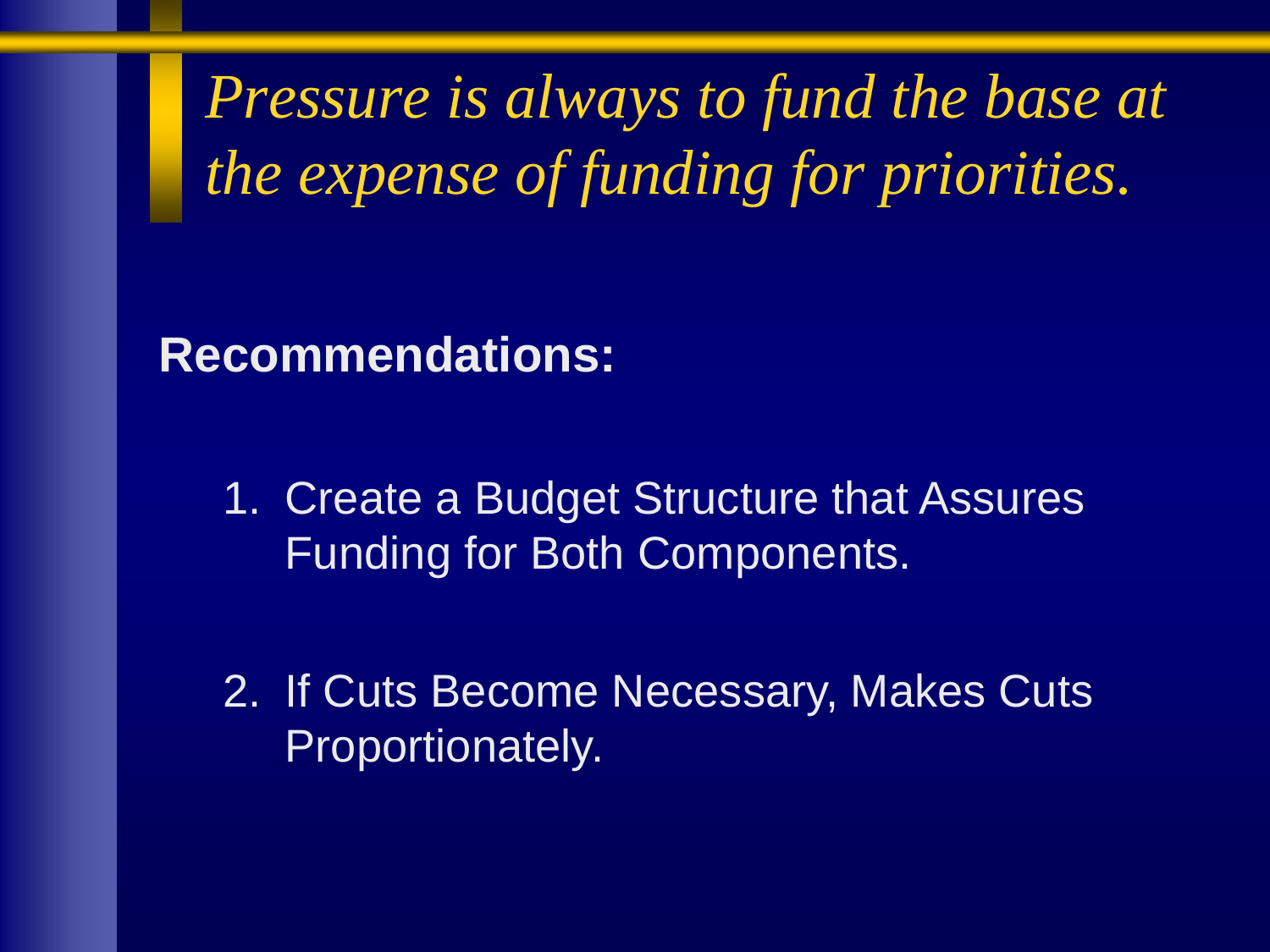## *Basic Principle*

Financing Is a Means to Broader Objectives the Public Agenda for the State.

Impact of Financing Strategies on Achieving Stated Priorities Should Always Be Questioned/Determined.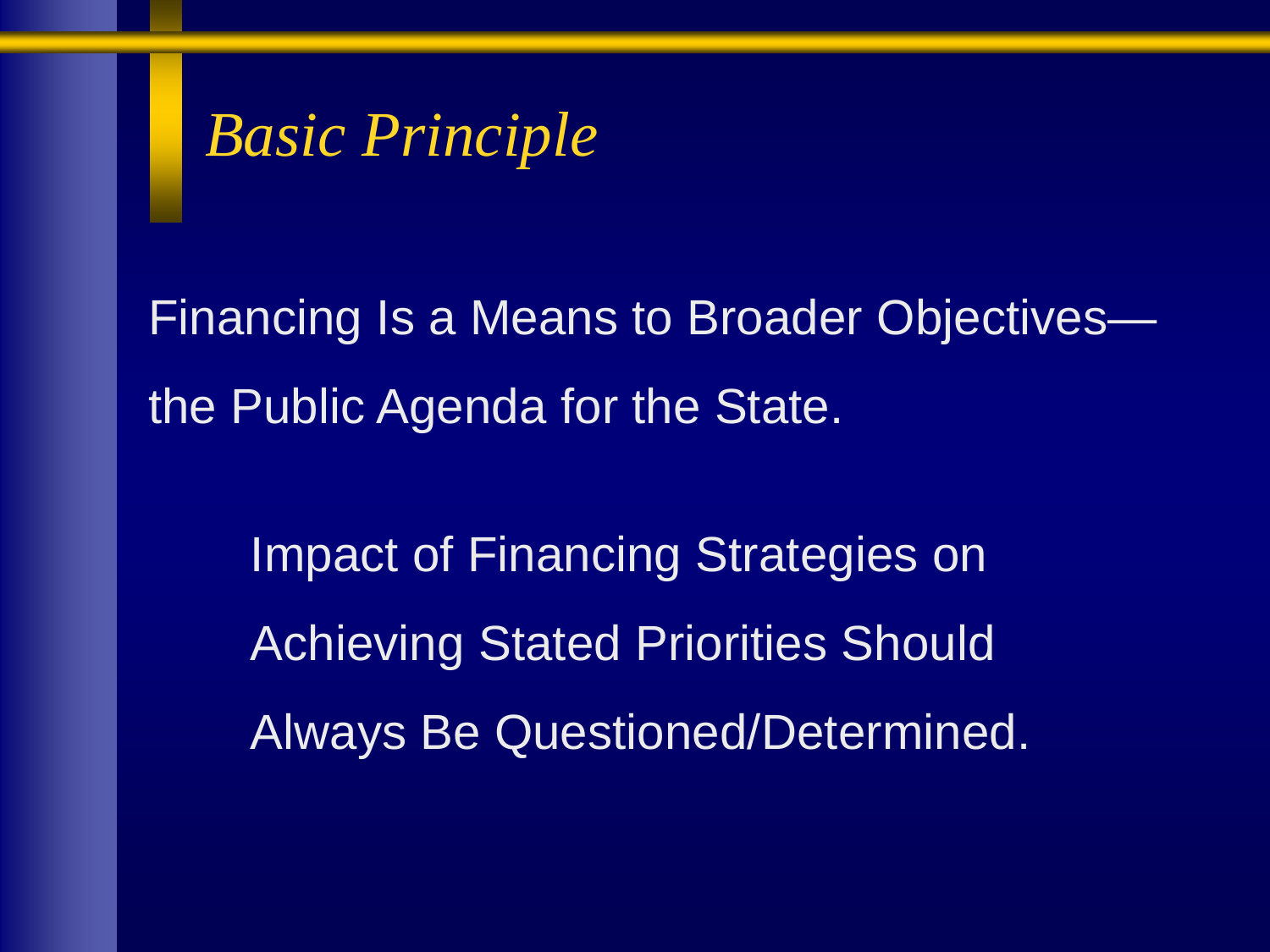# *Corollary*

 Priorities Continue Through Good Times and **Bad** 

 Constrained Resources Should Not Be an Excuse for Abandoning the Public Agenda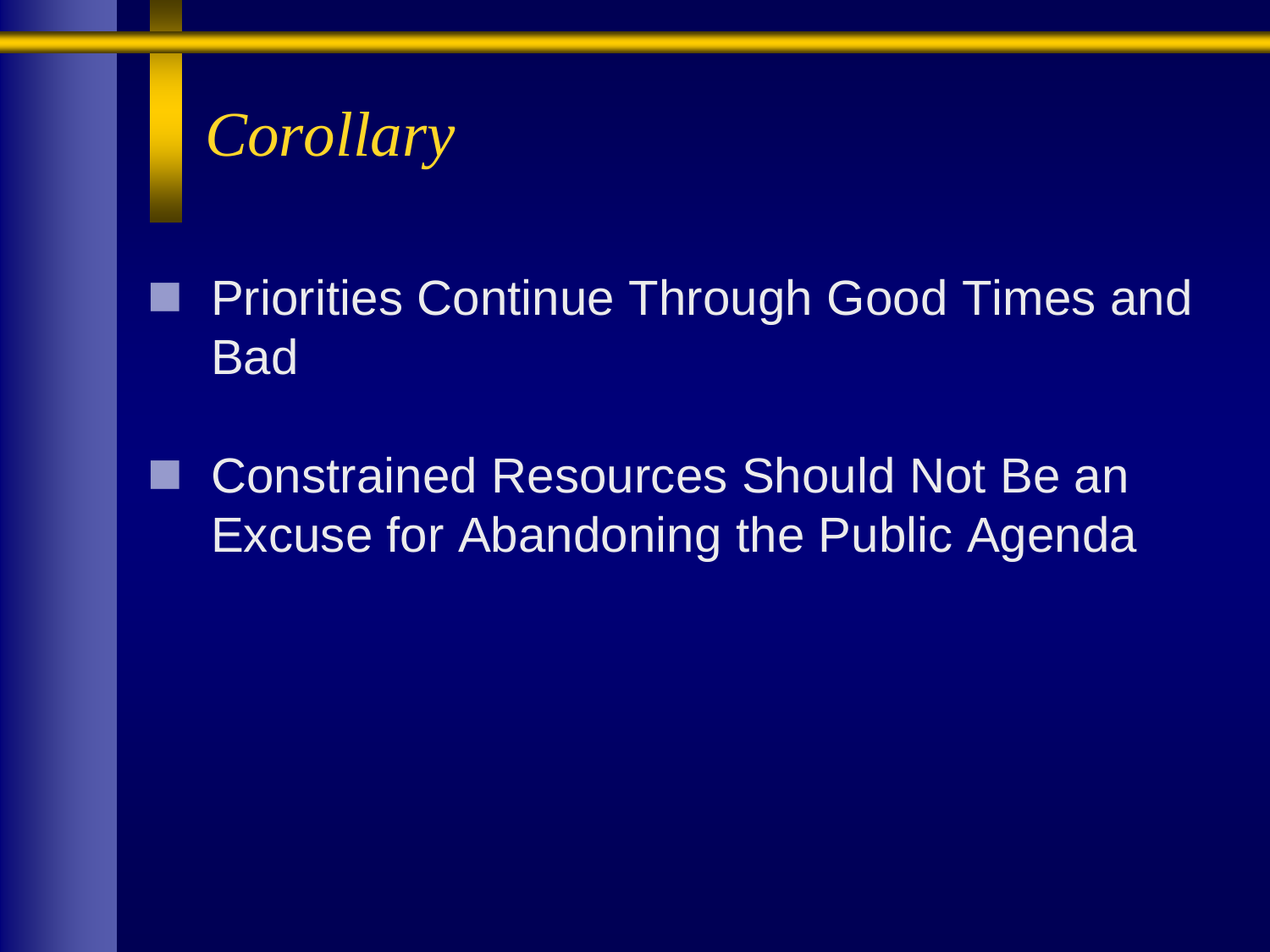# *Strategies*

The Six Strategies that Can Be Utilized to Respond to Stable/Diminished State Appropriations:

- Reduce Capacity/Limit Access
- Revenue Enhancements
- **Productivity Increases**
- Narrowing Portfolio of State Investment
- Creation and Utilization of Educational "Rainy Day" Funds
- Asset Conversion—Turning Assets into Resources for Operations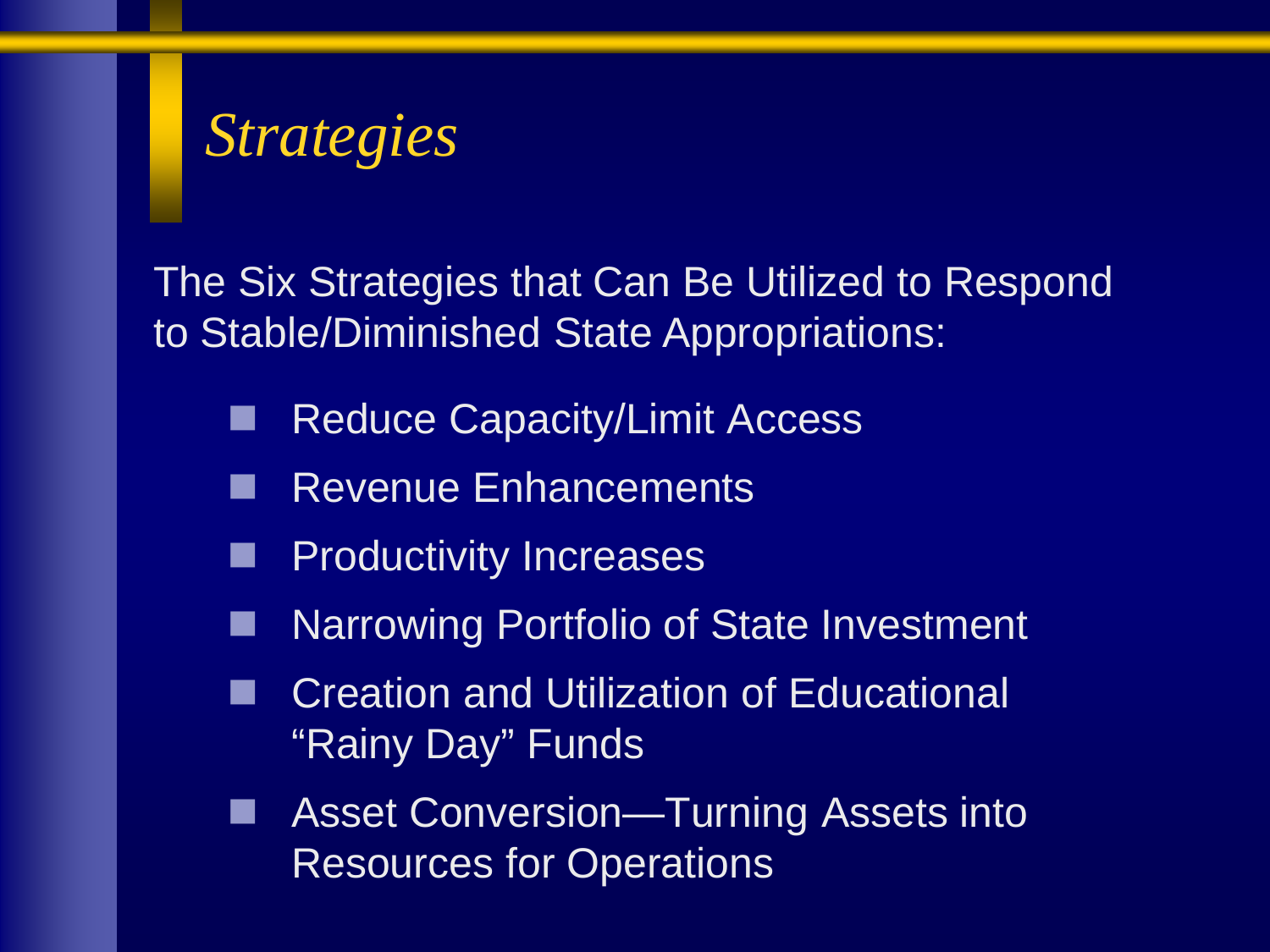# *Reducing Capacity/Limiting Access*

 Seldom Overt **▶ Poor Short-Term Politics**  $\triangleright$  Poor Long-Term Economics Many Less Obvious Tactics Available Change Admissions Requirements  $\triangleright$  Admit Students but Limit Course Offerings **▶ Advance Cut-Off Dates for Admission/ Student Aid**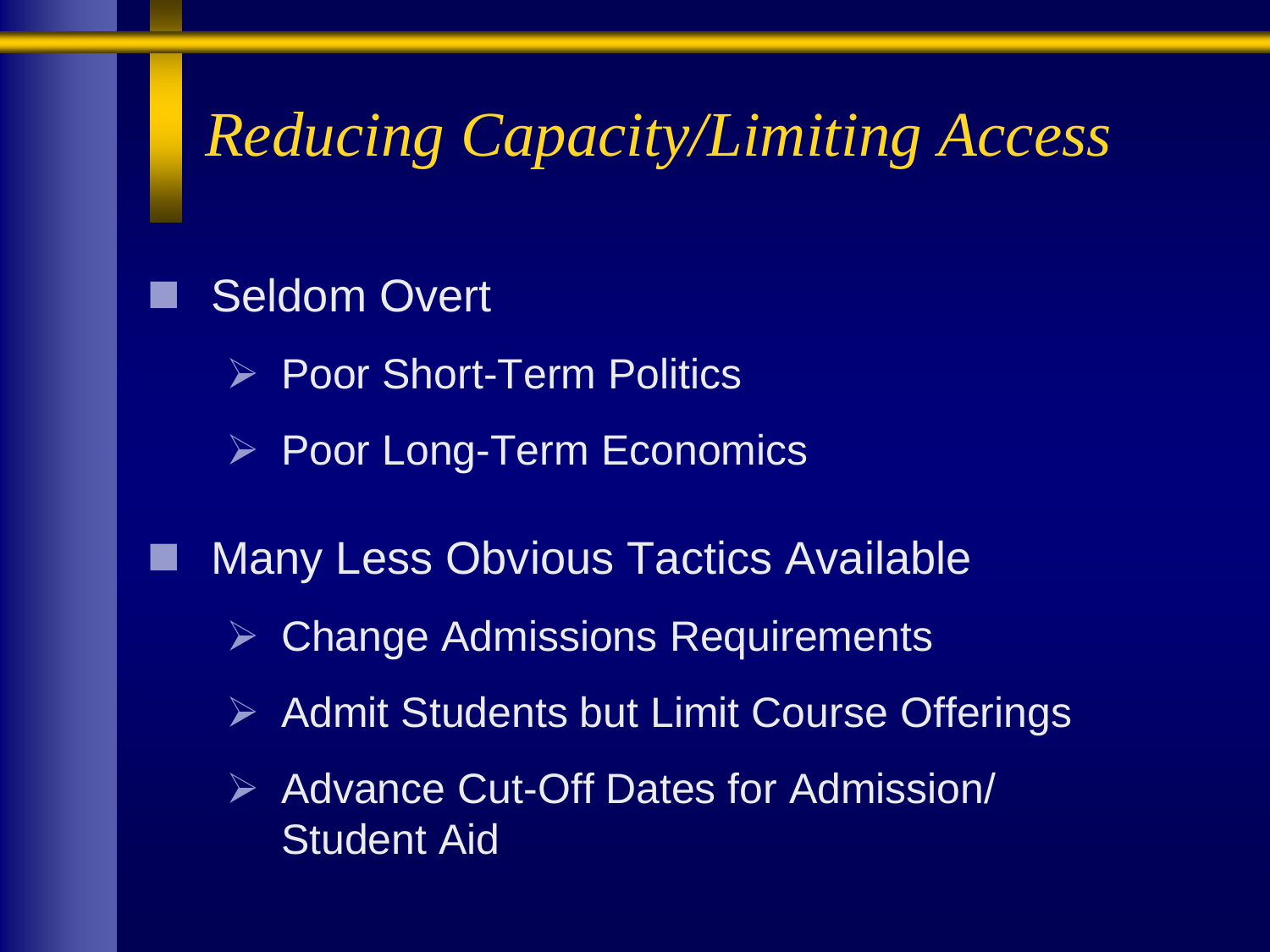# *The Real Challenge*

■ Accommodating Demand—Somewhere Within the "System"

**Nuthin Available Resources** 

Requires:

**Multiple Strategies** 

■ A Systems Approach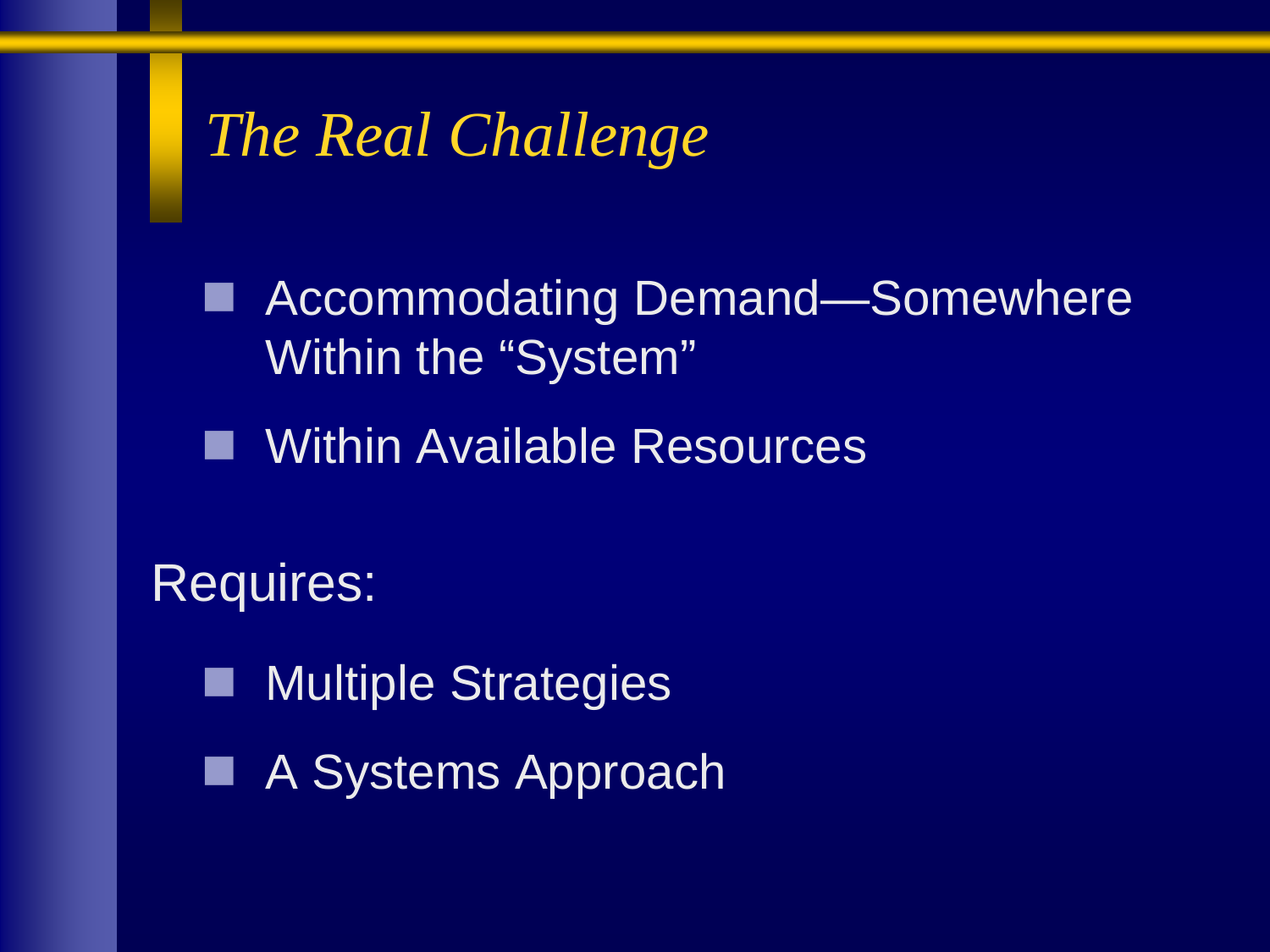#### *Revenue Enhancements*

Alternative Sources of Funding

**N** Students

**Donors** 

**Employers** 

■ Other (non-Higher Education) Branches of State Government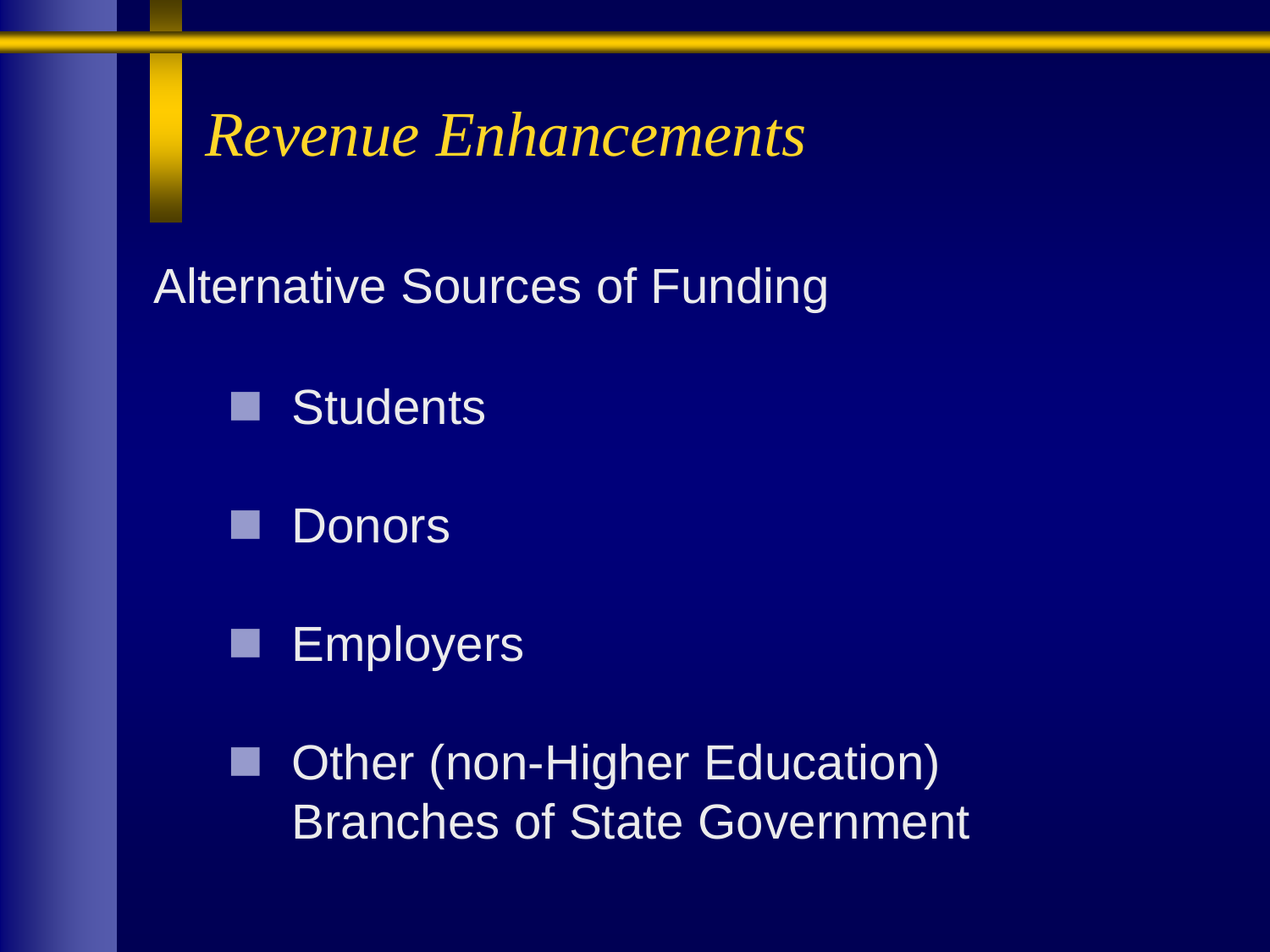#### *Understanding Higher Education Finance*

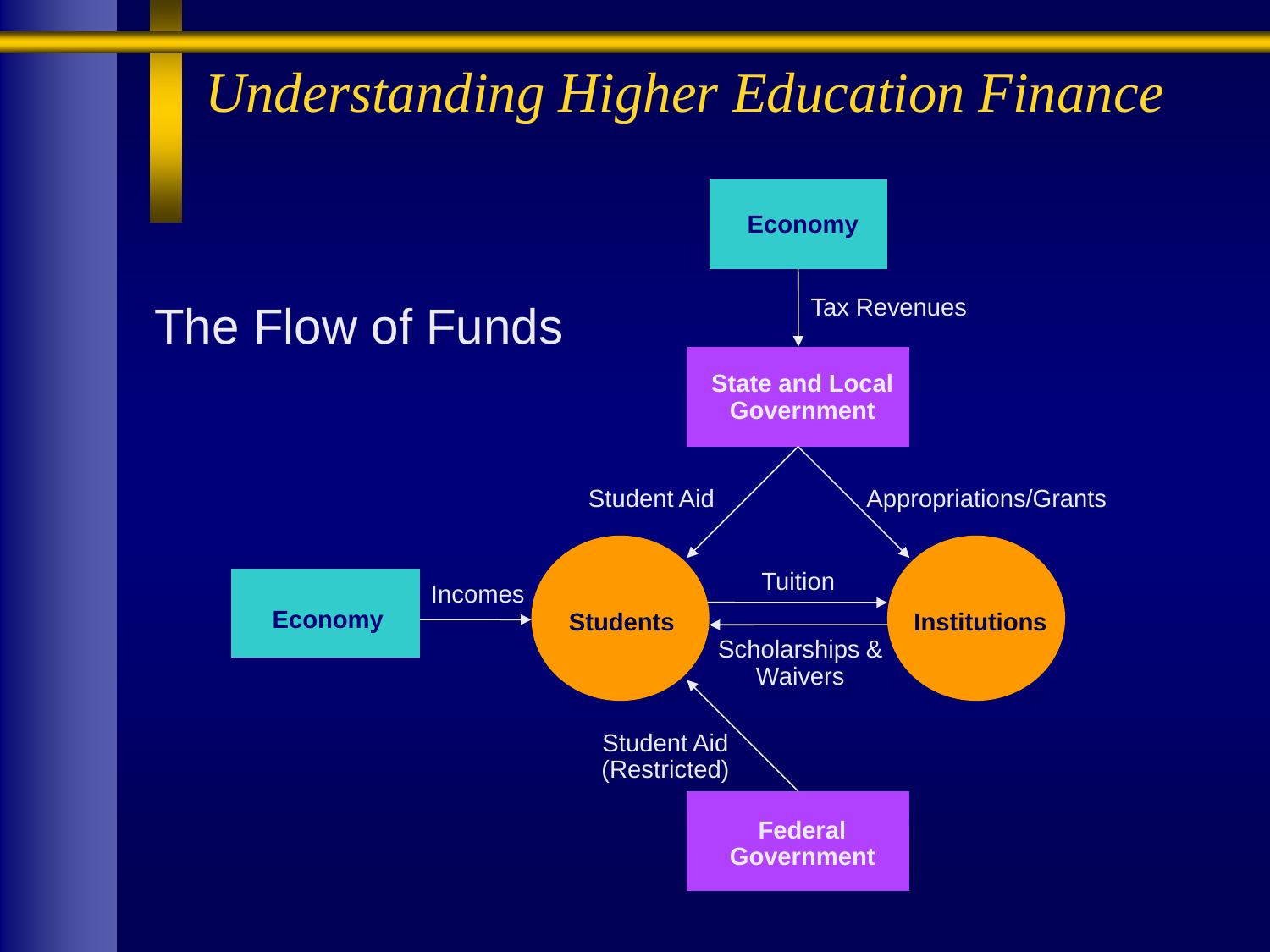#### *Revenue Enhancements*

Reality for Most Institutions—Short-Term Revenue Enhancement Equates to Increasing Revenues from Students:

- Increasing Net Revenues per Student
	- $\triangleright$  Higher Tuition
	- Increased Proportion of Out-of-State Students
	- $\triangleright$  Less Institutional Aid/Price Discounting

■ Increasing Numbers of Students Served— When New Revenues Exceed Additional Costs

(continued)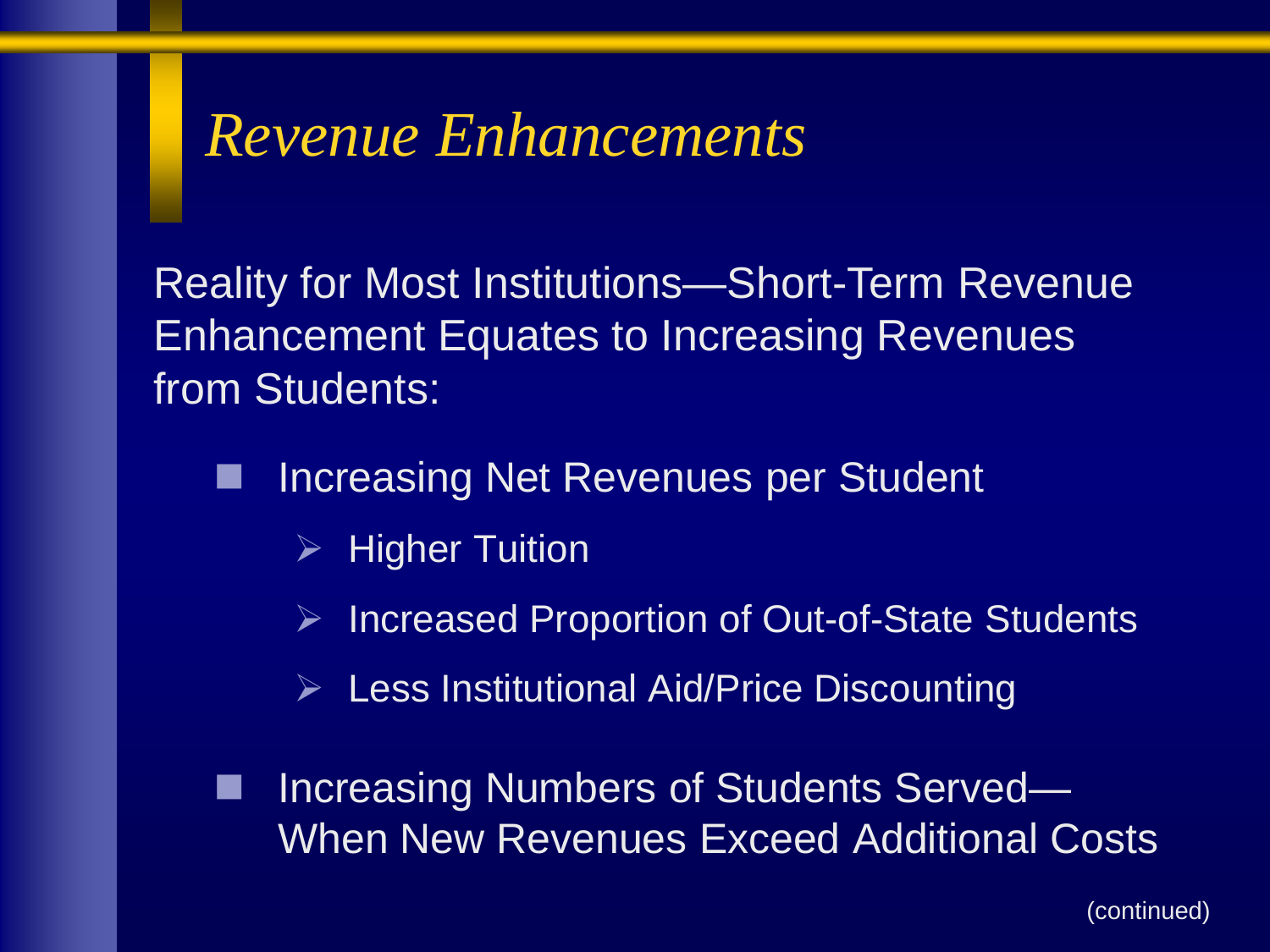### *Revenue Enhancements (cont.)*

State Policy Issue—Integrating Policies Regarding:

■ Institutional Support

**Student Aid** 

**Tuition and Fees** 

**I** Institutional Aid/Waivers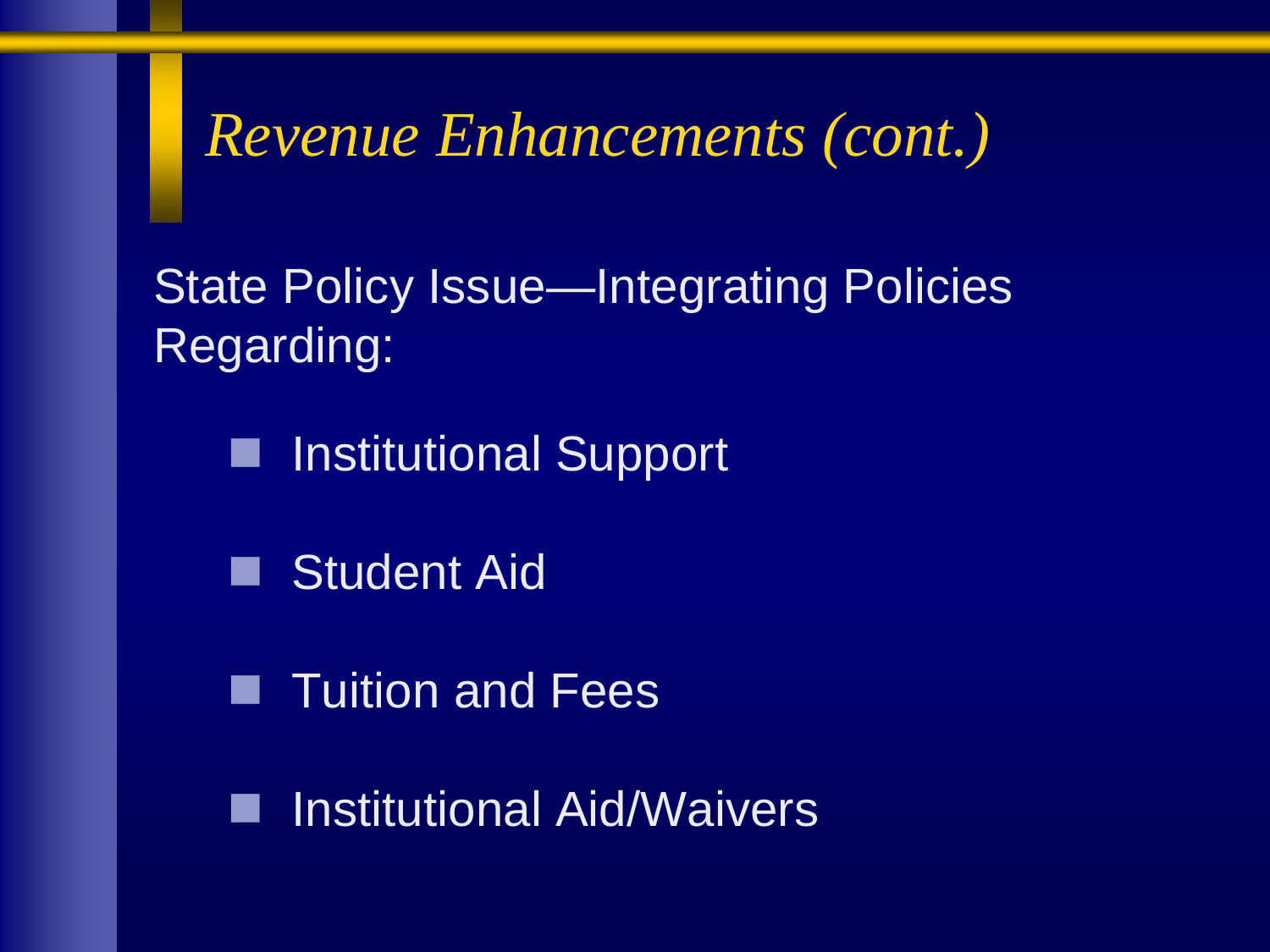### *Productivity Increases*

**Campus Level** 

System Level

Government-Wide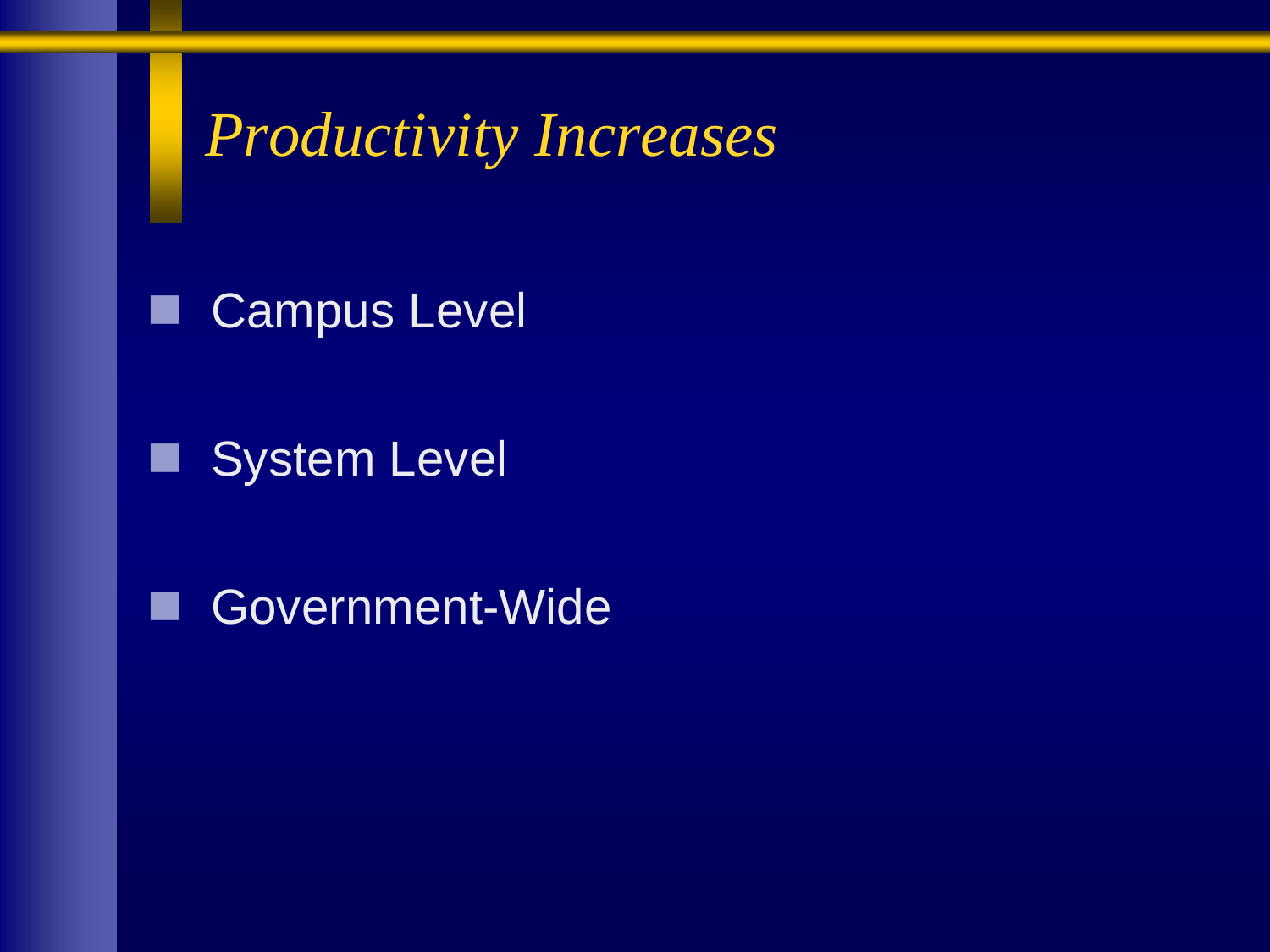#### *System-Level Productivity Increases*

 Give Funding Priority to Institutions that Can Accommodate Increased Demand at Least Cost

**▶ Consider Nonpublic Institutions in Equation** 

 Develop Systemwide Strategies for Gaining Efficiencies in Very Large Courses—Look to Lower Division

(continued)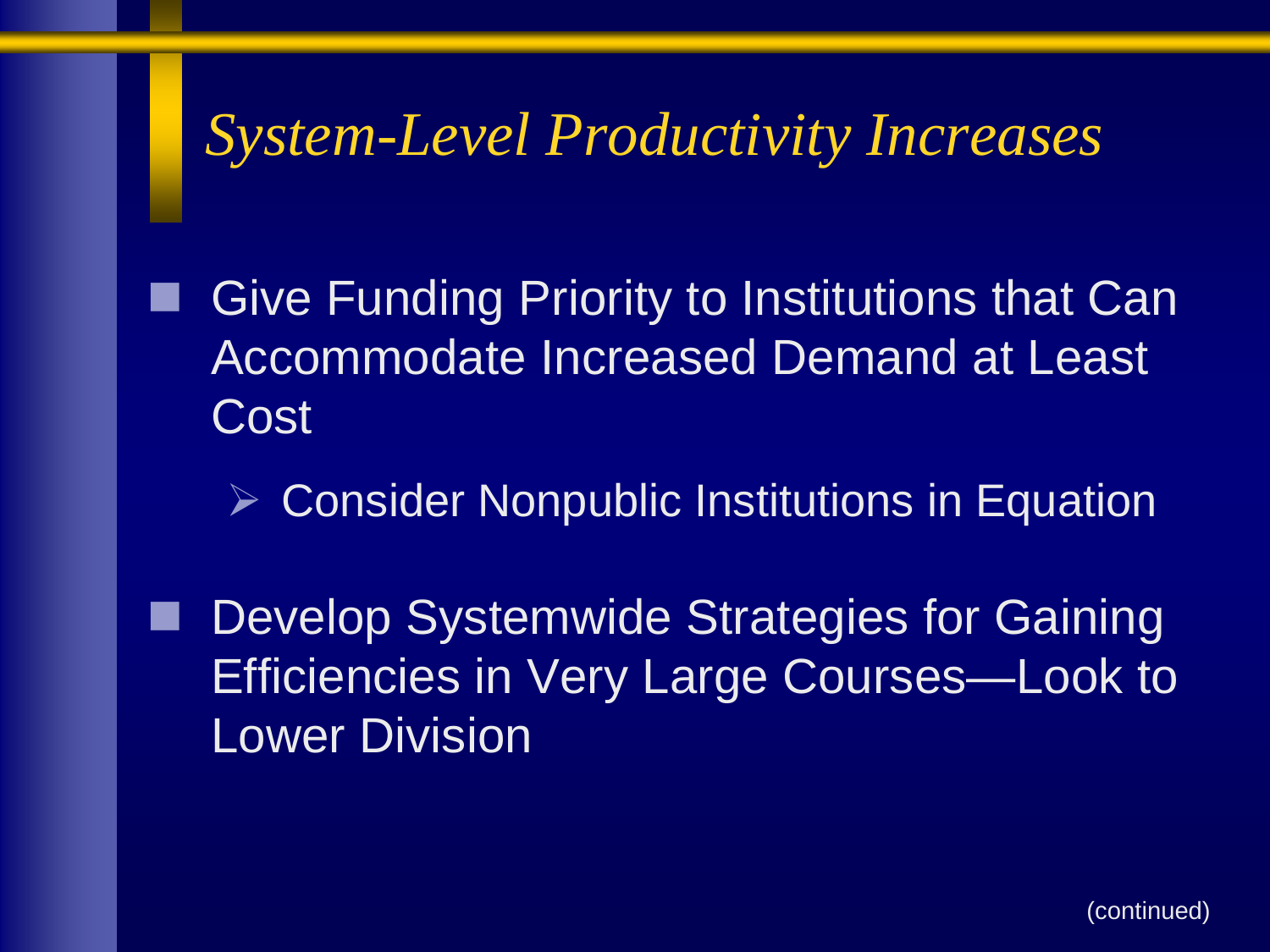*System-Level Productivity Increases (cont.)*

Decrease Demand per Student

- $\triangleright$  Advanced Placement
- Minimize "Rework"—Collegiate and High School
- **EXA Reduce "Credit Creep" in Degree Requirements**
- **▶ Limit Number of Credits that Can Be Taken** at In-State Rates

(continued)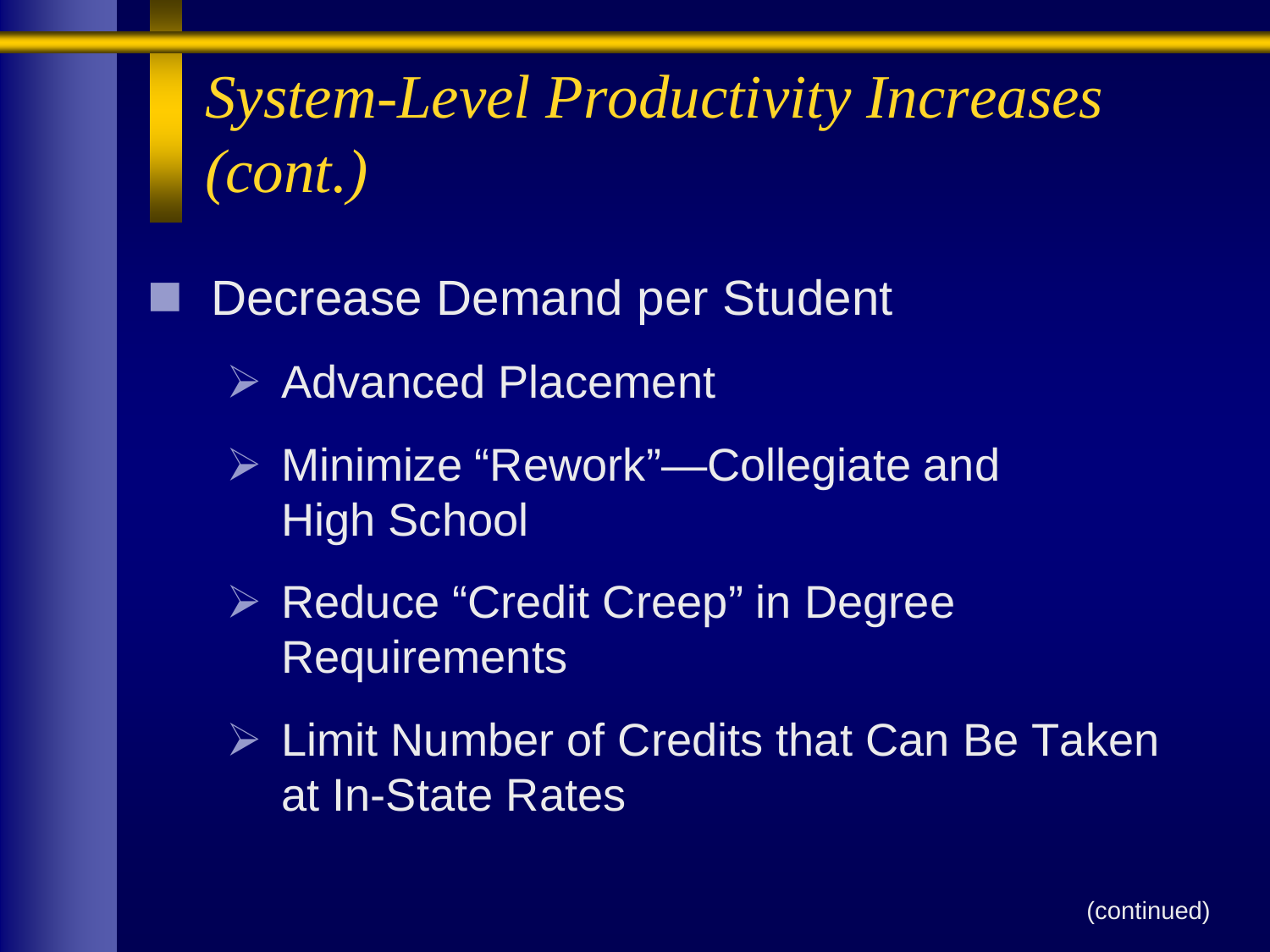*System-Level Productivity Increases (cont.)*

 Autonomy with Accountability Define *a priori*

 Optimize Balance Between Institutional and Student Aid

Utilize Technology to Share Resources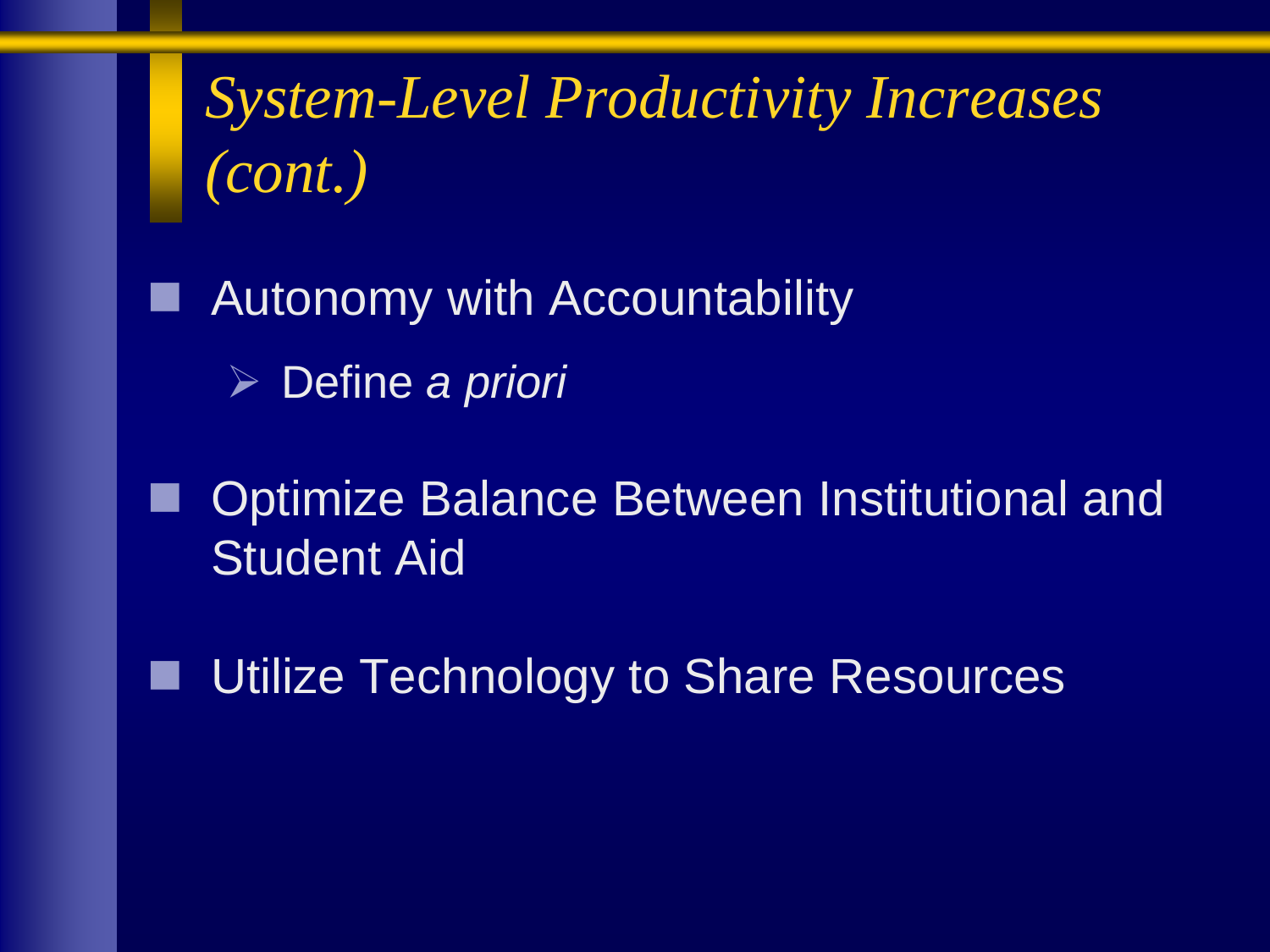### *Campus-Level Productivity Increases*

 Differentiate Staffing—Don't Trade Small Savings for Large Losses in Capacity

 Seek New Methods of Delivery—Especially for Large, Lower-Division Courses

Reallocation of Time—Shift Internal Priorities

Autonomy with Accountability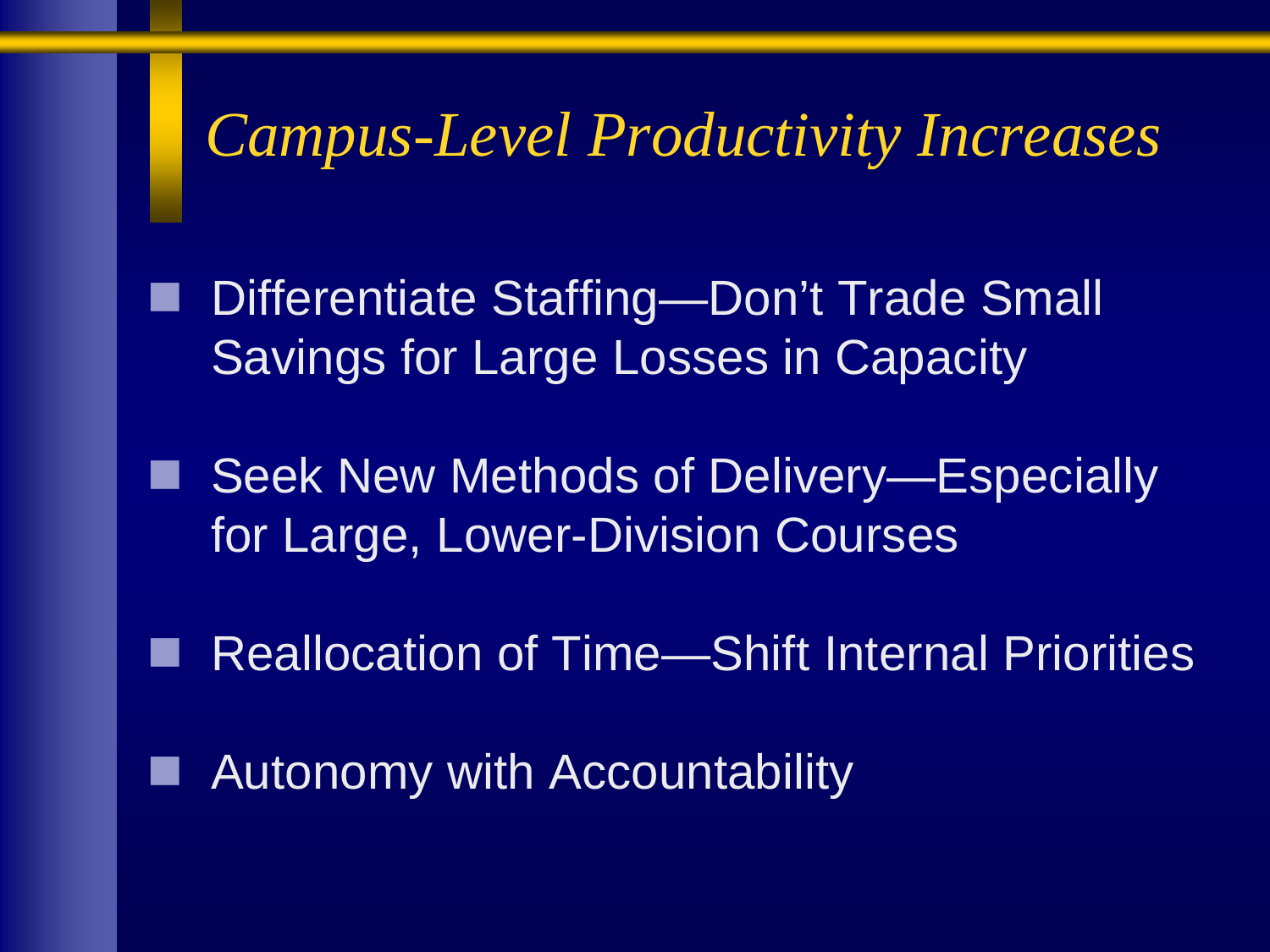#### *Round I Savings Summary*

|                             |                     |                    | <b>Cost per Student</b> | <b>Savings</b>            | <b>Percent</b> |  |
|-----------------------------|---------------------|--------------------|-------------------------|---------------------------|----------------|--|
| <b>Institution</b>          | <b>Course</b>       | <b>Traditional</b> | Redesign                | per Student               | <b>Savings</b> |  |
| Va Tech                     | <b>Math</b>         | 86                 | 26                      | 60                        | 70             |  |
| U at Buffalo                | <b>Computer Lit</b> | 248                | 114                     | 134                       | 54             |  |
| U of So. Maine              | <b>Psychology</b>   | 113                | 58                      | 55                        | 49             |  |
| <b>Rio Salado</b>           | Algebra             | 49                 | 31                      | 18                        | 37             |  |
| U of Illinois-UC            | <b>Statistics</b>   | 237                | 159                     | 78                        | 33             |  |
| <b>Penn State</b>           | <b>Statistics</b>   | 176                | 123                     | 53                        | 30             |  |
| <b>UW-Madison</b>           | <b>Chemistry</b>    | 257                | 185                     | 72                        | 28             |  |
| <b>UColorado-Boulder</b>    | Astronomy           | 171                | 137                     | 34                        | 20             |  |
| <b>IUPUI</b>                | Sociology           | 83                 | 66                      | 17                        | 20             |  |
| <b>U</b> of Central Florida | <b>Amer Gov't</b>   | 82                 | 76                      | $6\phantom{1}$            | $\overline{7}$ |  |
| <b>AVERAGE</b>              |                     |                    |                         |                           | 35%            |  |
|                             |                     | <b>Annual</b>      | <b>Annual Cost</b>      |                           | <b>Annual</b>  |  |
| <b>Institution</b>          | <b>Course</b>       | <b>Enrollment</b>  | <b>Traditional</b>      | Redesign                  | <b>Savings</b> |  |
| <b>UW-Madison</b>           | <b>Chemistry</b>    | 4,100              | 1,053,700               | $\mathfrak{L}$<br>758,500 | 295,200        |  |
| U of Illinois-UC            | <b>Statistics</b>   | 3,200              | 758,400                 | 508,800                   | 249,600        |  |
| U at Buffalo                | <b>Computer Lit</b> | 1,000              | 248,000                 | 114,000                   | 134,000        |  |
| <b>Penn State</b>           | <b>Statistics</b>   | 2,200              | 387,200                 | 270,600                   | 116,600        |  |
| Va Tech                     | <b>Math</b>         | 2,000              | 172,000                 | 52,000                    | 120,000        |  |
| <b>UColorado-Boulder</b>    | <b>Astronomy</b>    | 2,080              | 355,680                 | 284,960                   | 70,720         |  |
| <b>U</b> of Central Florida | <b>Amer Gov't</b>   | 2,200              | 180,400                 | 167,200                   | 64,300         |  |
| U of So. Maine              | Psychology          | 850                | 96,050                  | 49,300                    | 46,750         |  |

U of So. Maine Psychology 850 96,050 49,300 46,750 IUPUI Sociology 2,000 166,000 132,000 34,000 Rio Salado Algebra 955 46,795 29,605 17,190  **TOTAL 20,585 \$1,148,360**

UCF includes reductions in # of sections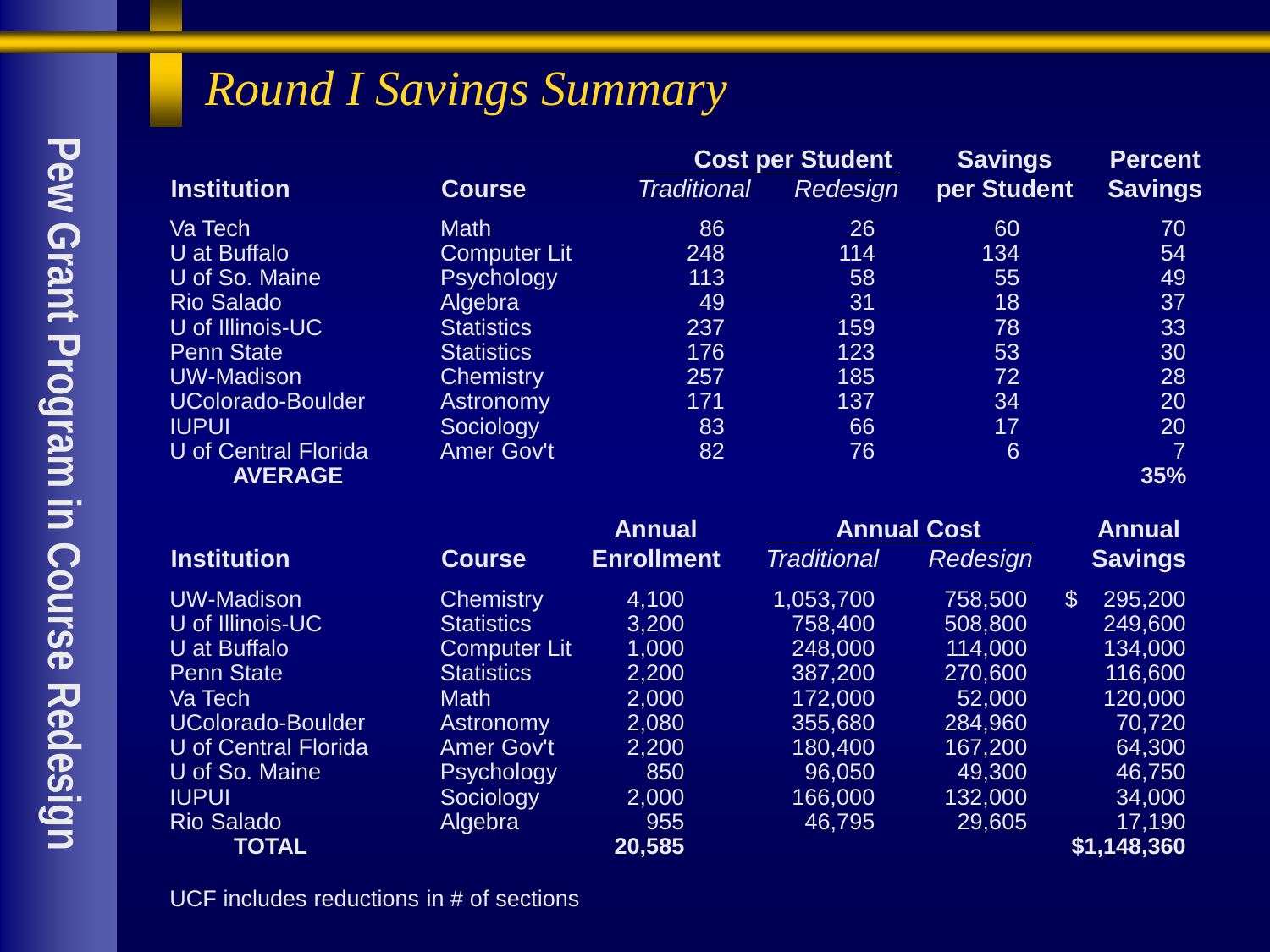#### *Round II Savings Summary*

|                        |               |                   |                    | <b>Cost per Student</b> | <b>Savings</b> | <b>Percent</b> |  |
|------------------------|---------------|-------------------|--------------------|-------------------------|----------------|----------------|--|
| <b>Institution</b>     | <b>Course</b> |                   | <b>Traditional</b> | <b>Redesign</b>         | per Student    | <b>Savings</b> |  |
| <b>Cal Poly Pomona</b> |               | <b>Psychology</b> | 135                | 21                      | 114            | 84             |  |
| U of Tennessee         |               | <b>Spanish</b>    | 109                | 28                      | 81             | 74             |  |
| U of Idaho             |               | <b>Math</b>       | 139                | 97                      | 42             | 31             |  |
| <b>Riverside CC</b>    |               | Elem Algebra      | 206                | 113                     | 93             | 45             |  |
| U of Dayton            |               | <b>Psychology</b> | 139                | 78                      | 61             | 44             |  |
| <b>U</b> Mass          |               | <b>Biology</b>    | 199                | 117                     | 82             | 41             |  |
| <b>Carnegie Mellon</b> | $\star$       | <b>Statistics</b> | 227                | 138                     | 89             | 39             |  |
| <b>Fairfield U</b>     | $\star$       | <b>Biology</b>    | 506                | 350                     | 156            | 31             |  |
| U of Alabama           |               | Int Algebra       | 122                | 86                      | 36             | 30             |  |
| U of Iowa              |               | <b>Chemistry</b>  | 277                | 223                     | 54             | 20             |  |
| <b>AVERAGE</b>         |               |                   |                    |                         |                | 44%            |  |

|                        |               |                   | <b>Annual</b>     | <b>Annual Cost</b> |          | <b>Annual</b><br><b>Savings</b>      |  |
|------------------------|---------------|-------------------|-------------------|--------------------|----------|--------------------------------------|--|
| <b>Institution</b>     | <b>Course</b> |                   | <b>Enrollment</b> | <b>Traditional</b> | Redesign |                                      |  |
| <b>Riverside CC</b>    |               | Elem Algebra      | 3,600             | 741,600            | 406,800  | 334,800<br>$\boldsymbol{\mathsf{S}}$ |  |
| U of Idaho             |               | <b>Math</b>       | 2,428             | 337,492            | 235,516  | 101,976                              |  |
| <b>Cal Poly Pomona</b> | Λ             | <b>Psychology</b> | 1,500             | 202,500            | 31,500   | 171,000                              |  |
| U of Tennessee         | $\Lambda$     | Spanish           | 1,539             | 167,751            | 43,092   | 124,659                              |  |
| U of Iowa              |               | <b>Chemistry</b>  | 1,300             | 360,100            | 289,900  | 70,200                               |  |
| U Mass                 |               | <b>Biology</b>    | 700               | 139,300            | 81,900   | 57,400                               |  |
| U of Alabama           |               | Int Algebra       | 1,500             | 183,000            | 129,000  | 54,000                               |  |
| U of Dayton            |               | Psychology        | 850               | 118,150            | 66,300   | 51,850                               |  |
| <b>Fairfield U</b>     | $\Lambda$     | <b>Biology</b>    | 260               | 131,560            | 91,000   | 40,560                               |  |
| Carnegie Mellon        |               | <b>Statistics</b> | 420               | 95,340             | 57,960   | 37,380                               |  |
| <b>TOTAL</b>           |               |                   | 14,097            |                    |          | \$1,043,821                          |  |

\* Two-stage redesign ^ Adds students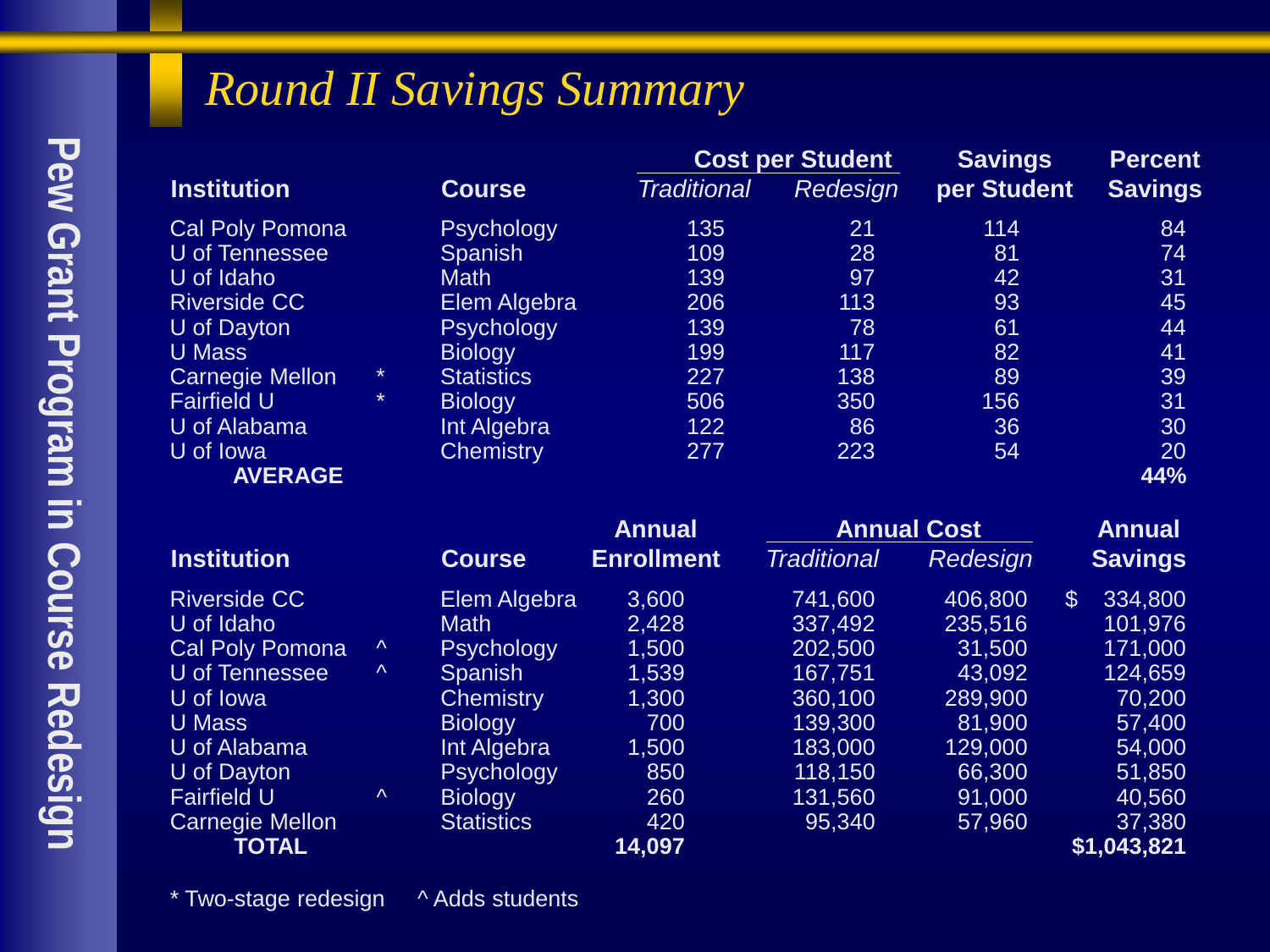#### *Round III Savings Summary*

|                             |                        |                    | <b>Cost per Student</b> |                           | <b>Percent</b> |  |
|-----------------------------|------------------------|--------------------|-------------------------|---------------------------|----------------|--|
| <b>Institution</b>          | <b>Course</b>          | <b>Traditional</b> | Redesign                | per Student               | <b>Savings</b> |  |
| U of S Mississippi          | World Lit              | 70                 | 31                      | 39                        | 56             |  |
| Northern Arizona U          | <b>College Algebra</b> | 138                | 73                      | 65                        | 47             |  |
| U of New Mexico             | <b>Psychology</b>      | 72                 | 38                      | 34                        | 47             |  |
| <b>Iowa State U</b>         | <b>Math</b>            | 129                | 75                      | 54                        | 42             |  |
| <b>Drexel U</b>             | <b>Computer Prog</b>   | 172                | 100                     | 72                        | 42             |  |
| Tallahassee CC              | <b>English Comp</b>    | 252                | 145                     | 107                       | 42             |  |
| Brigham Young U             | <b>English Comp</b>    | 181                | 108                     | 73                        | 40             |  |
| <b>Florida Gulf Coast U</b> | <b>Fine Arts</b>       | 132                | 81                      | 51                        | 39             |  |
| <b>Ohio State U</b>         | <b>Statistics</b>      | 190                | 132                     | 58                        | 31             |  |
| <b>Portland State U</b>     | <b>Spanish</b>         | 178                | 128                     | 50                        | 28             |  |
| <b>AVERAGE</b>              |                        |                    |                         |                           | 41%            |  |
|                             |                        | <b>Annual</b>      |                         | <b>Annual Cost</b>        | <b>Annual</b>  |  |
| <b>Institution</b>          | <b>Course</b>          | <b>Enrollment</b>  | <b>Traditional</b>      | <b>Redesign</b>           | <b>Savings</b> |  |
| Tallahassee CC              | <b>English Comp</b>    | 3,000              | 756,000                 | 435,000<br>$\mathfrak{L}$ | 321,000        |  |
| Brigham Young U             | <b>English Comp</b>    | 3,400              | 615,400                 | 367,200                   | 248,200        |  |
| <b>Ohio State U</b>         | <b>Statistics</b>      | 2,850              | 541,500                 | 376,200                   | 165,300        |  |
| <b>Iowa State U</b>         | <b>Math</b>            | 1,800              | 232,200                 | 135,200                   | 97,200         |  |
| U of S Mississippi          | <b>World Lit</b>       | 2,000              | 140,000                 | 62,000                    | 78,000         |  |
| U of New Mexico             | Psychology             | 2,250              | 162,000                 | 85,500                    | 76,500         |  |

 **TOTAL 18,734 \$1,195,028**

Drexel U ^ Computer Prog 1,024 176,128 102,400 73,728 Northern Arizona U College Algebra 920 126,960 67,160 59,800 Florida Gulf Coast U ^ Fine Arts 800 105,600 64,800 40,800 Portland State U  $\sim$  Spanish 690<br>18,734 18,734

^ Adds students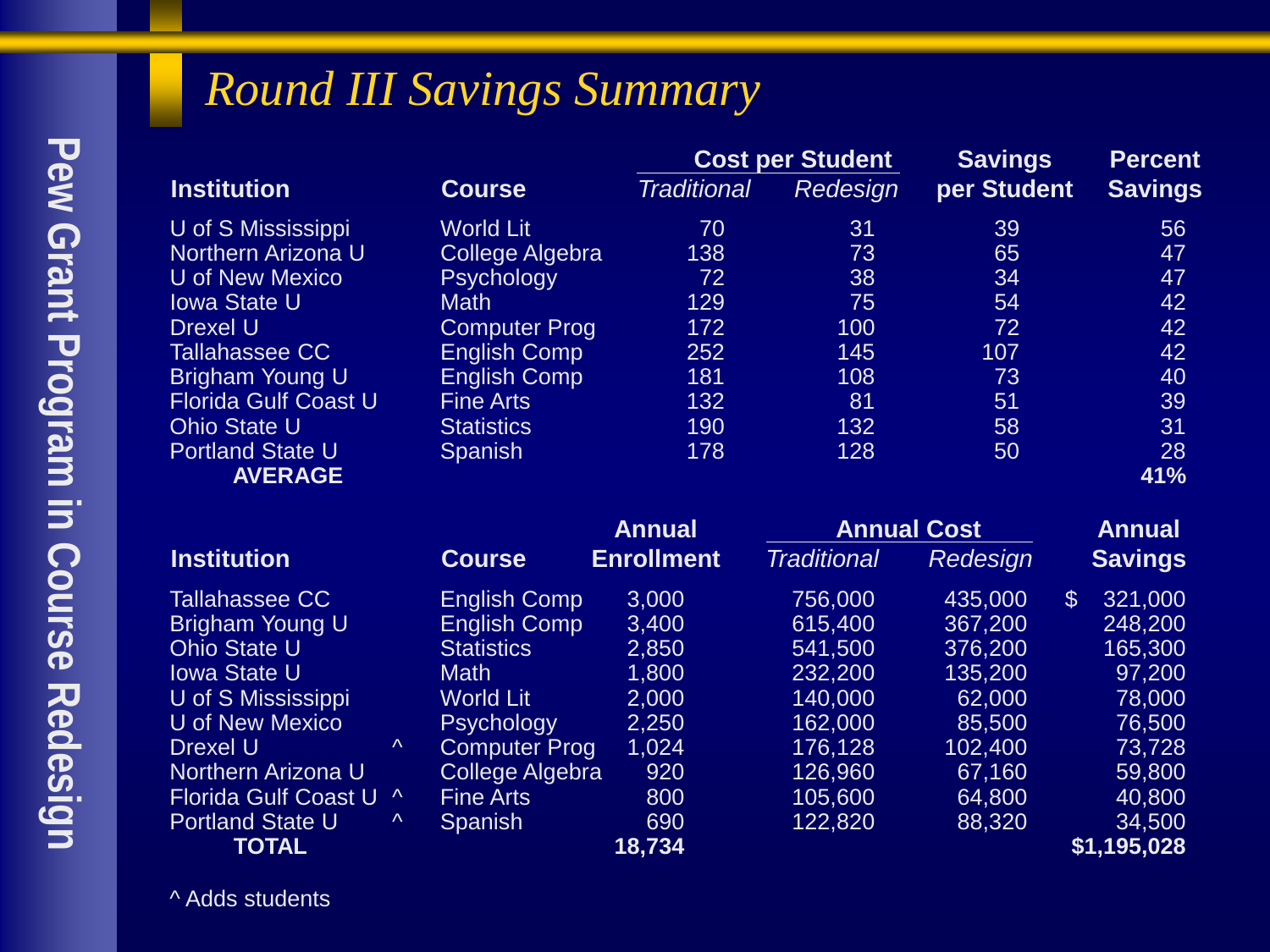*Government-Wide Increases in Productivity*

 Eliminate Some of the (Educational Activity) Overlap Between Higher Education and Other Branches of State Government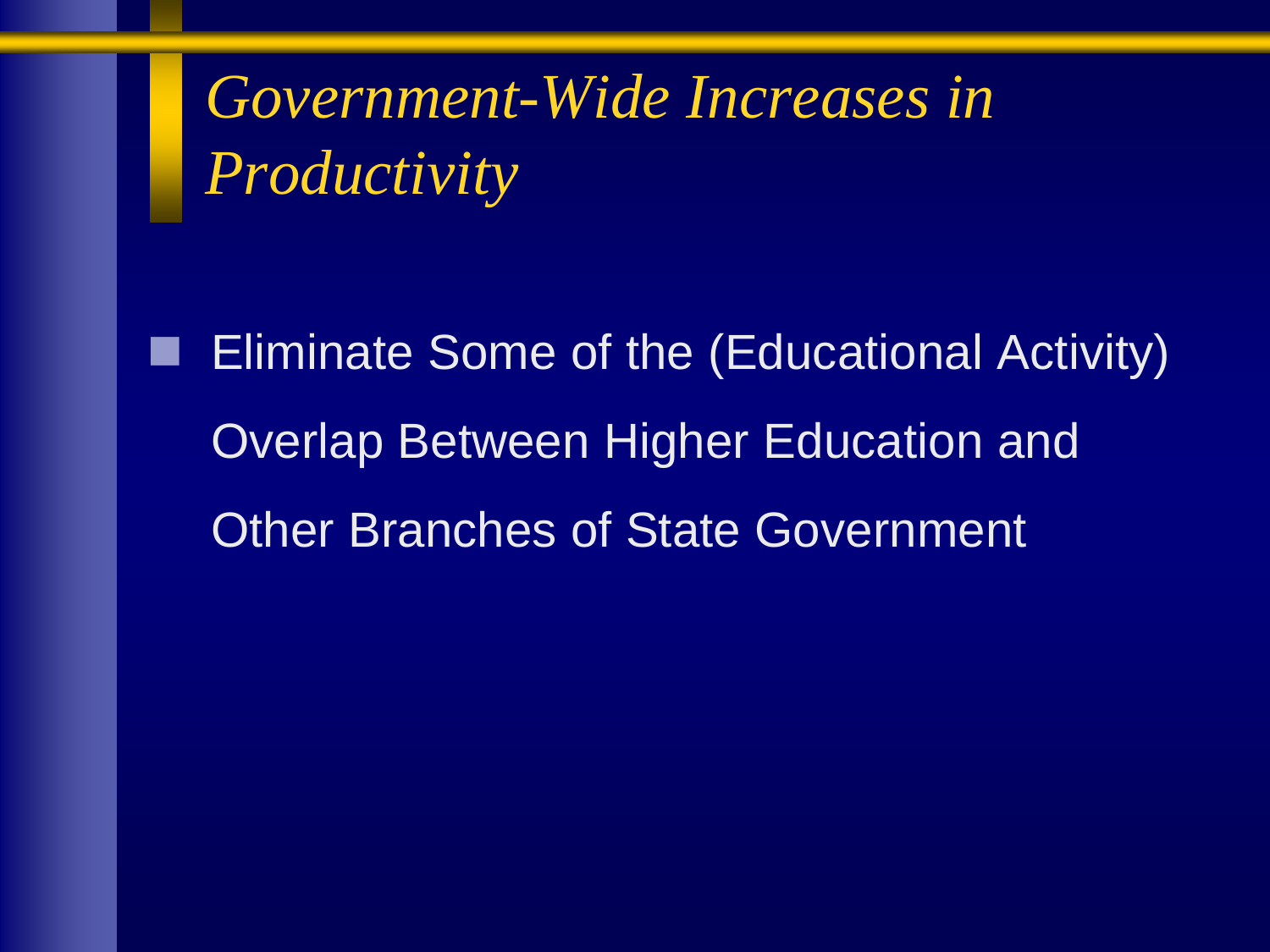*Focus the Allocation—Narrow the Portfolio of State Investments in Higher Education*

Program Eliminations/Consolidations

- Make Greater Use of Regional/Interstate **Consortia**
- Require Selected Programs to Be Operated as Enterprises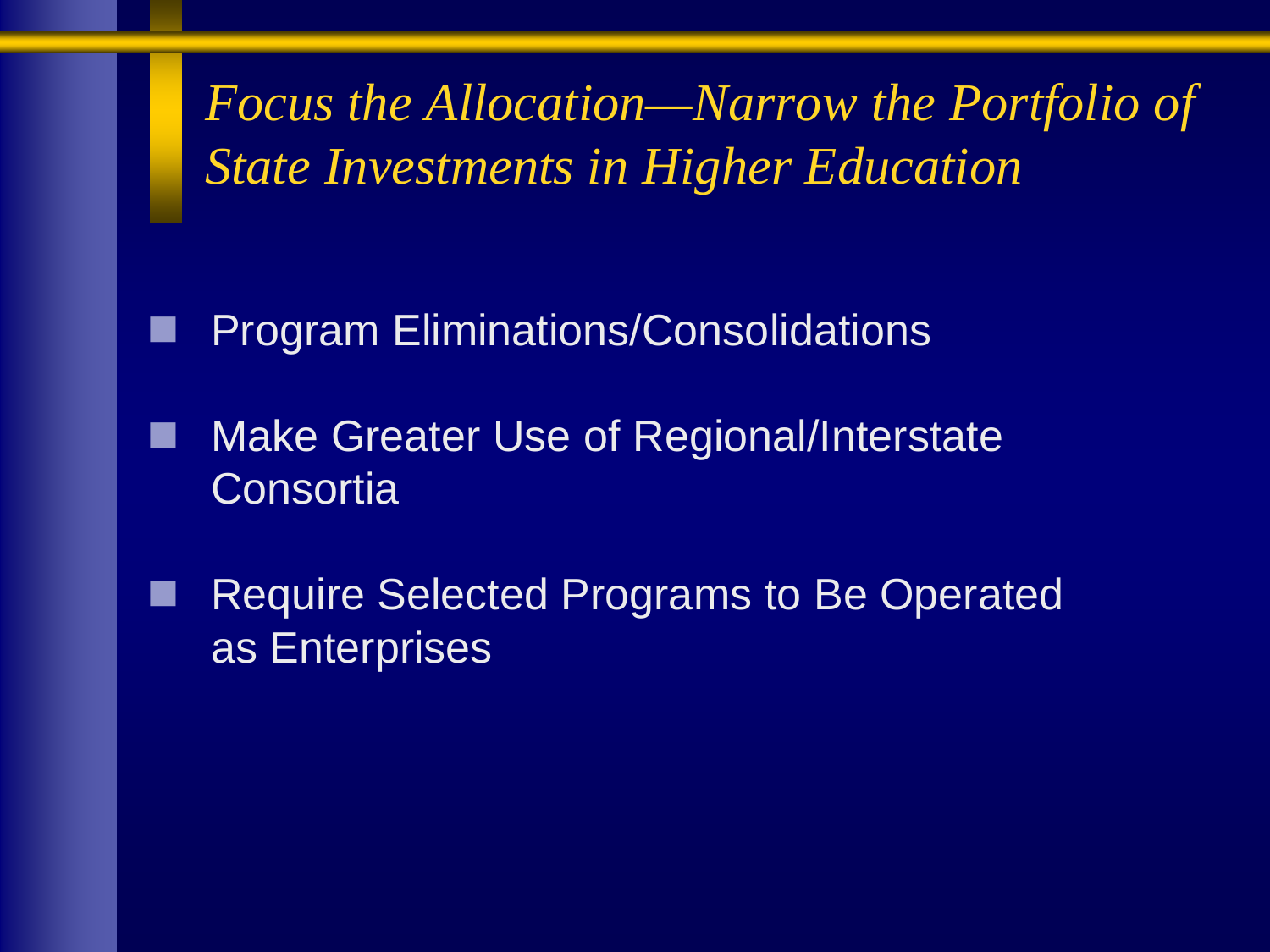*Create and Utilize Educational Rainy Day Funds*

■ Build Reserves in Good Times **Draw on Reserves in Bad Times** 

Requires:

■ A Clear Device for Accumulation ■ A Clear Mechanism for Utilization **Protection Against Raids**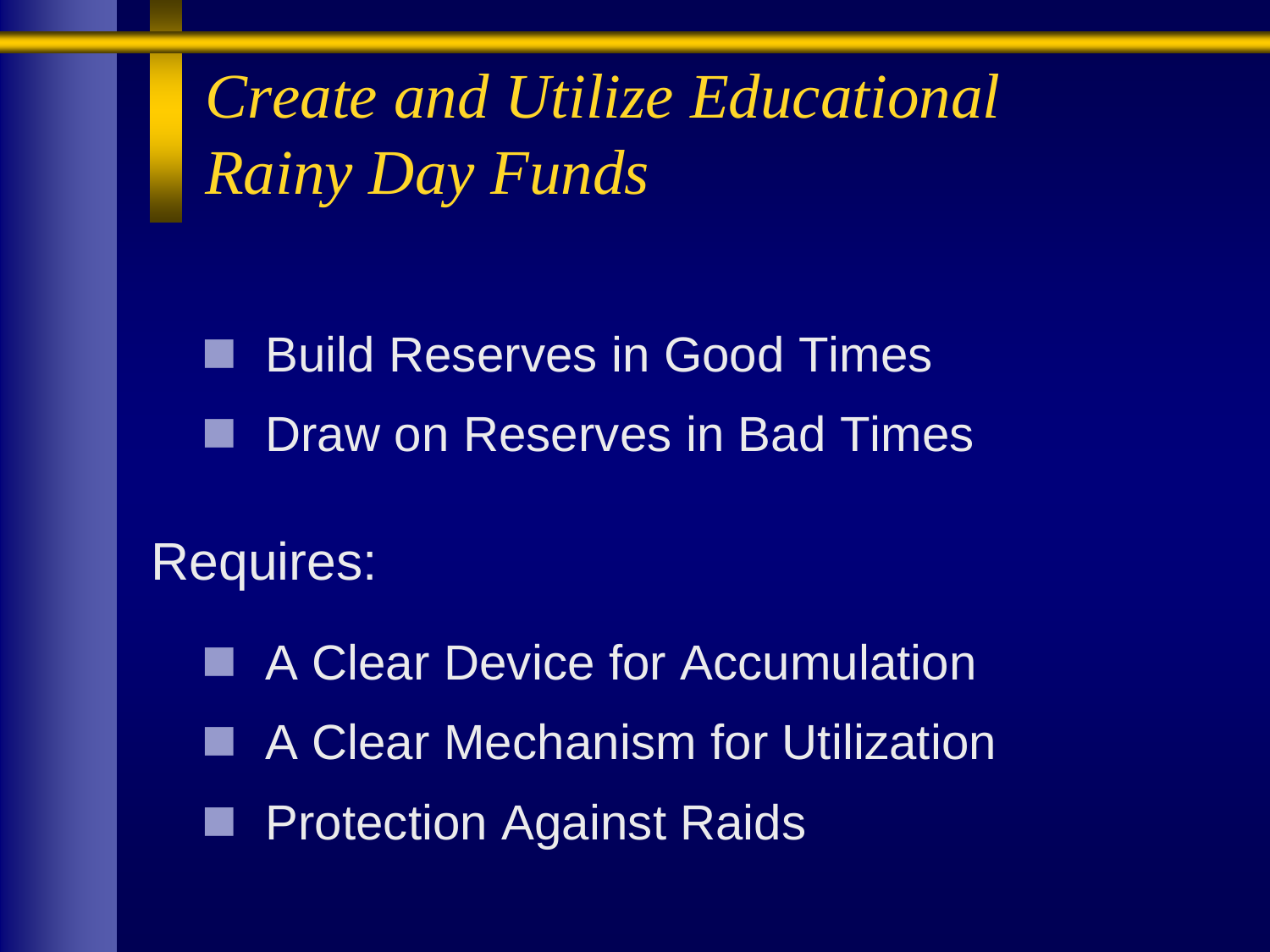*Use Assets Creatively—Manage the Balance Sheet*

 Deferring Maintenance—Using Resources "Saved" to Fund Operations

 Buildings, Therefore, Become the "Rainy Day" Fund

> Requires—A Clear Strategy for Eliminating Deferments in Good Times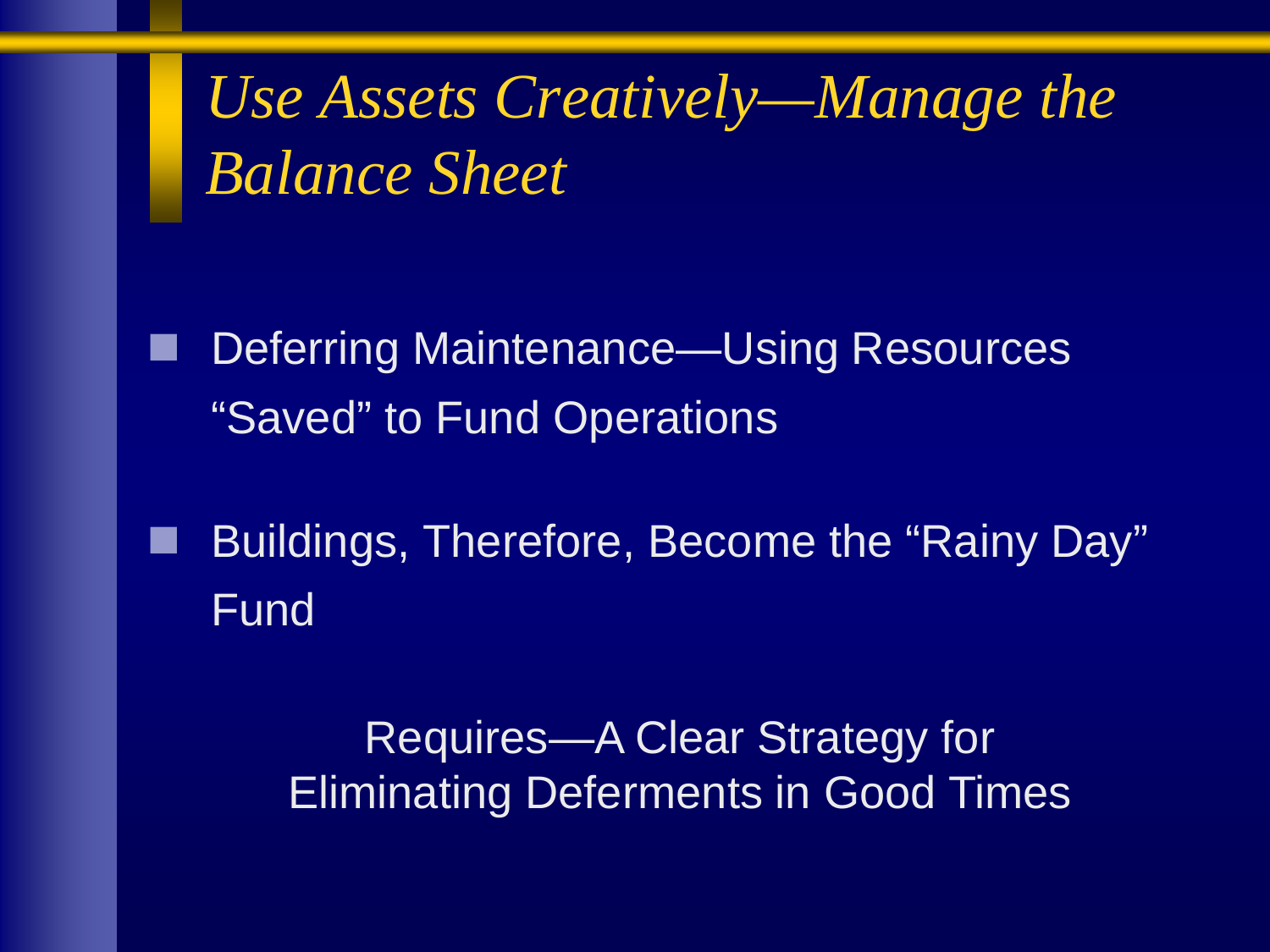## *Institutional Level*

#### Difficult to Make Cuts without Affecting Personnel

**Numbers** 

■ Characteristics/Qualifications

**Nage/Salary Levels**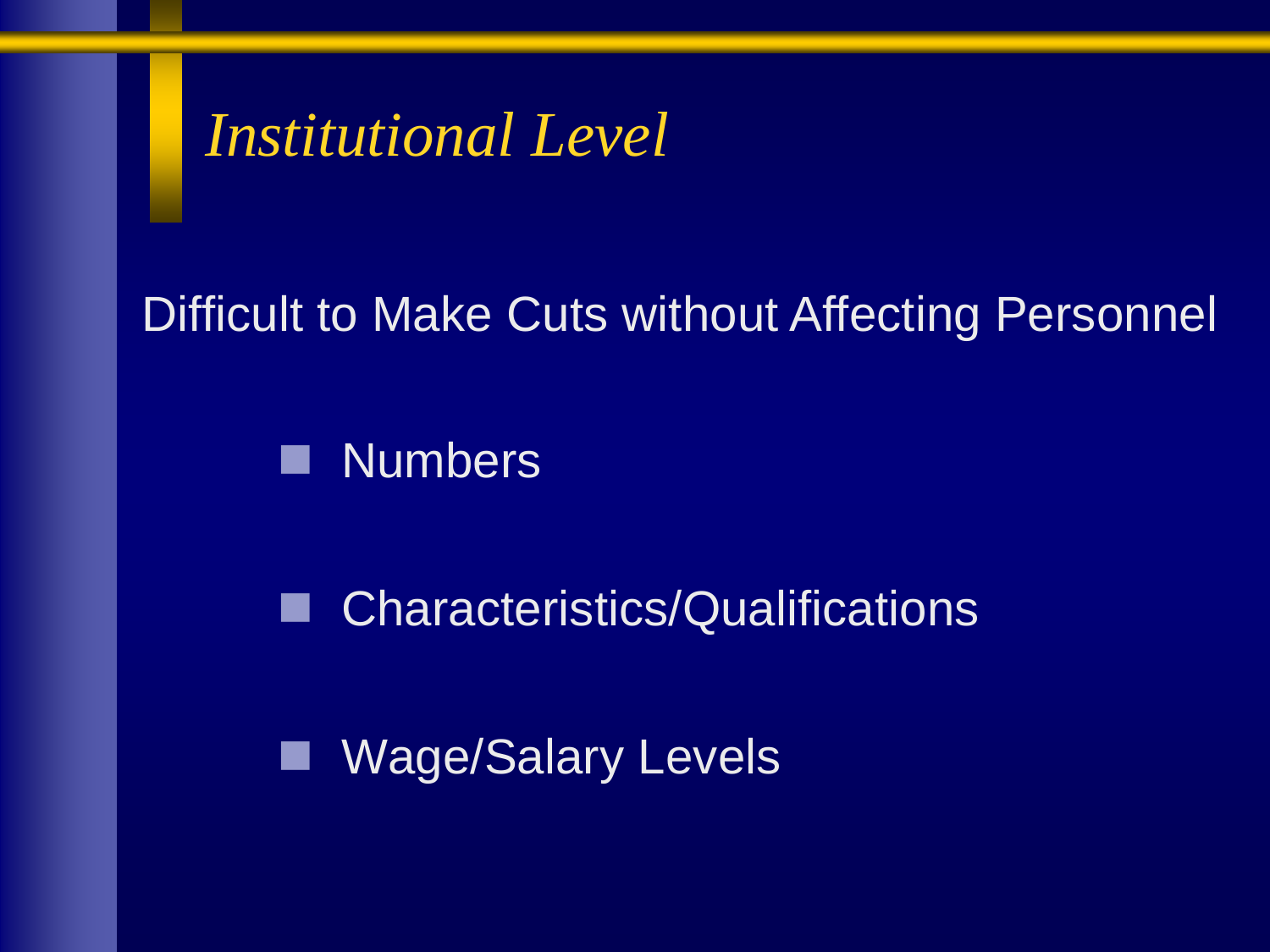*The Key to Managing Costs at the Institutional Level…*

…Is Effective Management of Human Resources. Time/Effort is the Key Resource to Be Allocated. Management Discretion Extends to:

Assignments of Personnel to Functions

Assignments of Personnel to Activities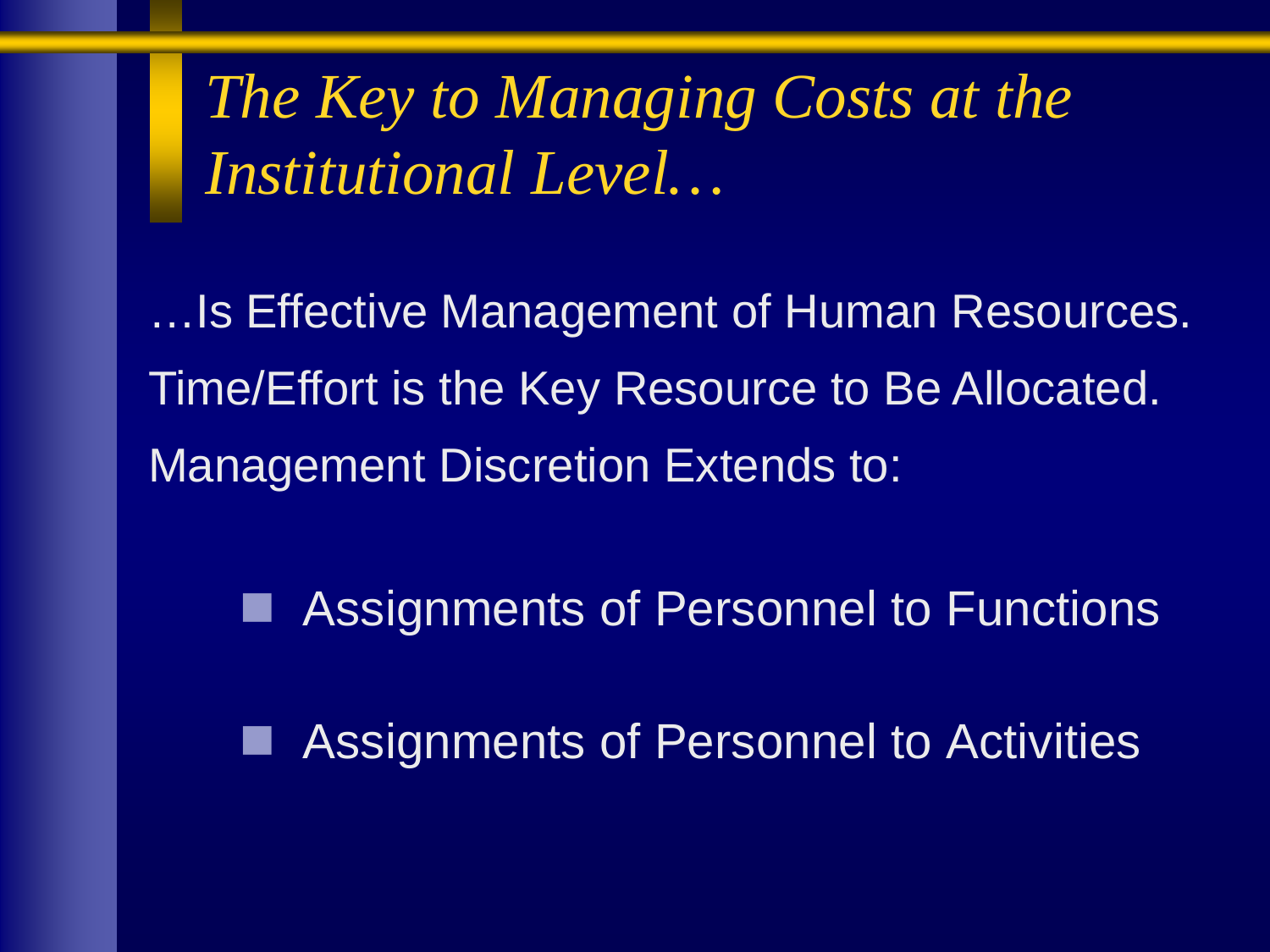## *Administrative Decision Space*

|                                   | Full-Time<br><b>Faculty</b> | Part-Time<br><b>Faculty</b> | <b>Students</b> | Administrative/<br>Professional |
|-----------------------------------|-----------------------------|-----------------------------|-----------------|---------------------------------|
| <b>Lower-Division Instruction</b> |                             |                             |                 |                                 |
| <b>Upper-Division Instruction</b> |                             |                             |                 |                                 |
| <b>Graduate Instruction</b>       |                             |                             |                 |                                 |
| <b>Research</b>                   |                             |                             |                 |                                 |
| <b>Service</b>                    |                             |                             |                 |                                 |
| <b>Advising</b>                   |                             |                             |                 |                                 |
| Administrative                    |                             |                             |                 |                                 |
| <b>Professional Development</b>   |                             |                             |                 |                                 |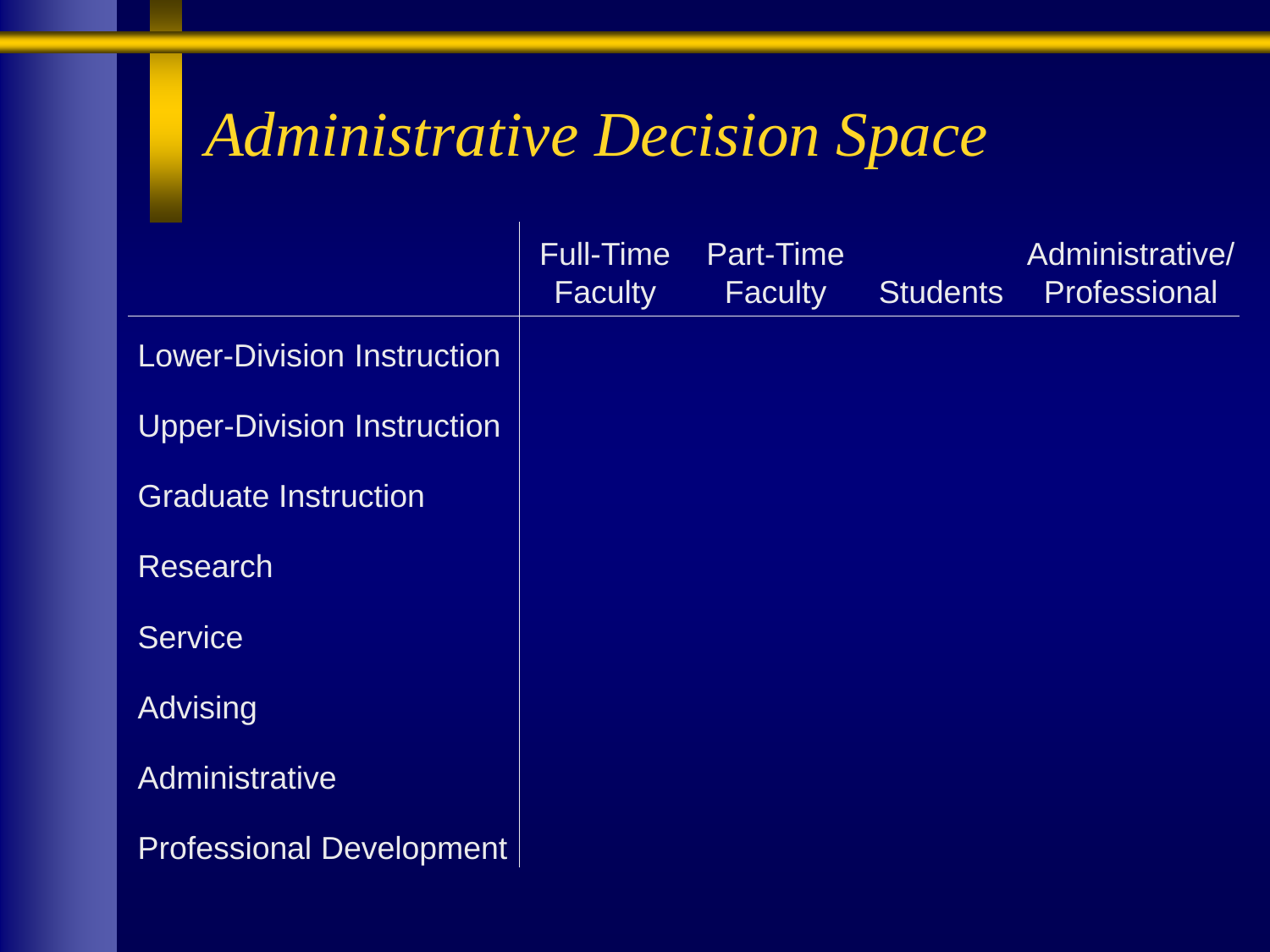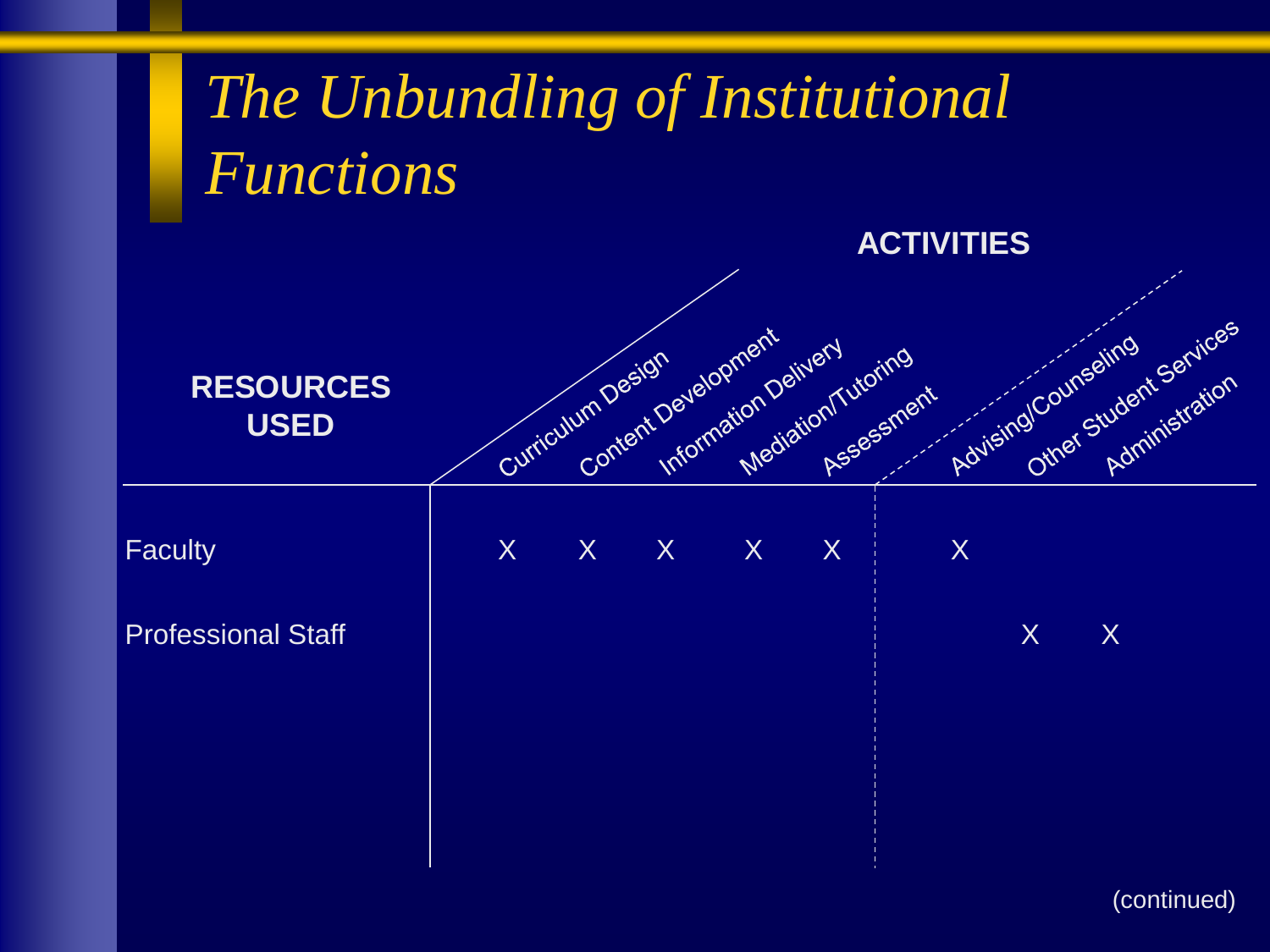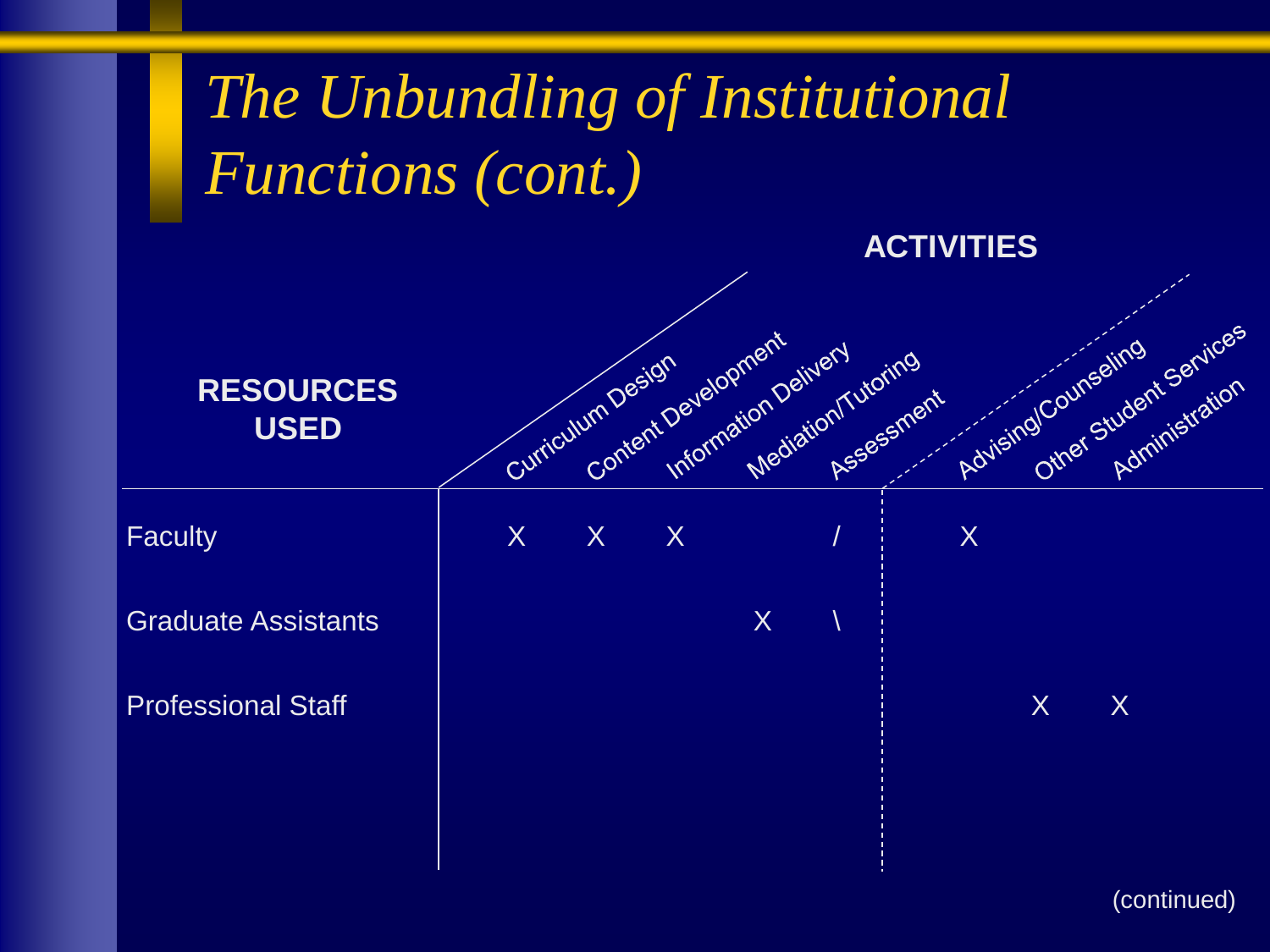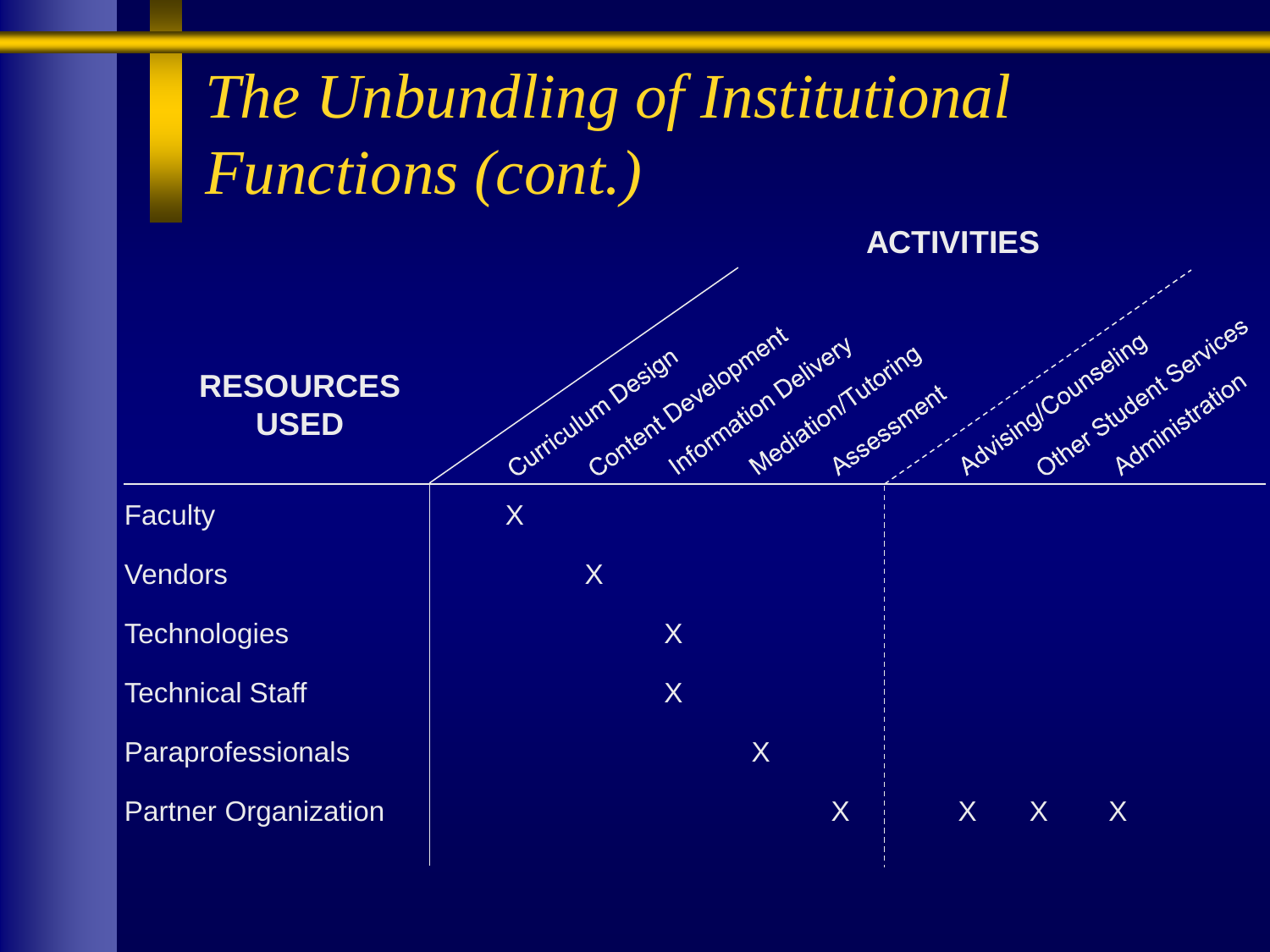### *Rethinking the Role of Institutions*

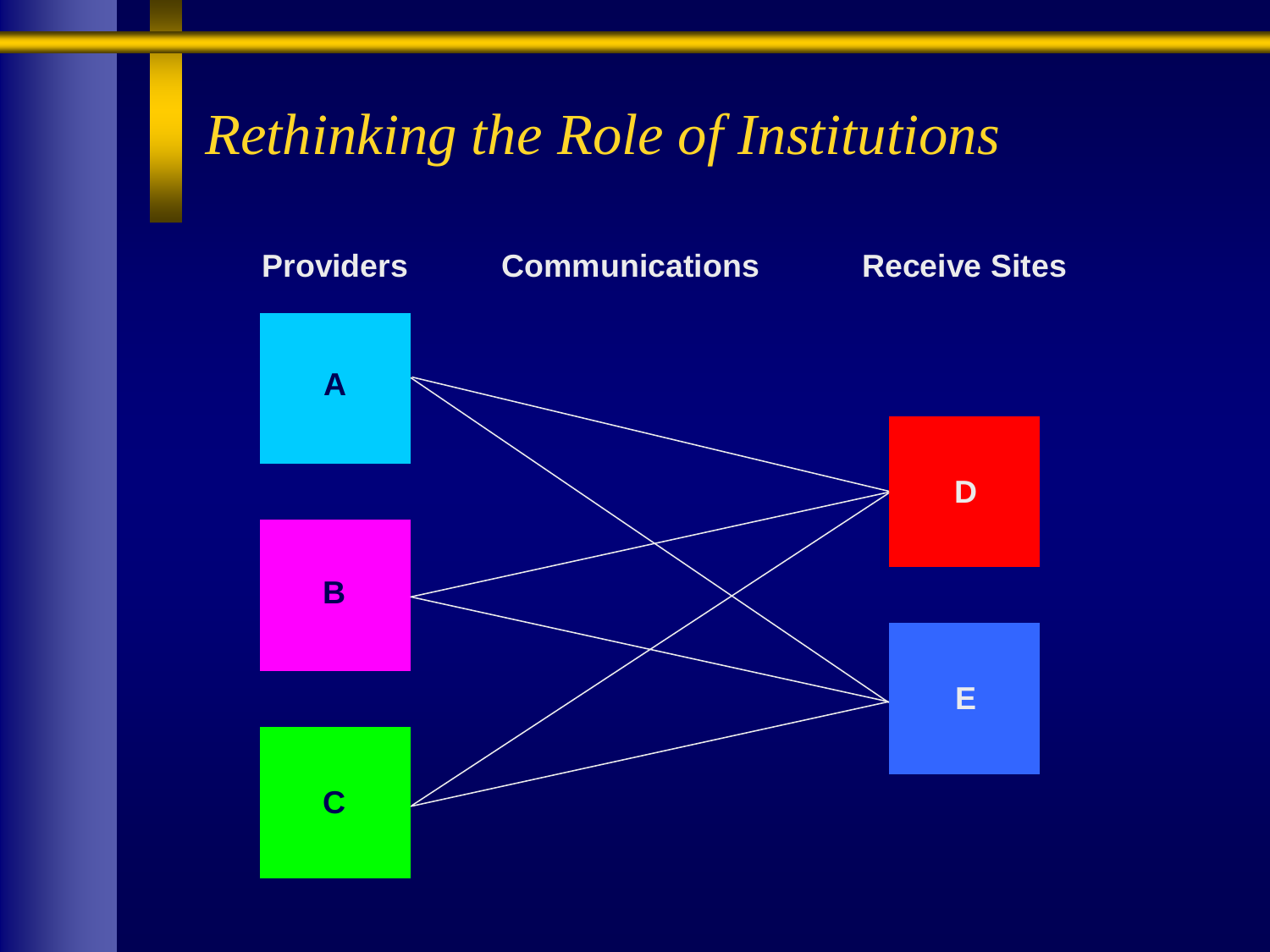## *The Provider-Driven Perspective*

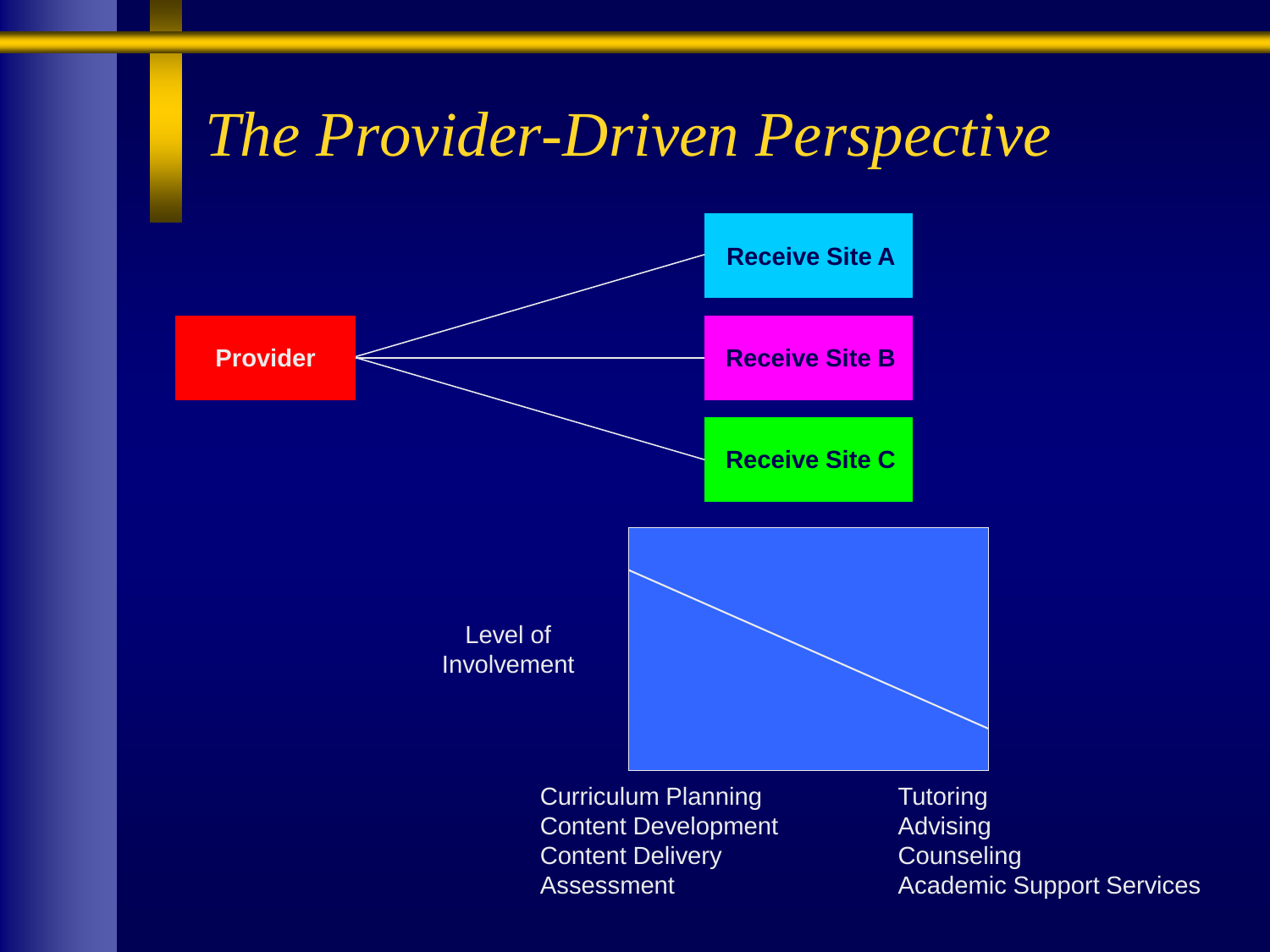## *The Responsibility Area Perspective*

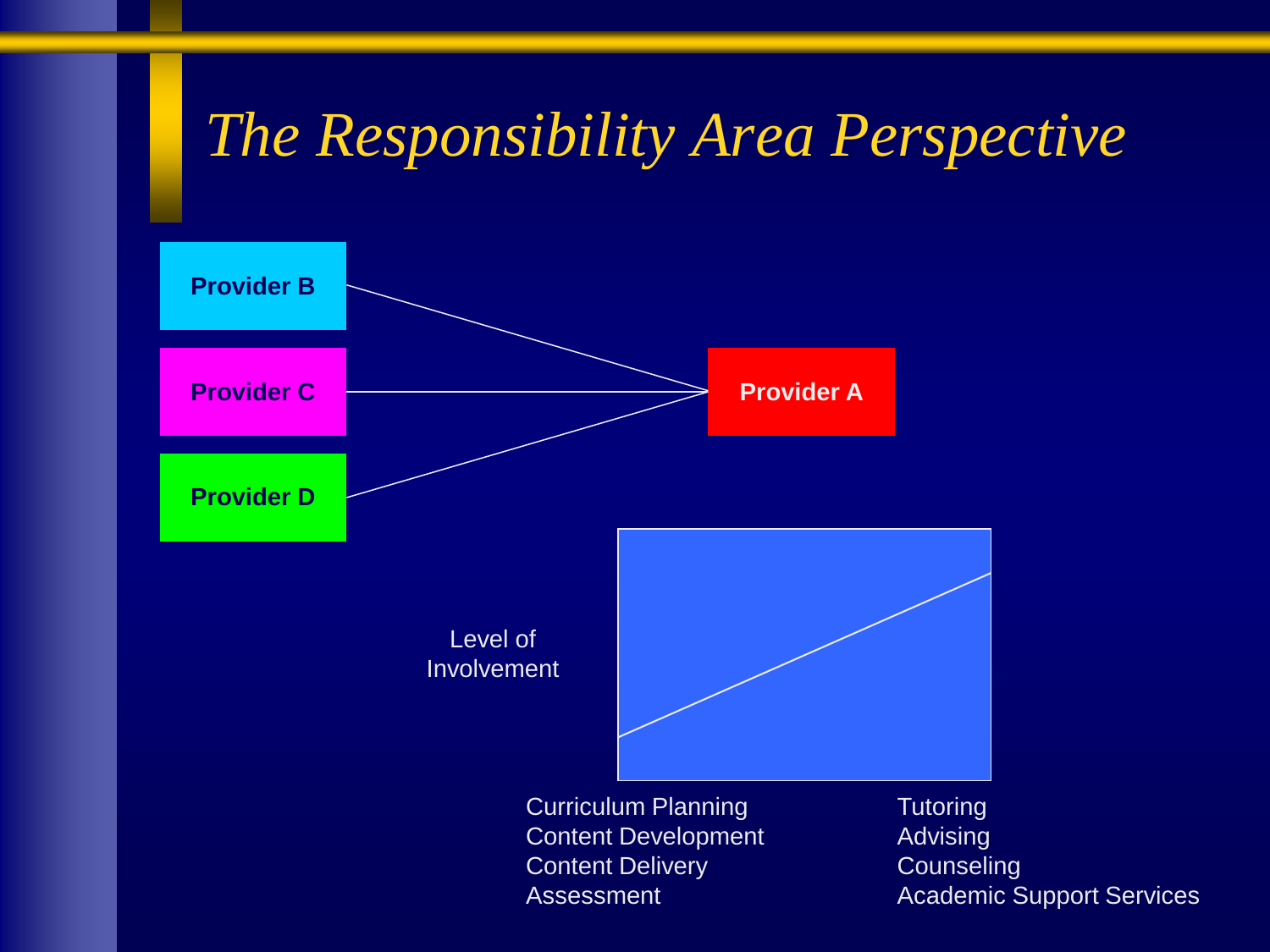# *The Implications of Responsibility Centers*

 Less Emphasis on:  $\triangleright$  Developing Materials  $\triangleright$  Delivering Information More Emphasis on:  $\triangleright$  Assessing Needs  $\triangleright$  Brokering Instructions **▶ Mentoring Students** 

 $\triangleright$  Providing Student and Administrative Support **Services**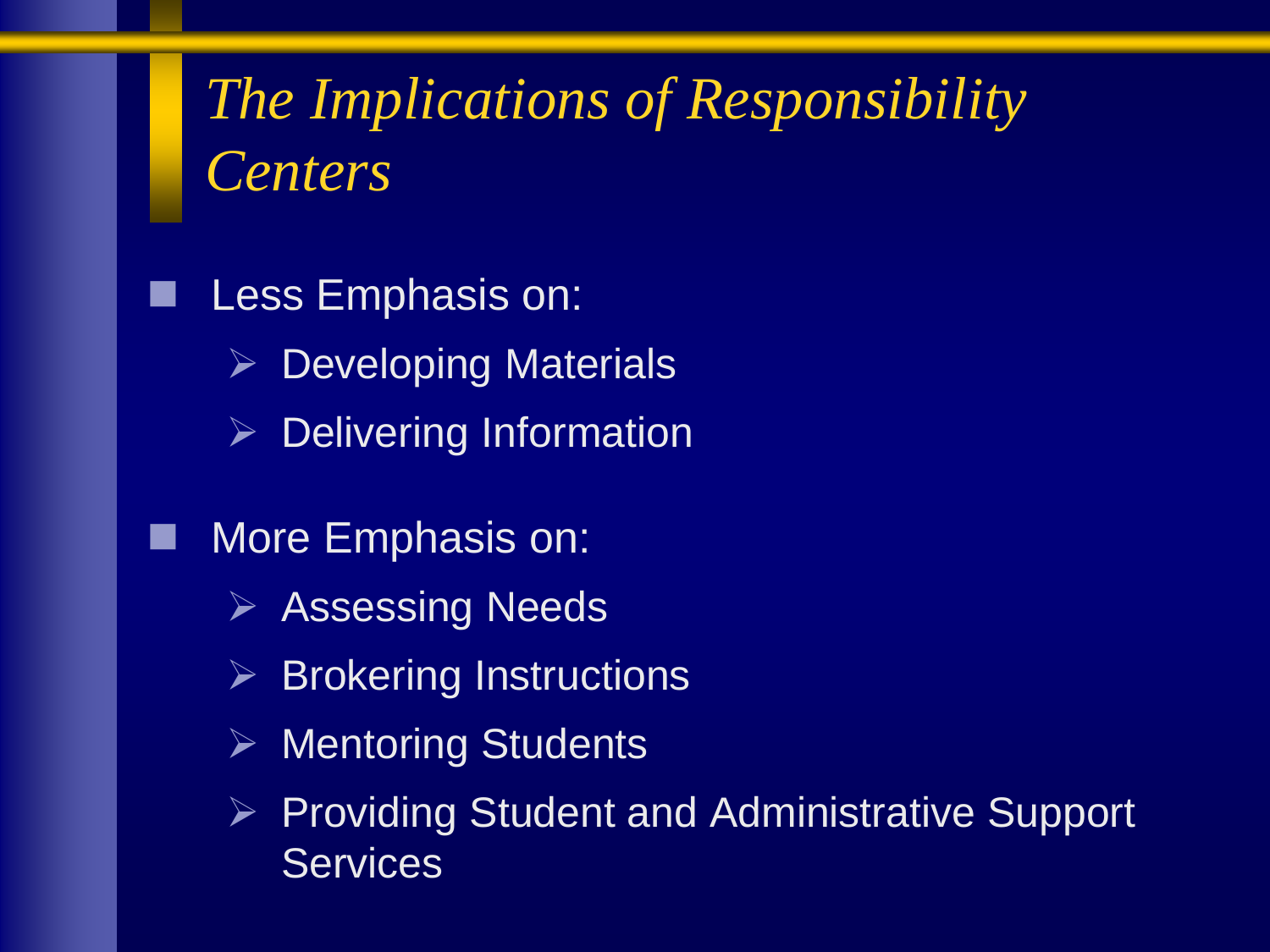## *Final Note*

Changing ways of doing business will not occur unless the policy environment/resource allocation tools create incentives for change.

The role of the CPE is to create a policy environment that:

**Encourages Attention to Creation and** Maintenance of Educational Assets Aligned with State Needs

Ensures that State Priorities Are Addressed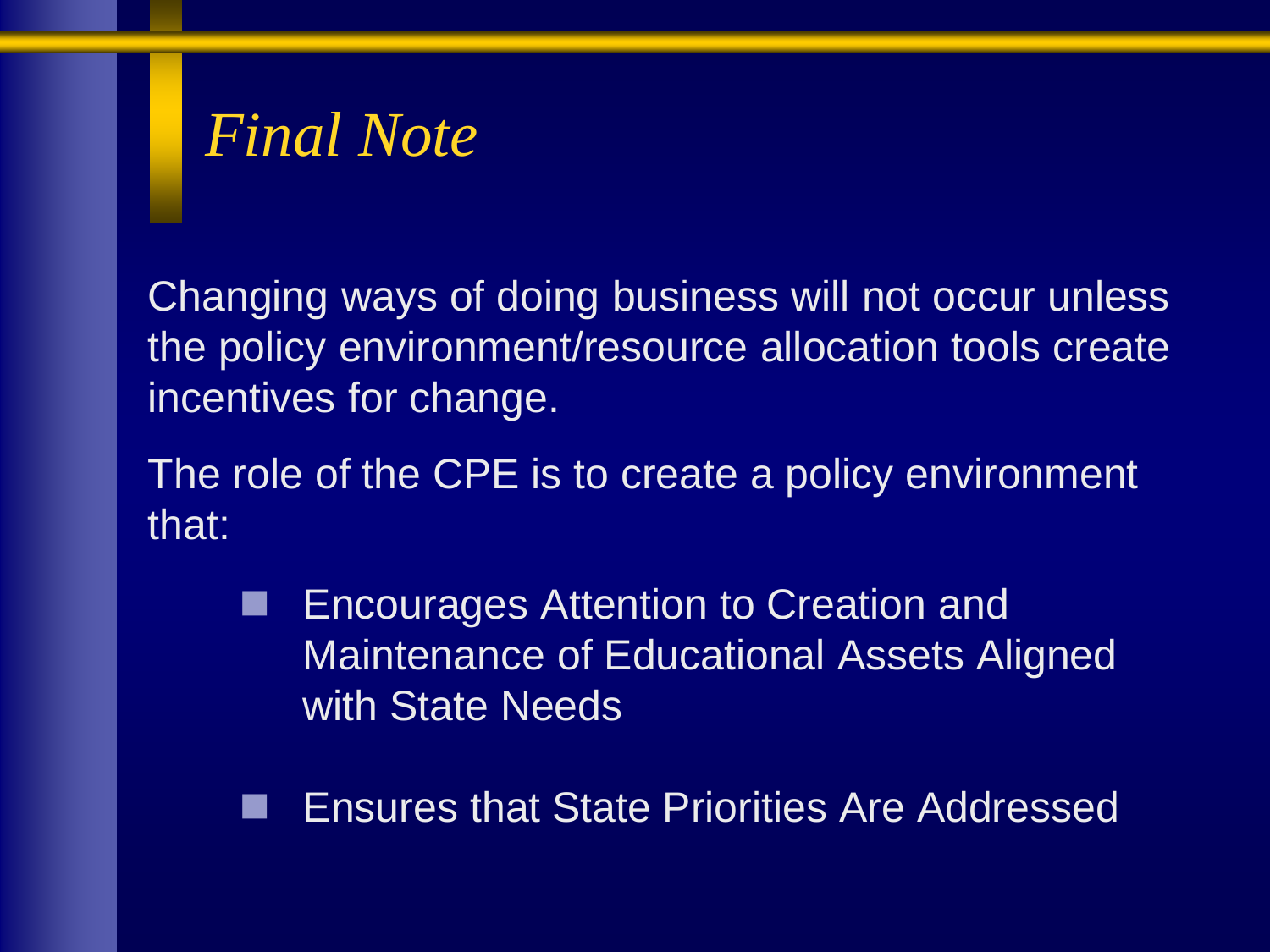#### **Council on Postsecondary Education September 22, 2002**

#### Executive Summary

#### 1. Are more Kentuckians ready for postsecondary education?

A report on the 2001-02 statewide adult education enrollment and GED attainment will be provided at the September council meeting. The data include enrollment in county basic grant programs, English as a second language, corrections education, family literacy, and workplace education programs. Programs meeting or exceeding performance and enrollment goals are eligible for incentive rewards.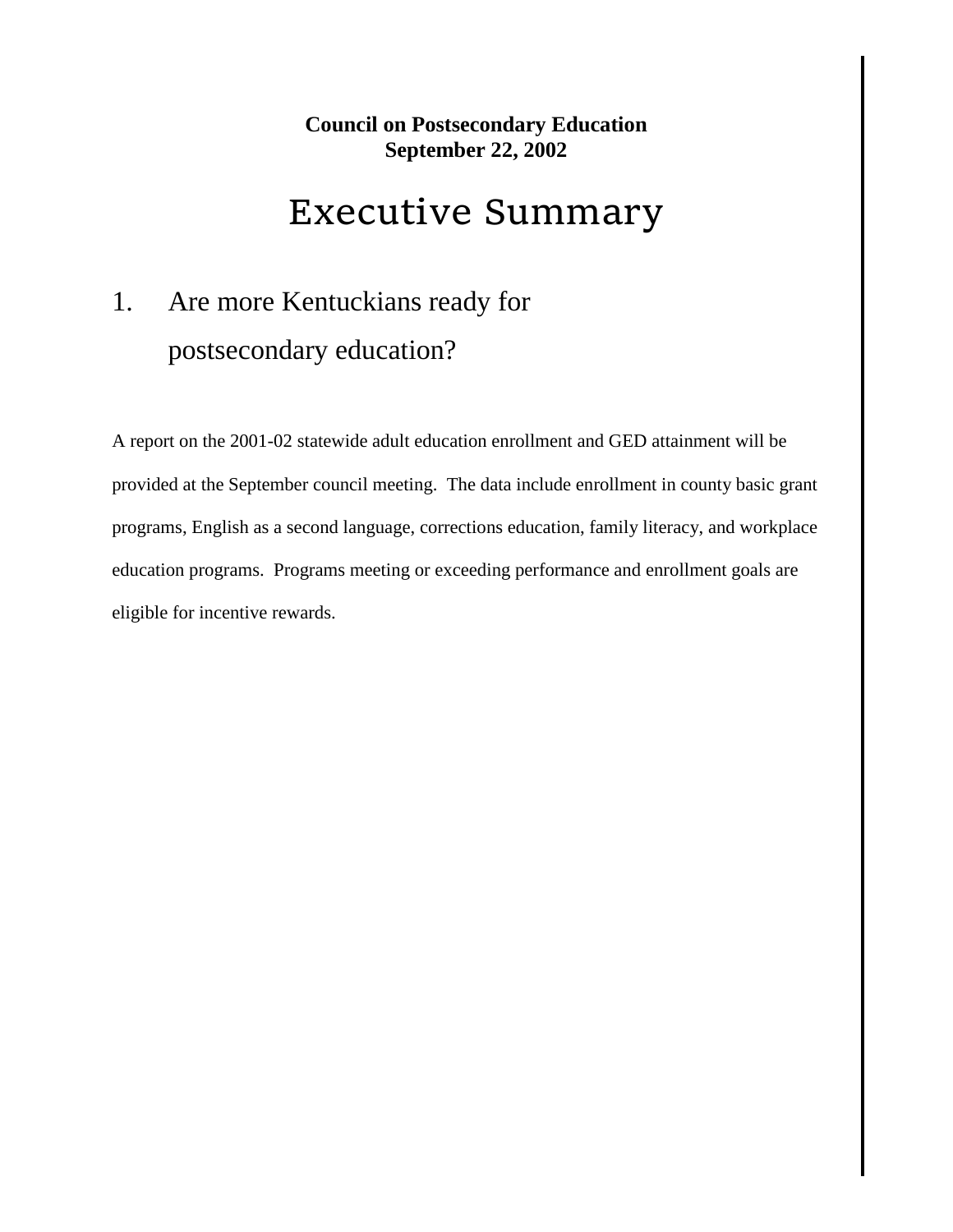#### **Council on Postsecondary Education September 22, 2002**

#### Executive Summary

#### 2. Are more students enrolling?

#### 3. Are more students advancing through the system?

Several universities are reporting record high freshmen class sizes and, by all indications, fall 2002 enrollments will increase. At the time of this mailing, campuses are continuing to process student registrations. Preliminary enrollment numbers will be presented at the council meeting.

The staff recommends that the council approve a new definition of a "Kentucky Virtual University student" and a "KYVU course." (For details, see page 19.)

At its February 6, 2002, meeting, the Distance Learning Advisory Committee asked the KYVU and the council to form a task force to draft a revised definition of a "KYVU student" and a "KYVU course." These definitions, along with new KYVU and KYVL performance goals, are offered for council approval.

The Commonwealth is nearing the end of its partnership with the U.S. Department of Education Office for Civil Rights. The final status report will be submitted in November. The agreement will end December 31, 2002. The OCR will notify the Commonwealth by March 2003 whether Kentucky has fulfilled the commitments outlined in the agreement. The Committee on Equal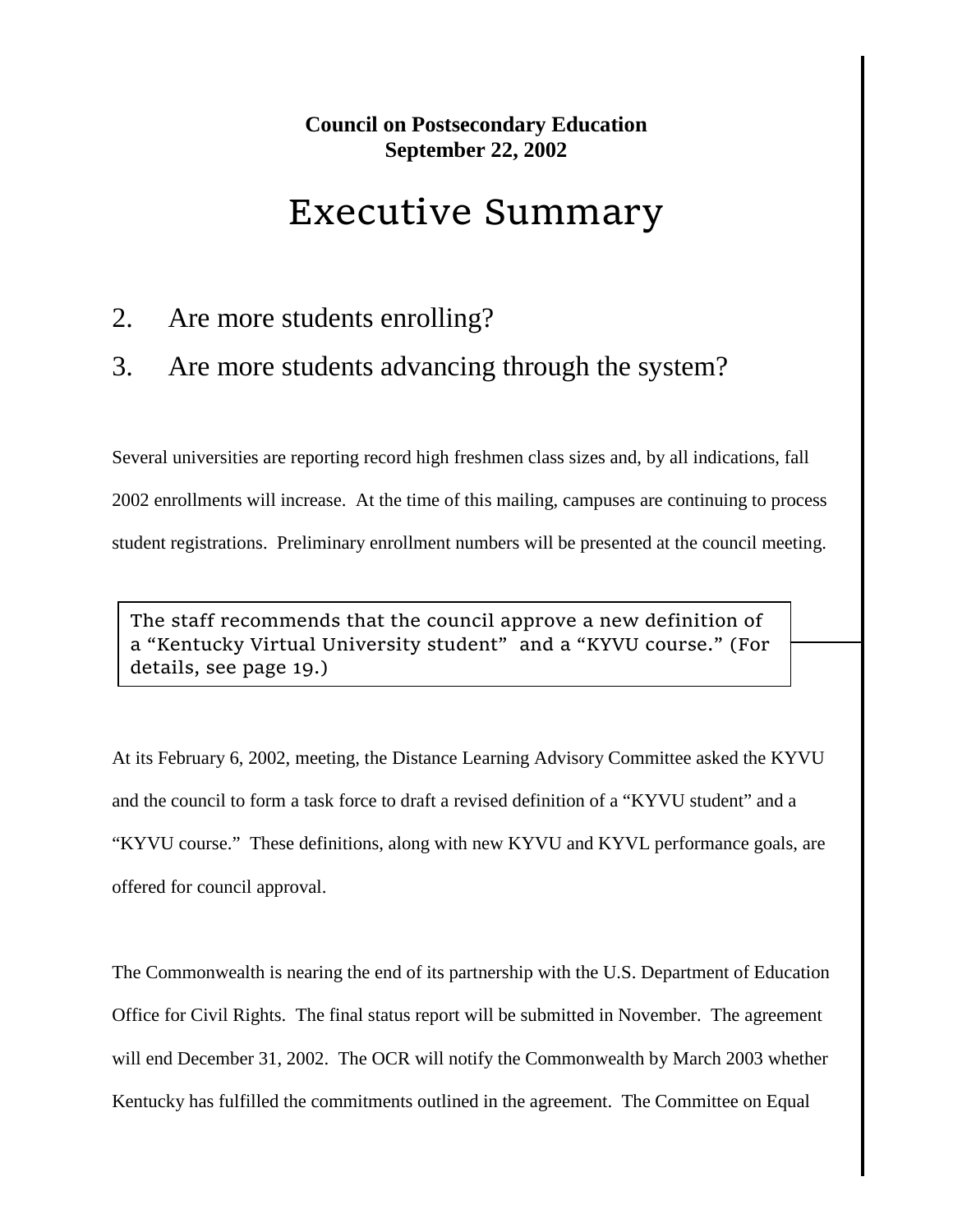Opportunities will meet Monday, October 21, 2002, and will review a draft of the final status report to the OCR.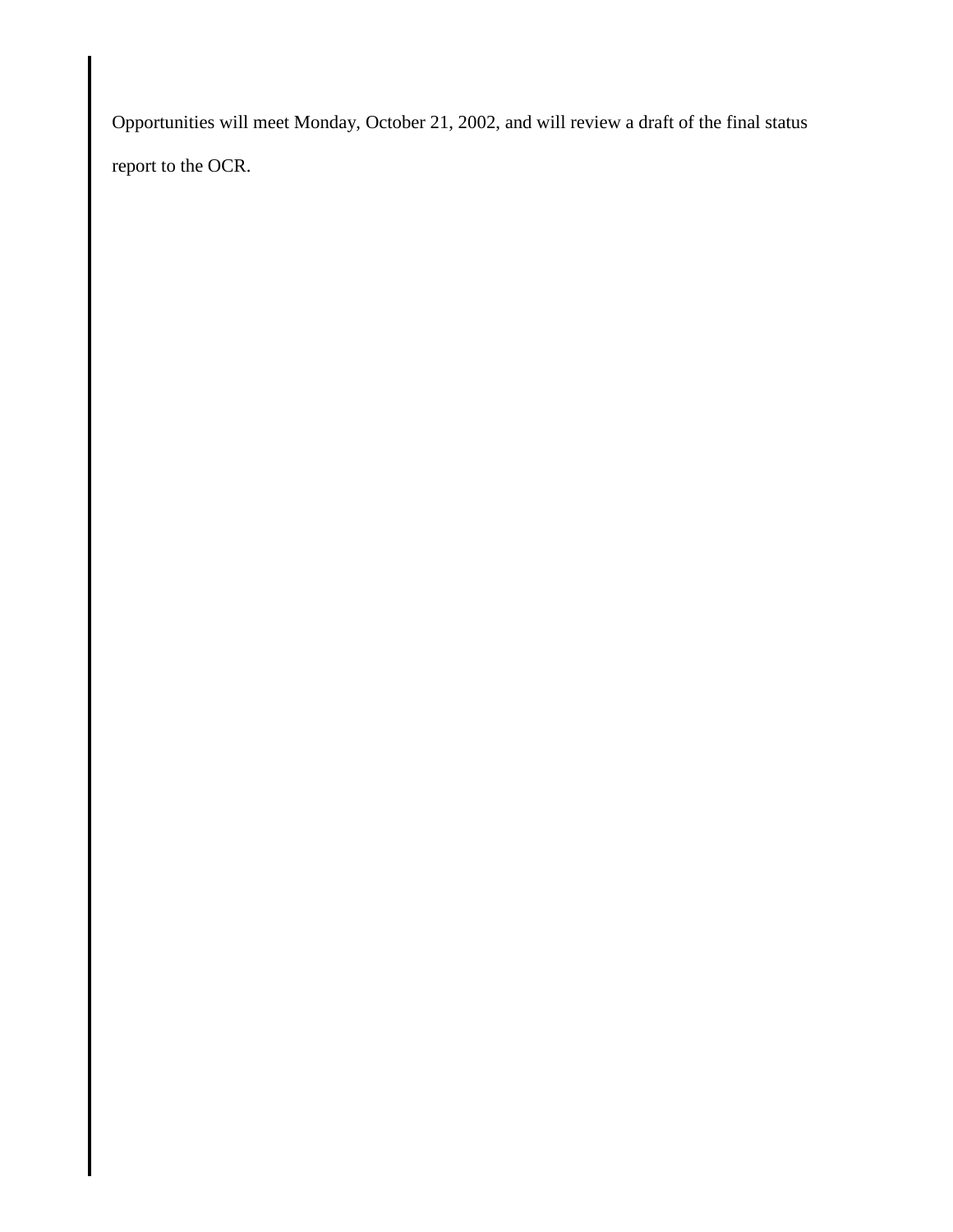Council on Postsecondary Education September 22, 2002

#### Kentucky Virtual University Student and Course Definitions

Action: The staff recommends that the council approve a new definition of a "Kentucky Virtual University student" and a "KYVU course," as described below.

At its February 6, 2002, meeting, the Distance Learning Advisory Committee (DLAC) asked the KYVU and the council to form a task force to draft a revised definition of a "KYVU student" and a "KYVU course." Sherri Noxel, council Senior Associate for Information, and Gene Ranvier, KYVU Chief Student Services Officer, led the task force, which included representatives from Northern Kentucky University, the Kentucky Community and Technical College System, the Governmental Services Center, and the Department for Adult Education and Literacy. DLAC approved August 26, 2002, the following task force recommendations, for which the council staff seeks council approval.

1. The term "learner" will replace "student" because many users of the KYVU's services are not enrolled at an academic institution (examples include learners at the Department for Adult Education and Literacy's KyVAE.org and at the Education Professional Standards Board's KyEducators.org). The term "student" suggests enrollment for academic credit within a traditional academic semester. "Learner" is a broader term that implies anywhere, anytime work to improve skills and enhance knowledge whether or not an academic credential is associated with the work.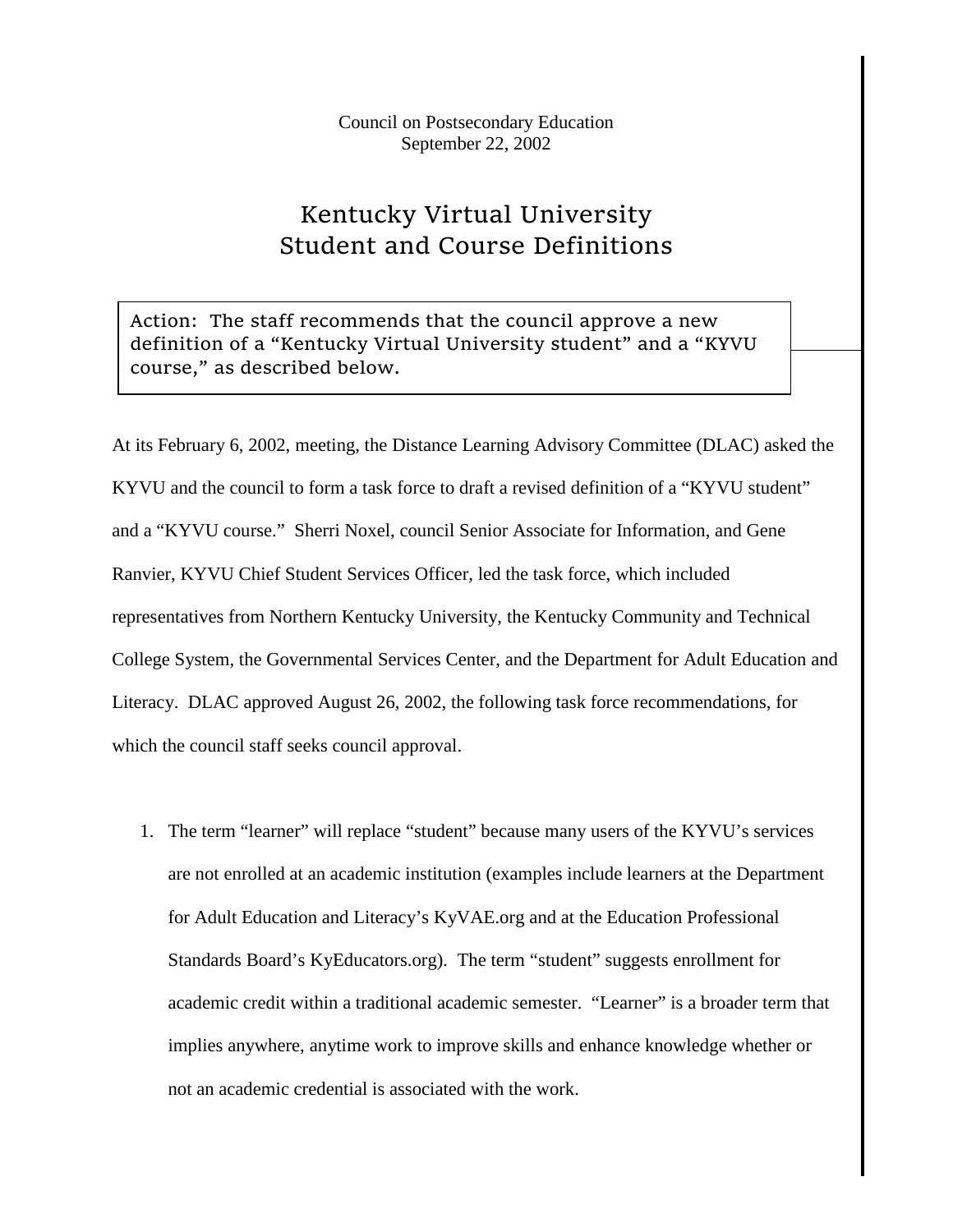2. To be counted as a KYVU learner, an individual must meet any one of the following three criteria: (a) he or she is enrolled in a course, module, or other program housed on a course management platform or other software licensed by the KYVU; (b) he or she registers through the KYVU for a course, module, or other program, regardless of where it is housed electronically; or (c) he or she uses in a material and countable way other KYVU services, such as advising, tutoring, or the call center.

The KYVU's current technology does not allow for disaggregation of the kinds of learners using advising, tutoring, and call center services, so the criterion in (c) cannot now be implemented. The KYVU wishes to create the criterion for a time when technology allows implementation.

Learner statistics for the KYVU will be kept on the basis of unduplicated headcount. All KYVU learners also will be counted by and at their respective institutions and state agencies. A learner who meets two or three criteria would only be counted at the KYVU once.

3. The courses housed on a course management platform licensed by the KYVU and the courses for which a learner must register through the KYVU are, by definition, KYVU courses. Therefore, a KYVU course can only consist of KYVU learners as defined in 2. above. Students who do not meet the definition of "KYVU learner" in 2. above cannot be included in a KYVU course.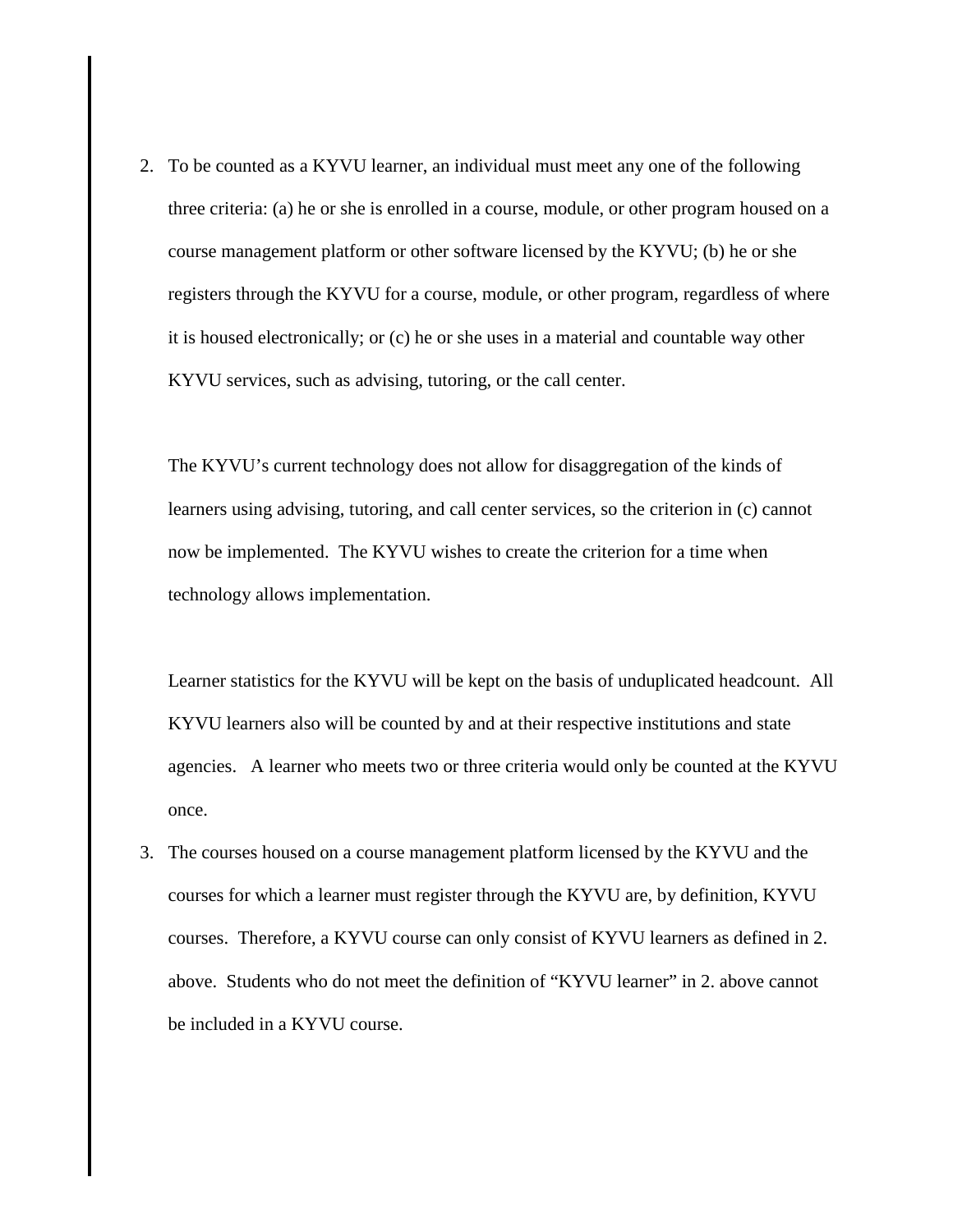The KYVU's goal is to be as conservative as possible in counting the KYVU's learners, and to identify most accurately the usage of KYVU resources. For example, since present technology does not allow for disaggregation of learners who use the call center, the risk of double counting will be avoided by not counting any callers to the center in the KYVU's learner statistics. Likewise, the proposed new definition will initially reduce the number of KYVU learners because universities and colleges today designate as a "KYVU student" learners who will not meet any of the three criteria proposed above. The KYVU estimates the impact on the KYVU's count of learners from universities and colleges to be (all figures are unduplicated headcount):

Spring 2001 under existing definition: 3,210 learners Spring 2001 under new definition: 2,380 learners

Spring 2002 under existing definition: 6,281 learners

Spring 2002 under new definition: 5,341 learners

Please note that these figures refer only to learners in credit-bearing courses from the colleges and universities. The KYVU also serves learners who are not seeking academic credit: learners in certificate and other workplace training modules from various providers, learners via KyVAE.org (adult education), and learners via KyEducators.org (K-12 teachers). All the noncredit learners already meet at least one of the proposed three criteria. The non-credit category was 148 learners for spring 2001, and 1,365 for spring 2002. Thus, combining the number of learners under the new definition in credit-bearing activities with the number of learners under the new definition in non-credit activities, the KYVU calculates its total spring 2001 headcount as 2,528, and its total spring 2002 headcount as 6,706.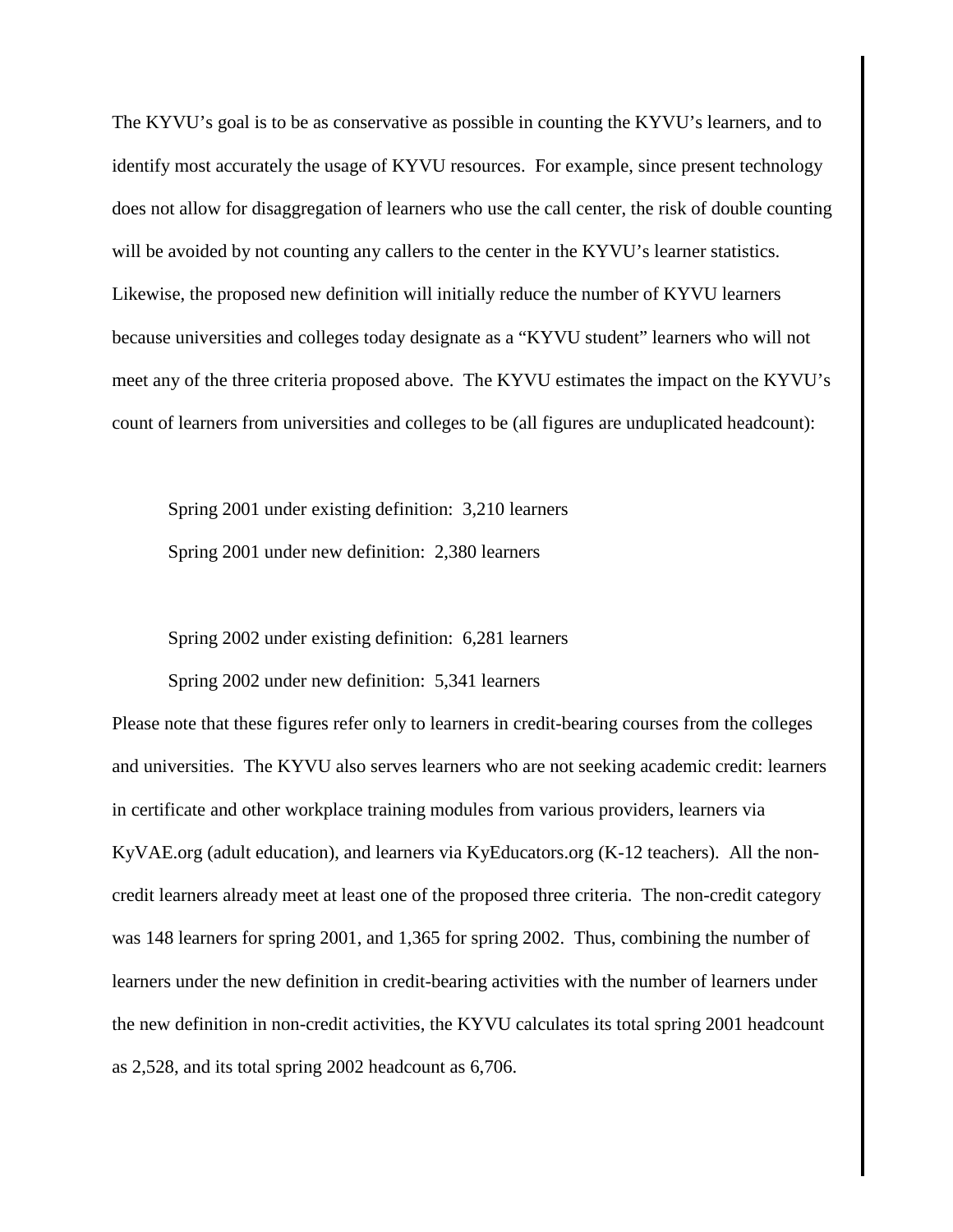Most important, the learner count reported by the KYVU must match the total of the count reported by the council's comprehensive database for learners taking courses offered by the academic institutions and the counts of the relevant database at each state agency for learners taking courses offered by state agencies.

The KYVU recognizes that the proposed revision may entail changes in how institutions report data to the council's comprehensive database. However, the KYVU believes that the proposed change will result in more consistent and accurate statistics for the KYVU. It is worth recalling that, at one level of abstraction, the KYVU has no students: all KYVU learners are primarily learners affiliated with an academic institution or with a program sponsored by a state agency. The learners the KYVU serves and reports are a proxy count so that the KYVU can measure its performance and be measured by the council, DLAC, the governor's office, and the legislature.

If the proposed definition is approved, the KYVU and the council will work closely with the colleges and universities on changes to reporting requirements. The KYVU presented the proposed definition to the campus-based distance education coordinators July 25, to institutional research staff August 9, by letter to the chief academic officers August 8, and to DLAC August 26. If approved, the proposed change would take effect July 1, 2003. The council staff plans to recommend new KYVU performance goals based on the proposed new definitions at the November 2002 council meeting.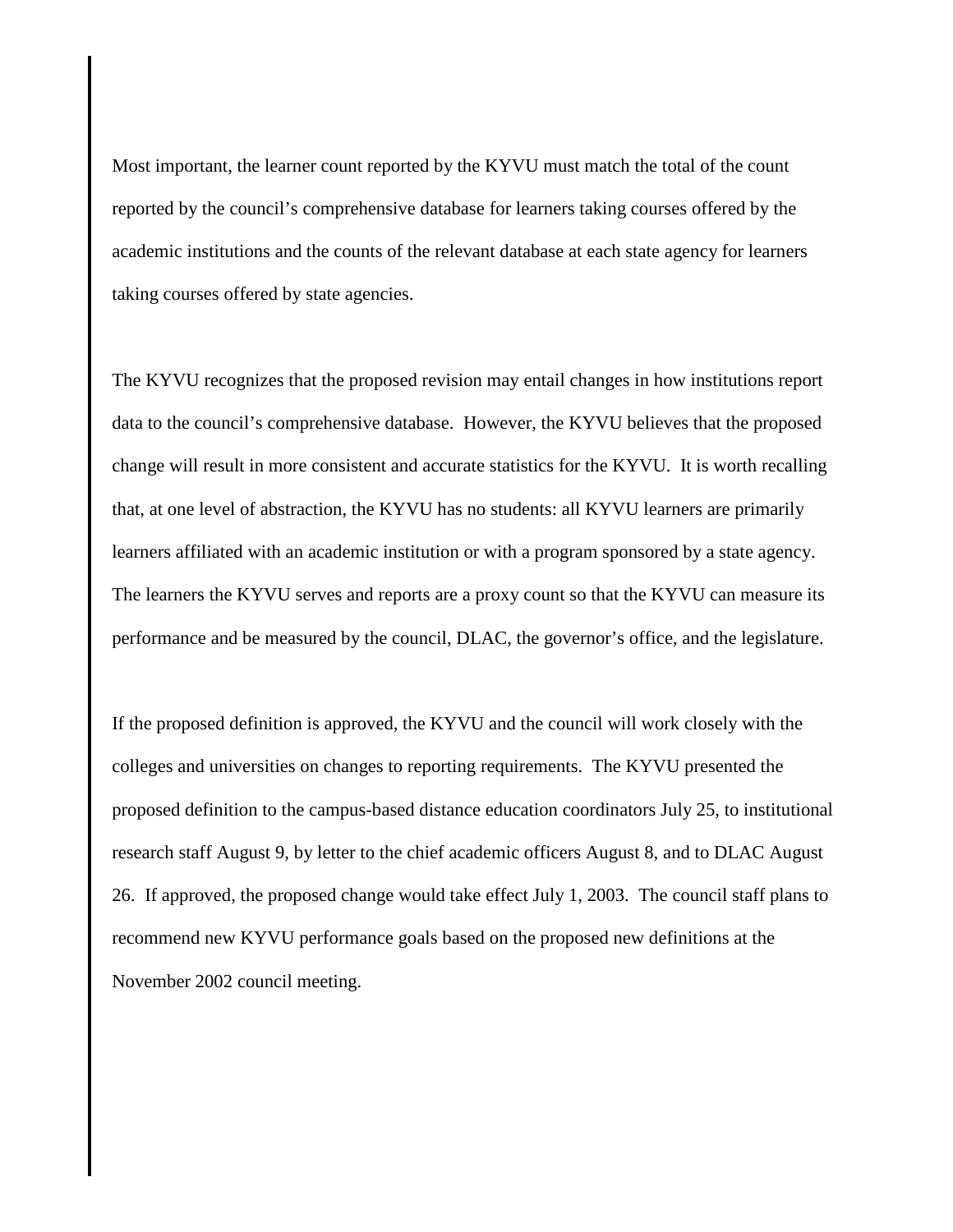Staff preparation by Daniel Rabuzzi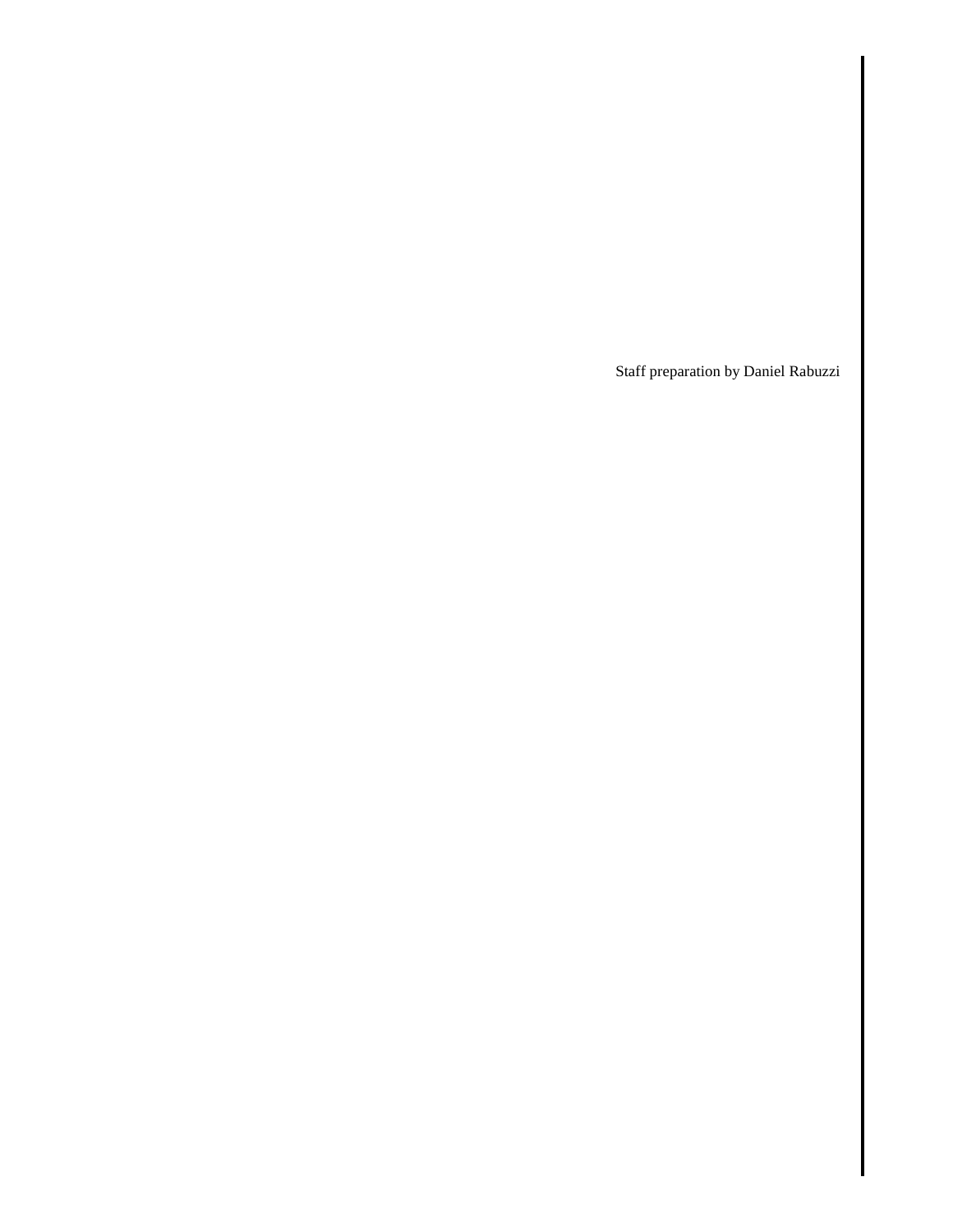## Executive Summary

- 4. Are we preparing Kentuckians for life and work?
- 5. Are Kentucky's communities and economy benefiting?

The staff recommends that the council approve the University of Kentucky's request to construct a Professional Development Center with \$8,000,000 of private funds. (For details, see page 27.)

The University of Kentucky has requested that the council approve the construction of a 29,000 square foot Professional Development Center for professional development programs, conferences, and training workshops. The facility will serve the needs of the International Business and Management Center. It will allow conferences and professional development activities to be held on campus and reduce the institution's dependence on outside facilities. This project represents a public/private collaborative effort on the part of UK and the business community.

Western Kentucky University has received notification that the Council on Education in Public Health has accredited its Master of Public Health program. This action will strengthen the collaborative public health initiative currently underway in the state among Eastern Kentucky University, the University of Kentucky, the University of Louisville, and WKU. CEPH accredits both schools of public health and individual academic programs in public health (Community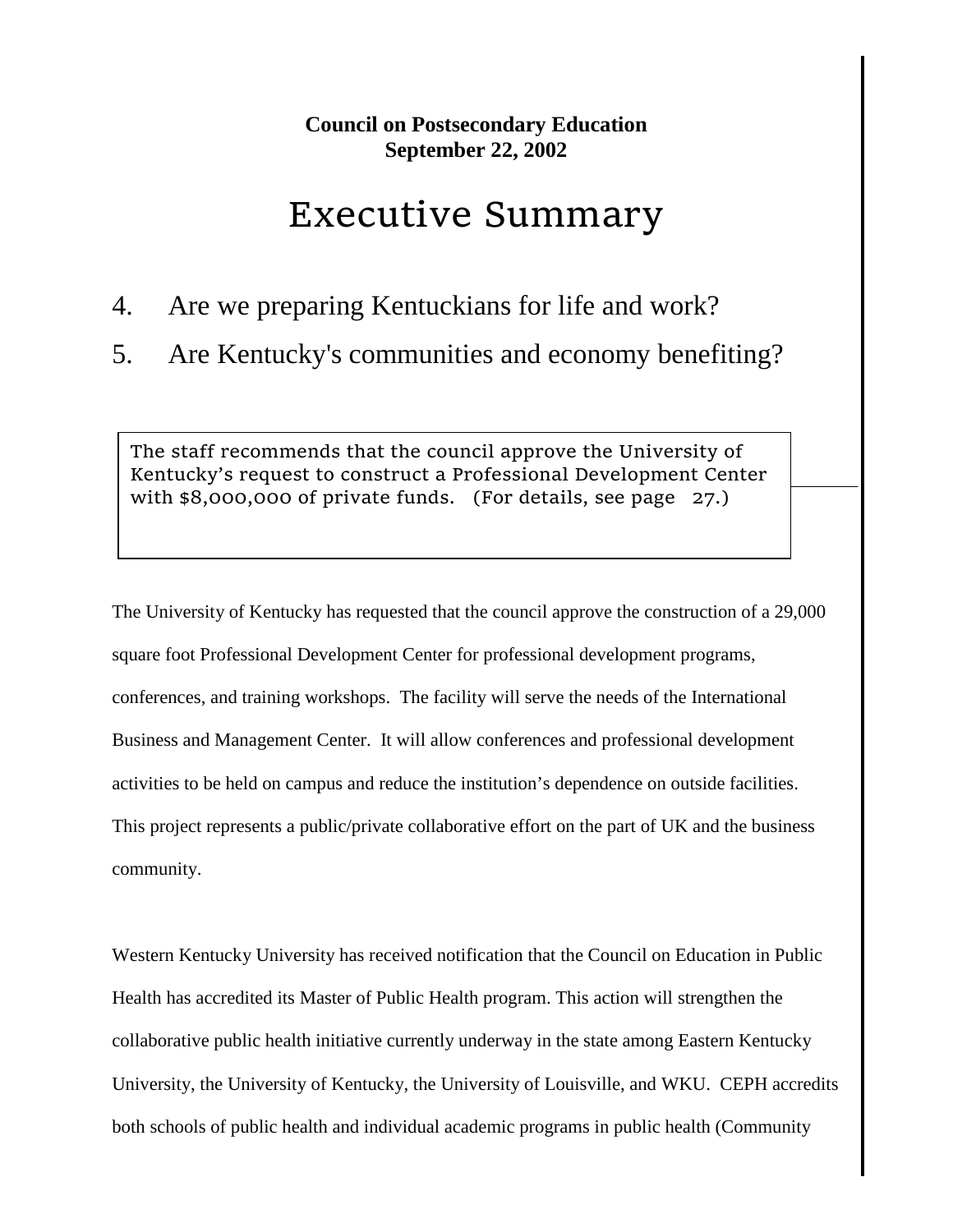Health Education, for example). WKU received program accreditation. Most accredited schools of public health are located in academic health science centers and are required to offer degrees in the five core public health specialties and a doctoral degree in at least one of the five fields. In November 2001, because of issues with the national accrediting body for public health programs, the council approved development of joint programs between UK and UofL that are needed to create schools of public health at those institutions through 2004. The council and the two institutions will work with the accrediting body to create one jointly accredited school of public health in Kentucky by 2004. EKU has not yet sought accreditation for its relatively new MPH program, but all four institutions are working to share core public health courses and faculty and provide on-line access to students and practitioners in public health around the state. Having an accredited school of public health in Kentucky and accredited programs at partnering institutions will make collaboration easier.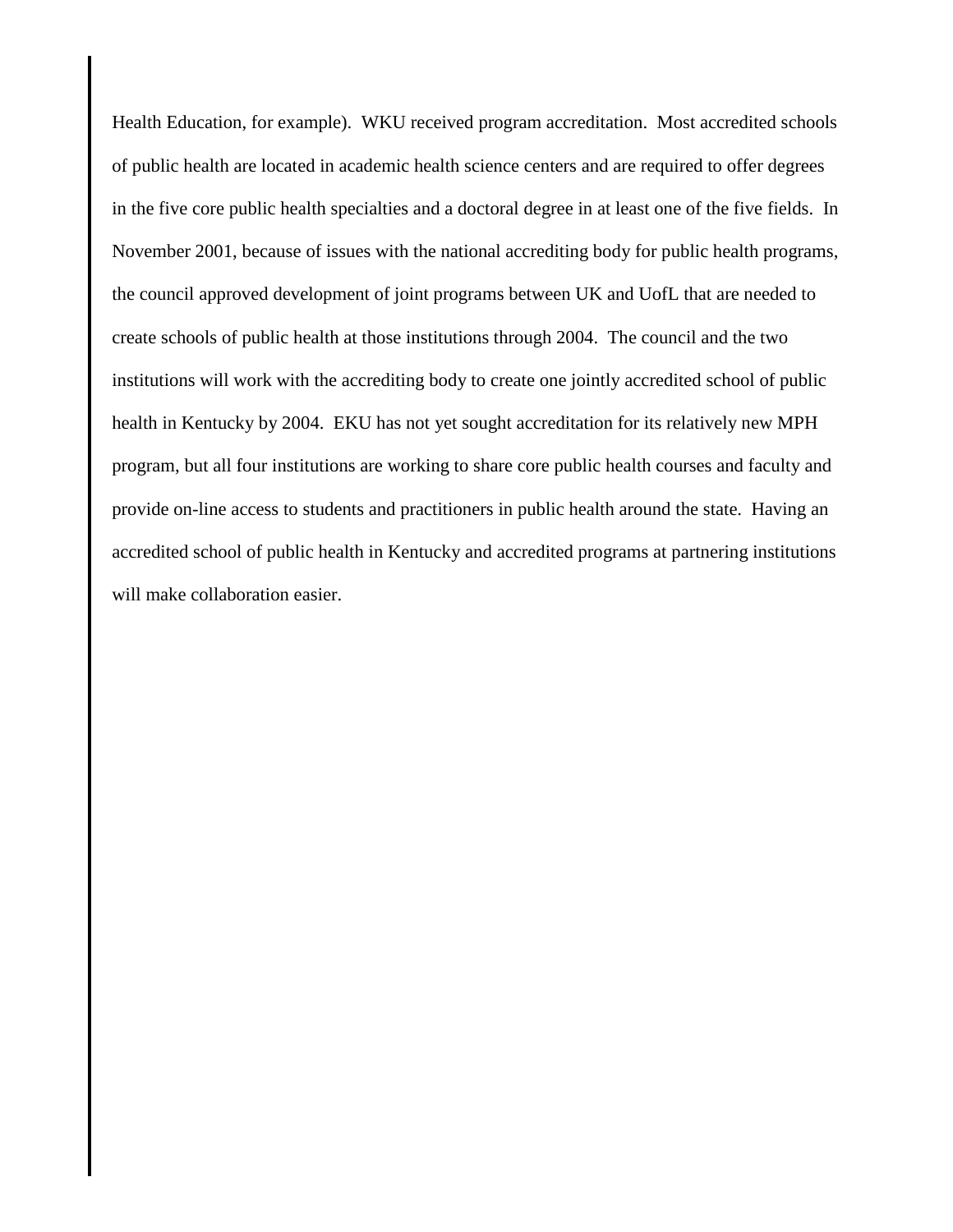## University of Kentucky Professional Development Center Construction Project

Action: The staff recommends that the council approve the University of Kentucky's request to construct a Professional Development Center with \$8,000,000 of private funds.

The University of Kentucky proposes to construct a Professional Development Center. The council has the statutory responsibility to review and approve postsecondary education capital construction projects costing \$400,000 or more regardless of fund source. Because the estimated cost of this project exceeds the \$400,000 threshold, the council, the secretary of the Finance and Administration Cabinet, and the Capital Projects and Bond Oversight Committee must approve it before it can be initiated.

The Professional Development Center will be a new 29,000 square foot facility that serves the needs of the International Business and Management Center. The center will be a part of the Gatton College of Business and Economics and will house professional development programs, conferences, and training workshops.

The Professional Development Center may be located off-campus in an area designated by the University of Kentucky and the Lexington Urban County Government for "College Town"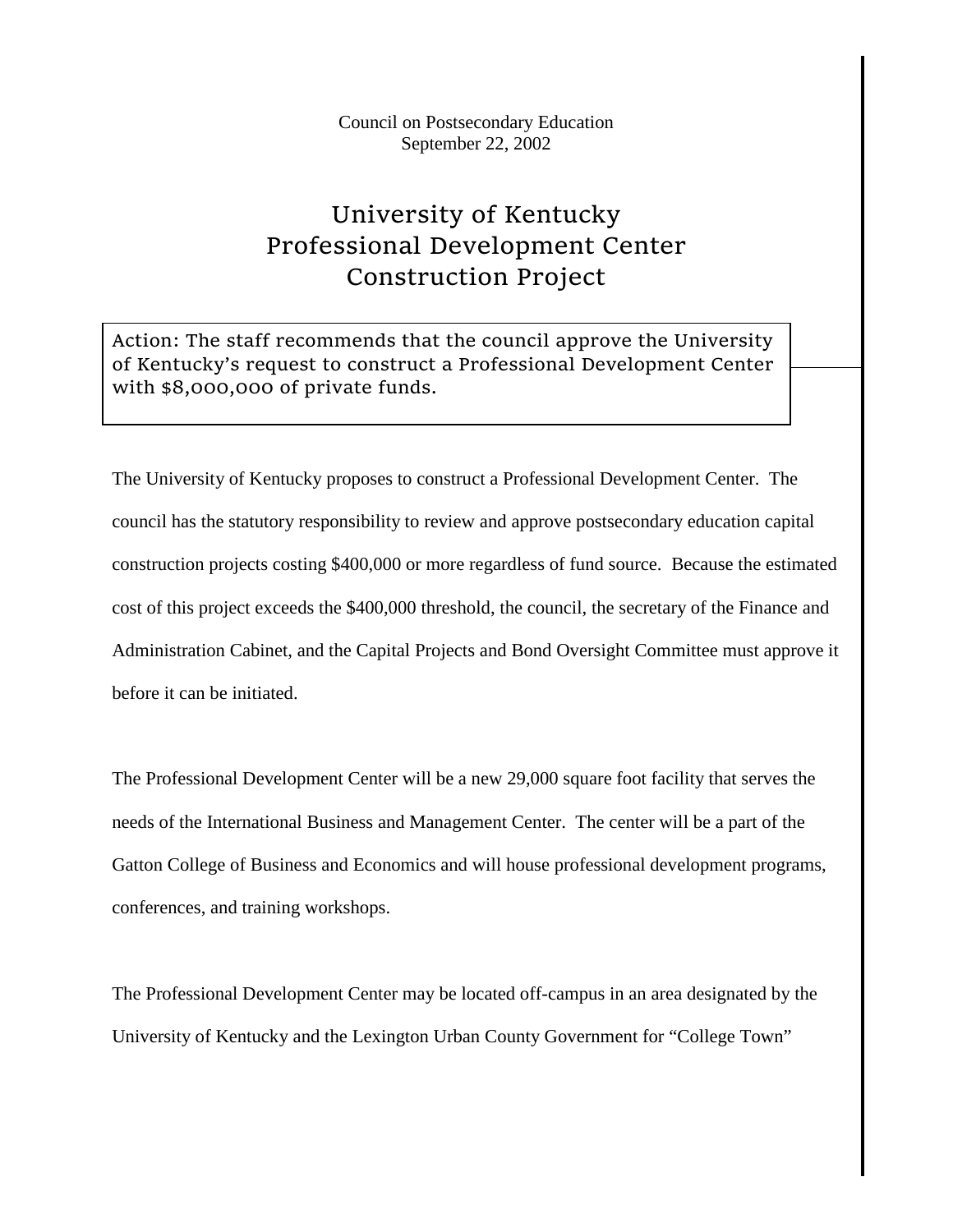development. This area includes several city blocks bordered by Rose, Limestone, Euclid, and High streets.

The Professional Development Center project was included in the university's 2002-08 Six-Year Capital Plan and in the 2002-04 Capital Projects request as part of a much larger project titled Construct Gatton Building Complex (\$54.4 million). The university requested state funds to complete the project, but it was not included in the council's 2002-04 budget recommendation. The university has decided to complete the Professional Development Center portion of the larger project using private funds. The council is asked to approve the project for completion using a different fund source.

When a project that is to be completed using private money is presented to the council for action, an institution is asked to certify the availability of funds for completion. The University of Kentucky states that funding for the project (\$8,000,000) has not been raised but will be available from private sources within the next 12 months. The university further states that project construction will not begin until all private money has been committed.

In the interim, when capital projects are presented for council action, other associated costs are to be disclosed. The annual cost of operations and maintenance for the facility is estimated to be \$336,000. These costs for education and general facilities are traditionally borne by the state. However, approval by the council for authority to complete this capital project does not include an approval of state general funds for the operations and maintenance. A recommendation of state general funds support for operations and maintenance would be made as part of the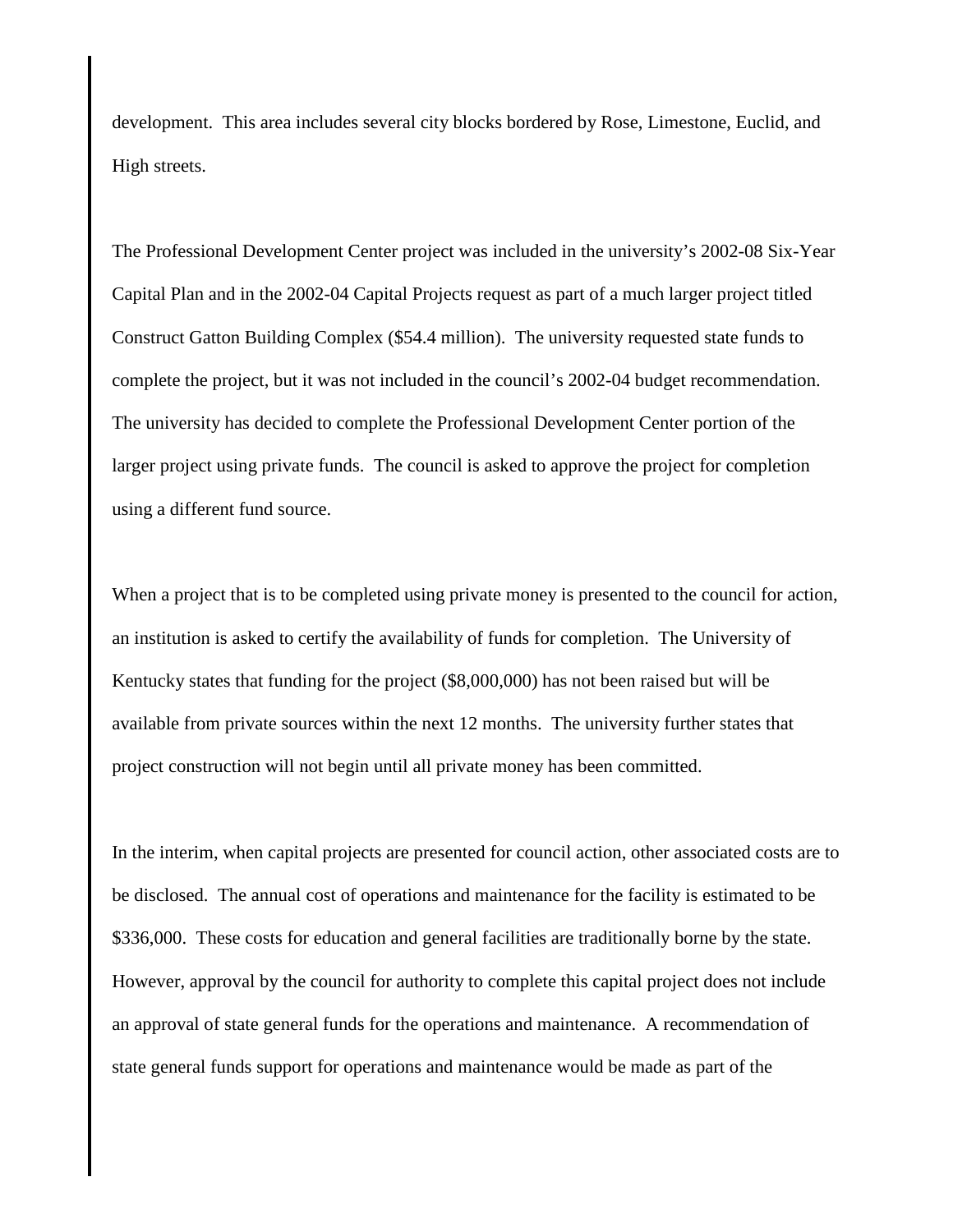council's development of the biennial budget recommendations. The university indicates that state general funds may be requested in future biennia for operations and maintenance of the facility.

Following council action, the staff will forward the council's recommendation to the secretary of the Finance and Administration Cabinet and to the Capital Projects and Bond Oversight Committee.

Staff preparation by Sherron Jackson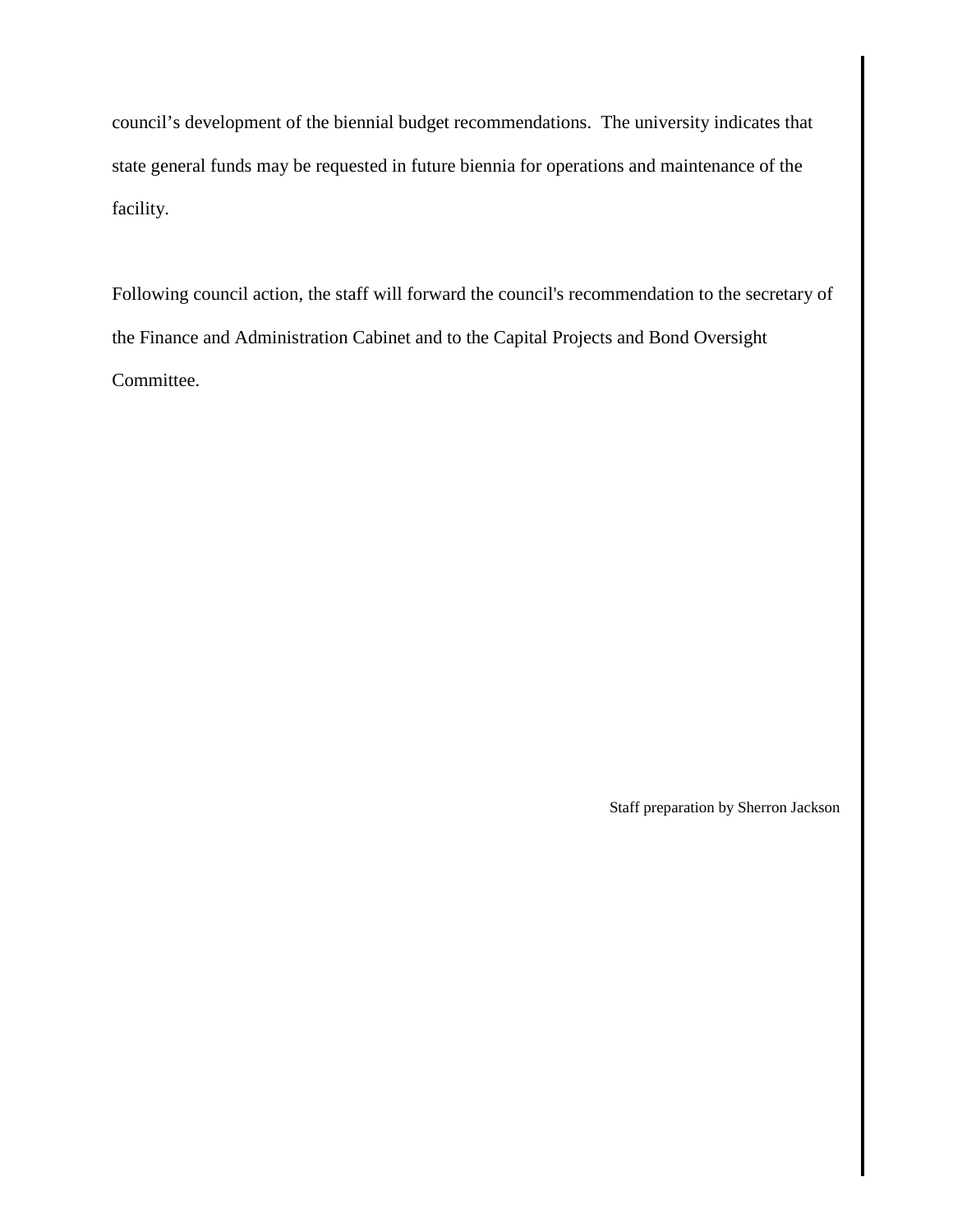# Executive Summary

## The Council Business

Screening Committee Chair Walter Baker will provide an update on the status of the search for a new council president.

University of Louisville board chair Jessica Loving and Kentucky State University chair William

Wilson will update the council on the presidential searches of their universities.

The staff recommends that the council approve the 2003 meeting dates. (For details, see page 33.)

The 2003 meeting dates are offered for approval.